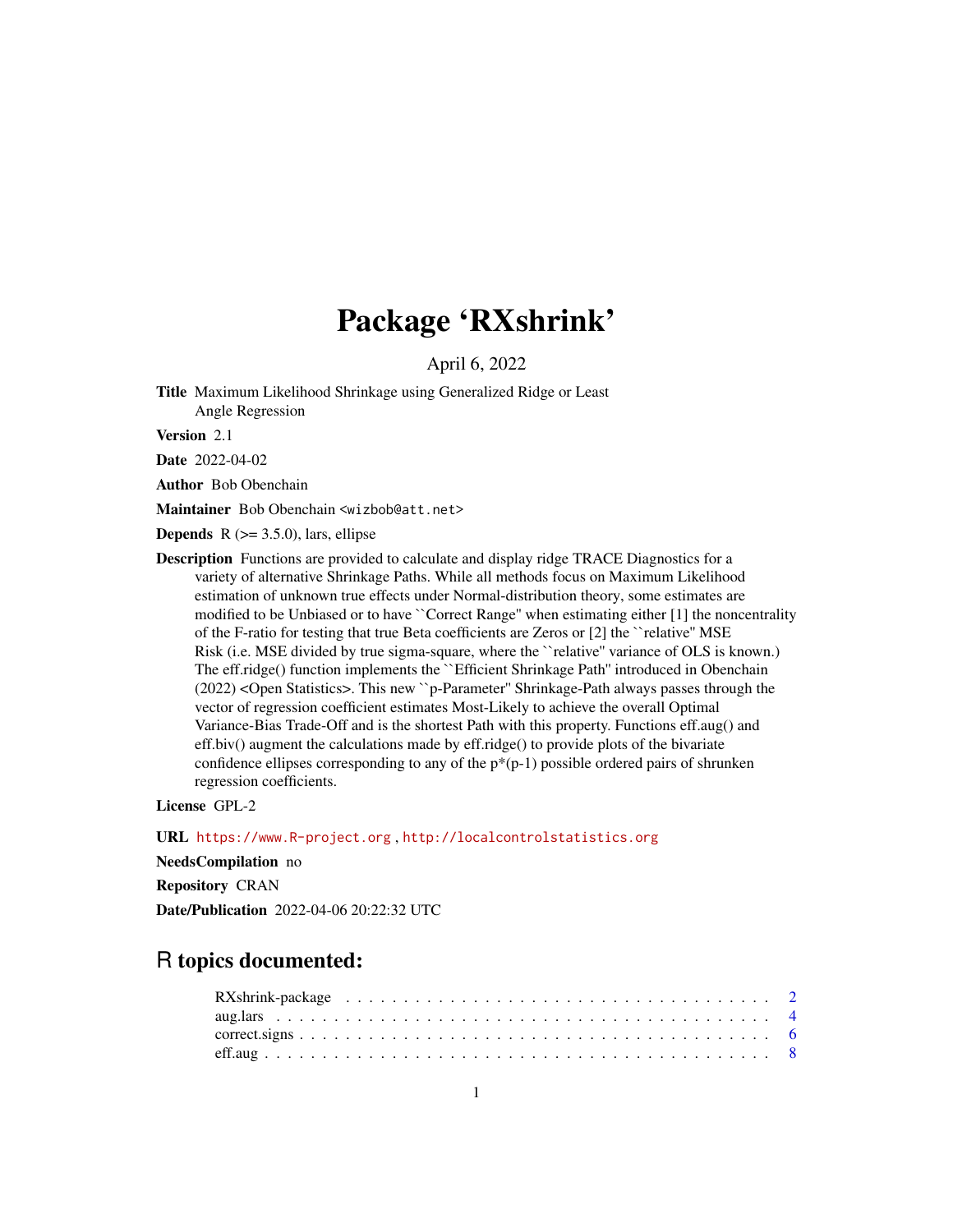<span id="page-1-0"></span>

|       | -29 |
|-------|-----|
|       | -30 |
|       | 33  |
|       | 34  |
|       | 35  |
|       | 37  |
| Index | 40  |

RXshrink-package *Maximum Likelihood (ML) Shrinkage using Generalized Ridge or Least Angle Regression*

# **Description**

The functions in this package augment basic calculations of Generalized Ridge and Least Angle Regression plus Visual Insights from five types of ridge TRACE display: [1] regression coefficients, [2] relative MSE risk, [3] excess eigenvalues, [4] inferior direction cosines, and [5] shrinkage deltafactors. These TRACEs reveal the primary Effects of Shrinkage along ridge paths with 1, 2 or more parameters: shrinkage m-Extent, path q-Shape, and the p shrinkage delta-factors applied to the uncorrelated components of the Ordinary Least Squares estimator. All paths start at the OLS estimate  $[m = 0]$  and end at the shrinkage Terminous,  $(0, 0, ..., 0)$ , where  $m = p = rank$  of the centered and rescaled X-matrix. Three different measures of overall Likelihood of minimal MSE risk (Classical Normal-Theory, Empirical Bayes, and Random Coefficients) are monitored to suggest an optimal m-Extent of shrinkage for the given matrix of non-constant x-Variables and the observed y-Outcome vector.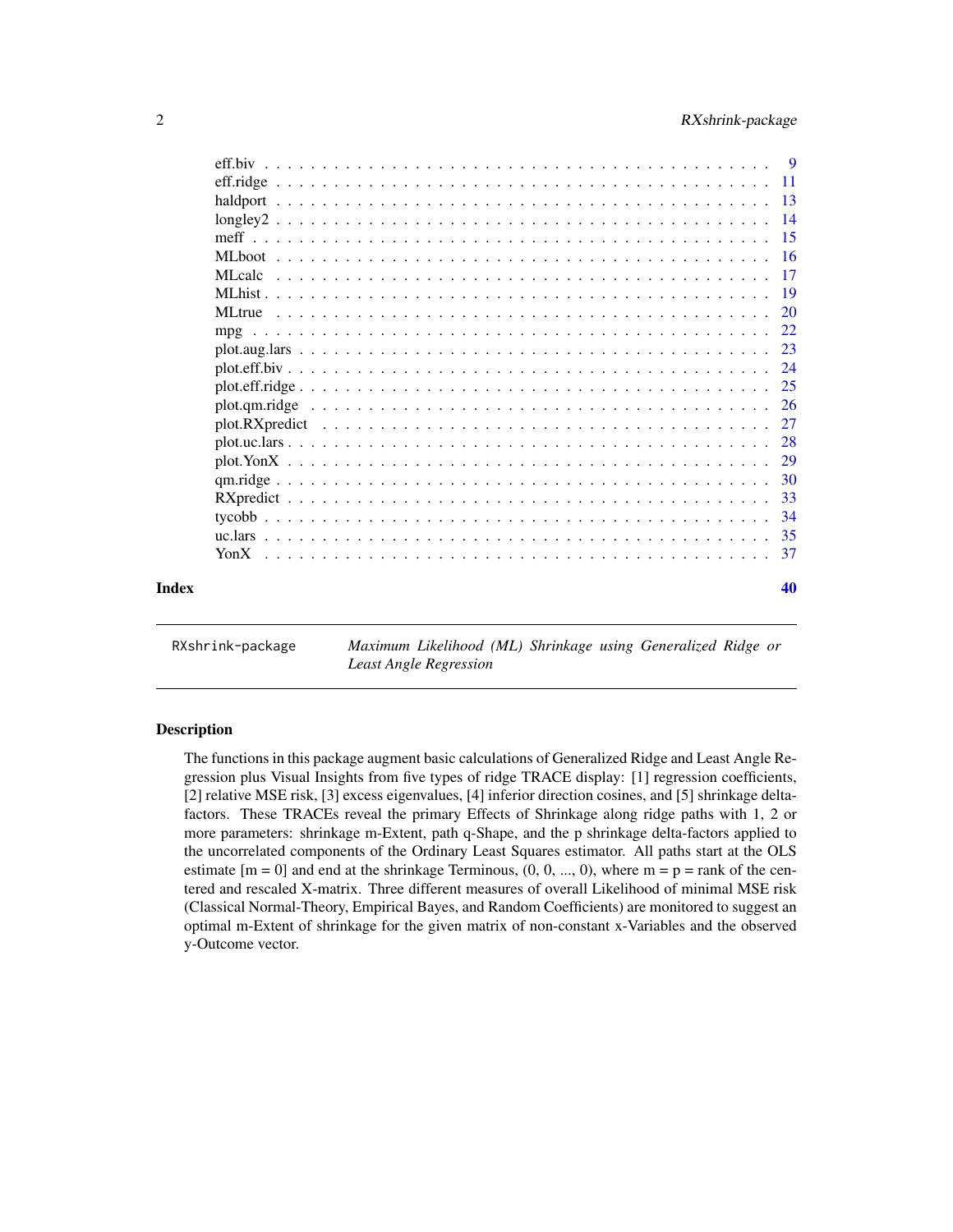#### **Details**

|               | Package: RXshrink                                         |
|---------------|-----------------------------------------------------------|
| Type: Package |                                                           |
| Version: 2.1  |                                                           |
|               | Date: 2022-04-02                                          |
|               | License: GNU GENERAL PUBLIC LICENSE, Version 2, June 1991 |

The eff.ridge() function calculates generalized ridge TRACE statistics for the Efficient Shrinkage PATH with  $p > 1$  parameters. This PATH always passes through the Beta coefficient point-estimate that is most likely to achieve optimal MSE risk reductions under Normal distribution-theory. This PATH is as Short as Possible; it consists of a Two-Piece Linear function with its single "interior" Knot at the MSE Risk Optimal m-Extent of Shrinkage.

MLboot(), MLcalc() and MLhist() support use of Bootstrap resampling to study the bias and MSE risk characeristics of non-linear (unrestricted) Generalized Ridge Regression (GRR) estimators.

When true regression parameters have user-specified (KNOWN) numerical values, MLtrue() uses this information and generates a new data.frame that contains a y-Outcome vector of the expected form with "disturbance" terms that are I.I.D. Normal errors-in-measurement. Arguments to MLtrue() must include the "formula" for a desired linear model and a data.frame containing the specified X-variables.

qm.ridge() calculates and displays TRACEs for traditional PATHs defined by just 2-parameters: q-Shape and m-Extent of Shrinkage. By default, the search for the Path with most likely q-Shape uses a lattice of only 21 values within [-5,+5]. However, lattice searches for both q-Shape and m-Extent are easy to modify using the qmax, qmin, nq and steps arguments to qm.ridge(). The "ordinary" ridge Path of Hoerl and Kennard always uses q-Shape = 0, while "uniform" shrinkage corresponds to  $q$ -Shape  $= +1$ . NONE of these qm-Paths generally achieve Overall Minimum MSE Risk when p > 2 because they restrict attention to "monotome" (increasing or decreasing) "delta" shrinkage-factors.

aug.lars() augments the Efron-Hastie lars() R-function to perform Least Angle Regression with MSE risk calculations and Maximum Likelihood TRACE displays ...like those of eff.ridge() and qm.ridge().

uc.lars() applies Least Angle Regression methods to the Uncorrelated Components of a possibly ill-conditioned set of x-Variables. Calculations use a closed-form expression for lars/lasso shrinkage delta-factors that apply because NO Ill-Conditioning is present in these "uc" cases.

correct.signs() displays the Normal-theory maximum likelihood estimate of the regression coefficient vector that minimizes MSE Risk in the UNKNOWN direction of p-space PARALLEL to the true Beta vector. This estimate corrects "wrong-sign" problems in the sense that its coefficients have the same relative magnitudes and numerical signs as those of the "Correlation Form" of the X'y vector.

YonX() displays Shrinkage statistics and graphics for "simple" linear regression  $(p = 1)$  models.

RXpredict() makes predictions (i.e. computes "fitted.values") for 6 types of RXshrink estimation ...either at a user-specified m-Extent of Shrinkage or at the Normal-theory "minMSE" m-Extent.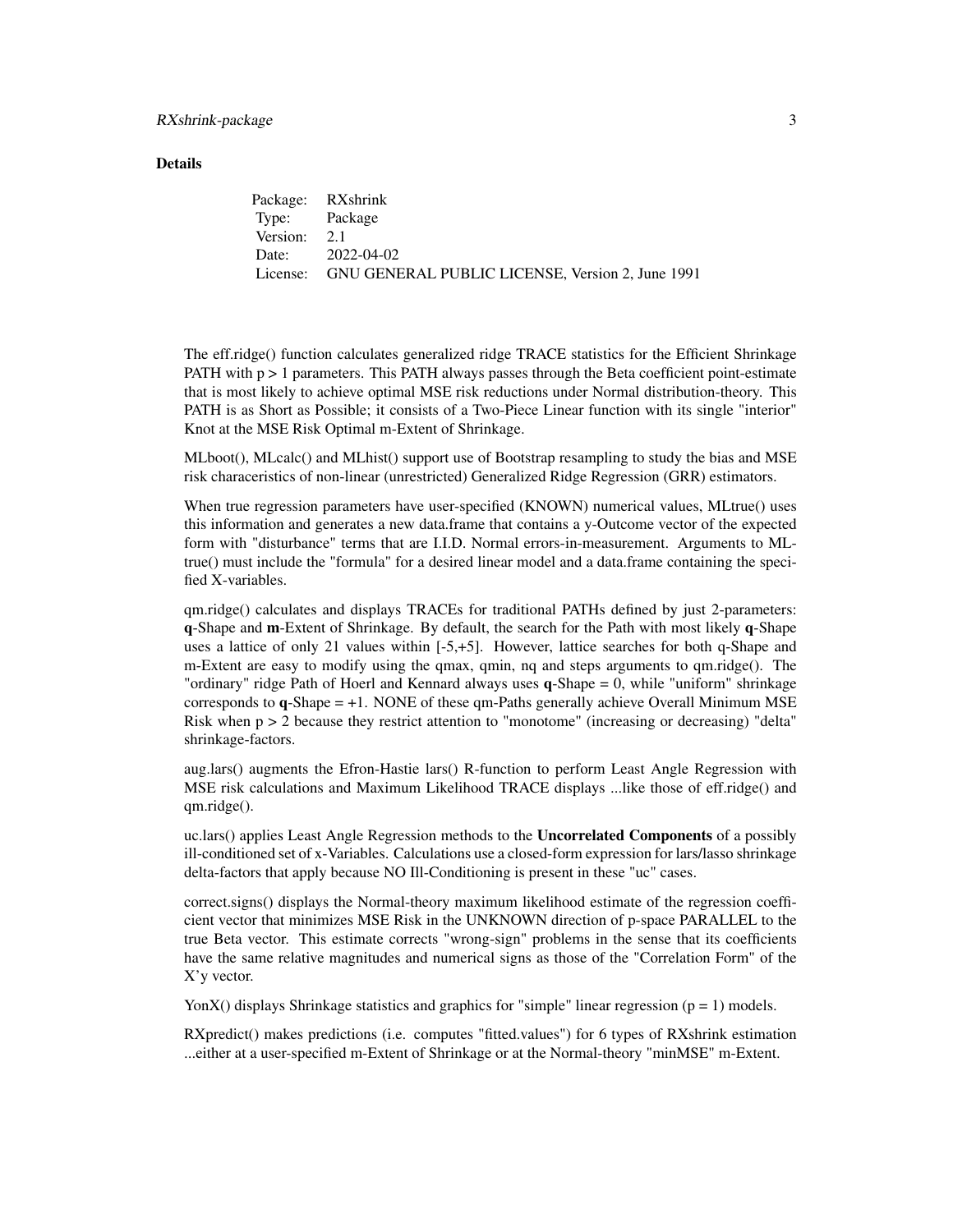#### <span id="page-3-0"></span>Author(s)

Bob Obenchain <wizbob@att.net>

# References

Efron B, Hastie T, Johnstone I, Tibshirani R. (2003) Least angle regression. *Annals of Statistics* 32, 407-499.

Goldstein M, Smith AFM. (1974) Ridge-type estimators for regression analysis. *J. Roy. Stat. Soc. B* 36, 284-291. (The 2-parameter shrinkage family.)

Obenchain RL. (1975) Ridge Analysis Following a Preliminary Test of the Shrunken Hypothesis. *Technometrics* 17, 431-441. doi: [10.1080/00401706.1975.10489369](https://doi.org/10.1080/00401706.1975.10489369)

Obenchain RL. (1977) Classical F-tests and Confidence Regions for Ridge Regression. *Technometrics* 19, 429-439. doi: [10.1080/00401706.1977.10489582](https://doi.org/10.1080/00401706.1977.10489582)

Obenchain RL. (1978) Good and Optimal Ridge Estimators. *Annals of Statistics* 6, 1111-1121. doi: [10.1214/aos/1176344314](https://doi.org/10.1214/aos/1176344314)

Obenchain RL. (2022) Efficient Generalized Ridge Regression. *Open Statistics* 3: 1-18. doi: [10.1515](https://doi.org/10.1515/stat-2022-0108)/ [stat20220108](https://doi.org/10.1515/stat-2022-0108)

Obenchain RL. (2022) *RXshrink\_in\_R.PDF* RXshrink package vignette-like document, Version 2.1. <http://localcontrolstatistics.org>

#### Examples

demo(longley2)

<span id="page-3-1"></span>aug.lars *Maximum Likelihood Estimation of Effects in Least Angle Regression*

# Description

These functions perform calculations that determine whether least angle and lasso regression estimates correspond to generalized ridge regression (GRR) estimates (i.e. whether they use shrinkage delta-factors that are both non-negative and strictly less than 1.0). They also estimate the Normaltheory likelihood that MSE risk is minimized and compute diagnostics for display in ridge TRACE plots.

#### Usage

```
aug.lars(form, data, rscale = 1, type = "lar", trace = FALSE,
   eps = .Machine$double.eps, omdmin = 9.9e-13)
```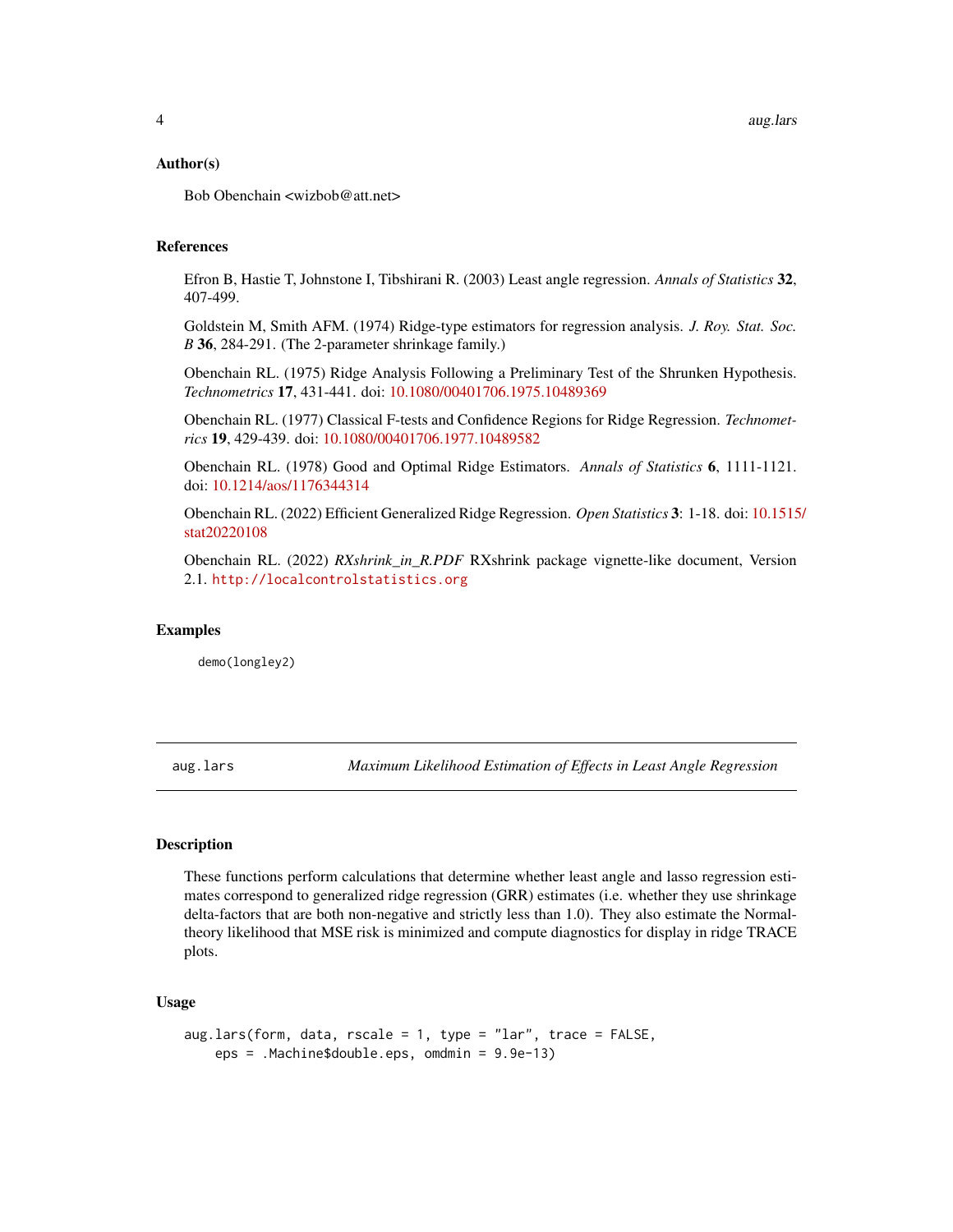#### aug.lars 5

# Arguments

| form   | A regression formula $[y-x1+x2+]$ suitable for use with lm().                                                                                                                                                                                                                                                               |
|--------|-----------------------------------------------------------------------------------------------------------------------------------------------------------------------------------------------------------------------------------------------------------------------------------------------------------------------------|
| data   | Data frame containing observations on all variables in the formula.                                                                                                                                                                                                                                                         |
| rscale | One of three possible choices $(0, 1 \text{ or } 2)$ for "rescaling" of variables (after being<br>"centered") to remove all "non-essential" ill-conditioning: 0 implies no rescal-<br>ing; 1 implies divide each variable by its standard error; 2 implies rescale as in<br>option 1 but re-express answers as in option 0. |
| type   | One of "lasso", "lar" or "forward.stagewise" for function lars(). Names can be<br>abbreviated to any unique substring. Default in aug.lars() is "lar".                                                                                                                                                                      |
| trace  | If TRUE, lars() function prints out its progress.                                                                                                                                                                                                                                                                           |
| eps    | The effective zero for $lars()$ .                                                                                                                                                                                                                                                                                           |
| omdmin | Strictly positive minimum allowed value for one-minus-delta (default $= 9.9e$ -<br>013.                                                                                                                                                                                                                                     |

# Details

aug.lars() calls the Efron/Hastie lars() function to perform Least Angle Regression on x-variables that have been centered and possibly rescaled but which may be (highly) correlated. Maximum likelihood TRACE displays paralleling those of eff.ridge() and qm.ridge() are also computed and (optionally) plotted.

# Value

An output list object of class aug.lars:

| form     | The regression formula specified as the first argument.                                |
|----------|----------------------------------------------------------------------------------------|
| data     | Name of the data.frame object specified as the second argument.                        |
| p        | Number of regression predictor variables.                                              |
| n        | Number of complete observations after removal of all missing values.                   |
| r2       | Numerical value of R-square goodness-of-fit statistic.                                 |
| s2       | Numerical value of the residual mean square estimate of error.                         |
| prinstat | Listing of principal statistics.                                                       |
| gmat     | Orthogonal matrix of direction cosines for regressor principal axes.                   |
| lars     | An object of class lars.                                                               |
| coef     | Matrix of shrinkage-ridge regression coefficient estimates.                            |
| risk     | Matrix of MSE risk estimates for fitted coefficients.                                  |
| exev     | Matrix of excess MSE eigenvalues (ordinary least squares minus ridge.)                 |
| infd     | Matrix of direction cosines for the estimated inferior direction, if any.              |
| spat     | Matrix of shrinkage pattern multiplicative delta factors.                              |
| mlik     | Listing of criteria for maximum likelihood selection of M-extent-of-shrinkage.         |
| sext     | Listing of summary statistics for all M-extents-of-shrinkage.                          |
| mC1k     | Most Likely Extent of Shrinkage Observed: best multiple of $(1/\text{steps}) \leq p$ . |
| minC     | Minimum Observed Value of Normal-theory -2*log(Likelihood-Ratio).                      |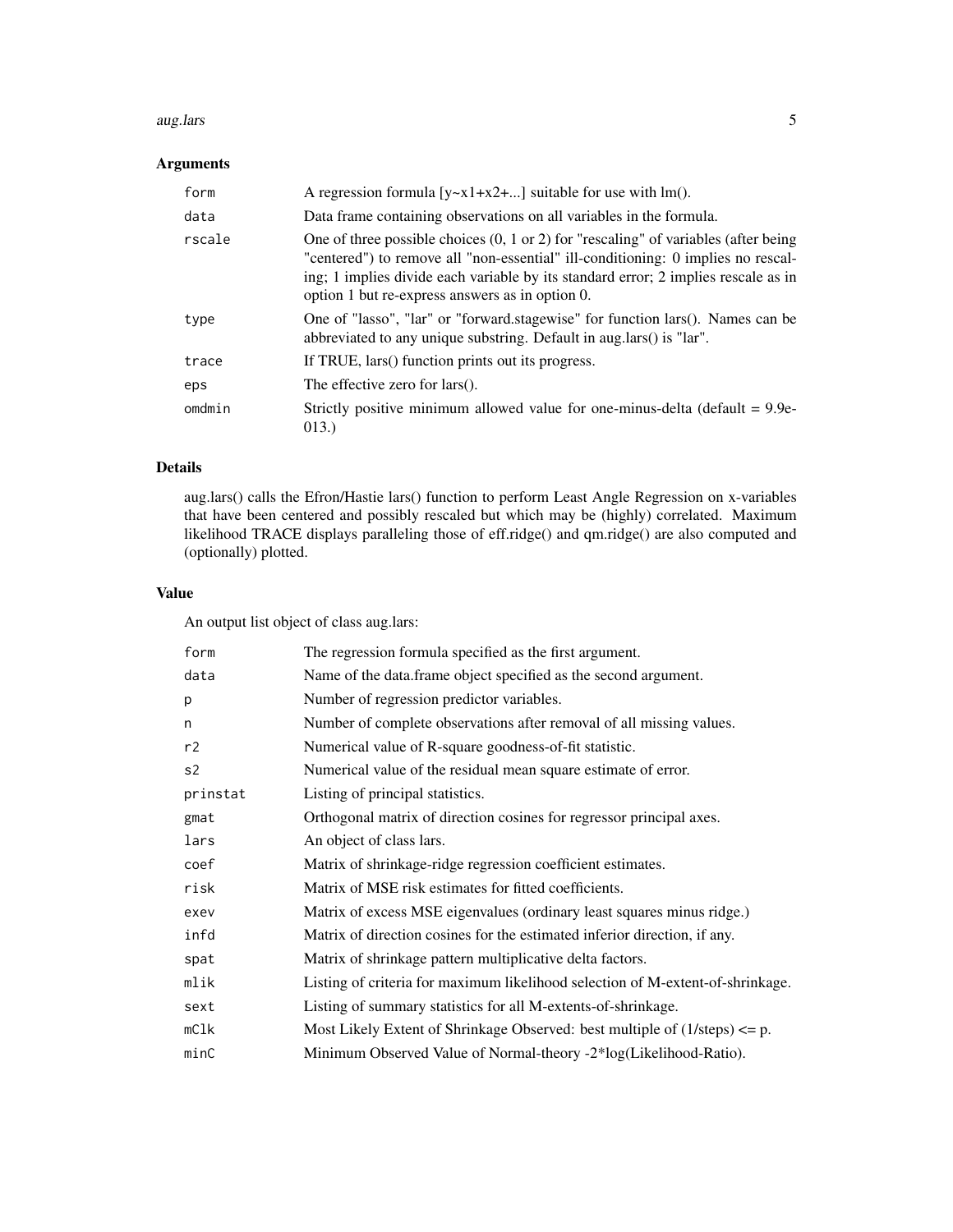#### <span id="page-5-0"></span>Author(s)

Bob Obenchain <wizbob@att.net>

#### References

Breiman L. (1995) Better subset regression using the non-negative garrote. *Technometrics* 37, 373- 384.

Efron B, Hastie T, Johnstone I, Tibshirani R. (2003) Least angle regression. *Annals of Statistics* 32, 407-499.

Hastie T, Efron, B. (2013) lars: Least Angle Regression, Lasso and Forward Stagewise. ver 1.2, <https://CRAN.R-project.org/package=lars>

Obenchain RL. (2022) *RXshrink\_in\_R.PDF* RXshrink package vignette-like document, Version 2.1. <http://localcontrolstatistics.org>

Tibshirani R. (1996) Regression shrinkage and selection via the lasso. *J. Roy. Stat. Soc. B* 58, 267-288.

# See Also

[uc.lars](#page-34-1).

#### Examples

```
data(longley2)
form <- GNP~GNP.deflator+Unemployed+Armed.Forces+Population+Year+Employed
rxlobj <- aug.lars(form, data=longley2)
rxlobj
plot(rxlobj)
str(rxlobj)
```
<span id="page-5-1"></span>correct.signs *Normal-Theory Maximum Likelihood Estimation of Beta Coefficients with "Correct" Signs*

#### Description

Obenchain(1978) discussed the risk of linear generalized ridge estimators in individual directions within p-dimensional X-space. While shrinkage to ZERO is clearly optimal for all directions strictly ORTHOGONAL to the true BETA, he showed that optimal shrinkage in the UNKNOWN direction PARALLEL to the true BETA is possible. This optimal BETA estimate is of the form  $k * X'y$ , where k is the positive scalar given in equation (4.2), page 1118. The correct.signs() function computes this estimate,  $B(=)$ , that uses GRR delta-shrinkage factors proportional to X-matrix eigenvalues.

#### Usage

```
correct.signs(form, data)
```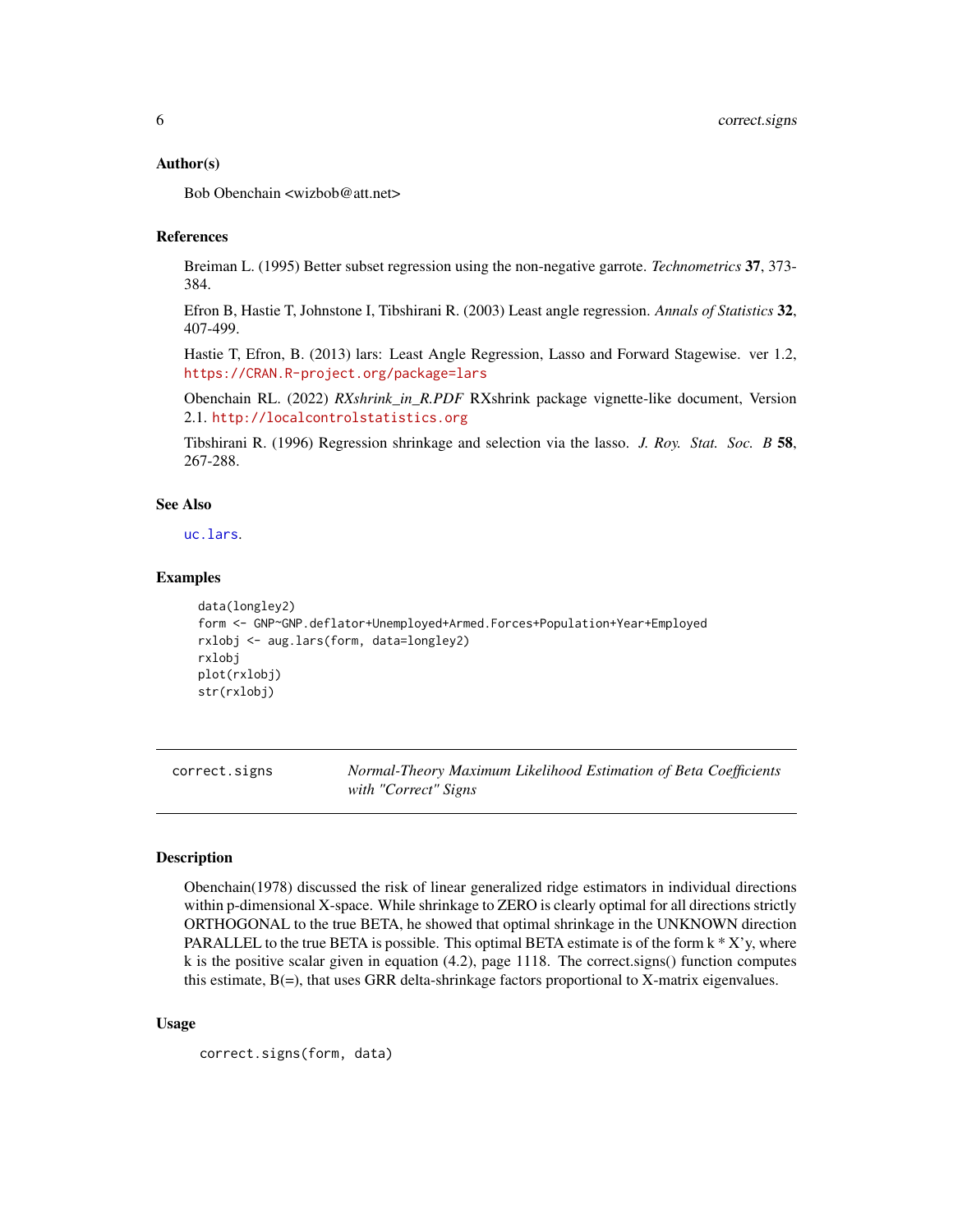# correct.signs 7

#### Arguments

| form | A regression formula $[y-x1+x2+]$ suitable for use with lm().       |
|------|---------------------------------------------------------------------|
| data | Data frame containing observations on all variables in the formula. |

# Details

Ill-conditioned (nearly multi-collinear) regression models can produce Ordinary Least Squares estimates with numerical signs that differ from those of the X'y vector. This is disturbing because X'y contains the sample **correlations** between the X-predictor variables and y-response variable. After all, these variables have been "centered" by subtracting off their mean values and rescaled to vectors of length one. Besides displaying OLS estimates, the correct.signs() function also displays the "correlation form" of X'y, the estimated delta-shrinkage factors, and the k-rescaled beta-coefficients. Finally, the "Bfit" vector of estimates proportional to  $B(=)$  is displayed that minimizes the restricted Residual Sum-of-Squares. This restricted RSS of Bfit cannot, of course, be less than the RSS of OLS, but it can be MUCH less that the RSS of  $B(=)$  whenever  $B(=)$  shrinkage appears excessive.

#### Value

An output list object of class "correct.signs":

| data           | Name of the data.frame object specified as the second argument.                                                                                                                                                                                                     |
|----------------|---------------------------------------------------------------------------------------------------------------------------------------------------------------------------------------------------------------------------------------------------------------------|
| form           | The regression formula specified as the first argument.                                                                                                                                                                                                             |
| p              | Number of regression predictor variables.                                                                                                                                                                                                                           |
| n              | Number of complete observations after removal of all missing values.                                                                                                                                                                                                |
| r2             | Numerical value of R-square goodness-of-fit statistic.                                                                                                                                                                                                              |
| s <sub>2</sub> | Numerical value of the residual mean square estimate of error.                                                                                                                                                                                                      |
| prinstat       | Listing of principal statistics ( $p$ by 5) from $qm.ridge()$ .                                                                                                                                                                                                     |
| kpb            | Maximum likelihood estimate of k-factor in equation (4.2) of Obenchain(1978).                                                                                                                                                                                       |
| bmf            | Rescaling factor for $B(=)$ to minimize the Residual Sum-of-Squares.                                                                                                                                                                                                |
| signs          | Listing of five Beta coefficient statistics (p by 5): OLS, X'y, Delta, $B(=)$ and<br>Bfit.                                                                                                                                                                          |
| loff           | Lack-of-Fit statistics: Residual Sum-of-Squares for OLS, $X$ 'y, $B$ (=) and Bfit.                                                                                                                                                                                  |
| sqcor          | Squared Correlation between the y-vector and its predicted values. The two<br>values displayed are for OLS predictions or for predictions using Bfit, X'y or<br>$B(=)$ . These two values are the familiar $R^2$ coefficients of determination for<br>OLS and Bfit. |

#### Author(s)

Bob Obenchain <wizbob@att.net>

#### References

Obenchain RL. (1978) Good and Optimal Ridge Estimators. *Annals of Statistics* 6, 1111-1121. doi: [10.1214/aos/1176344314](https://doi.org/10.1214/aos/1176344314)

Obenchain RL. (2022) *RXshrink\_in\_R.PDF* RXshrink package vignette-like document, Version 2.1. <http://localcontrolstatistics.org>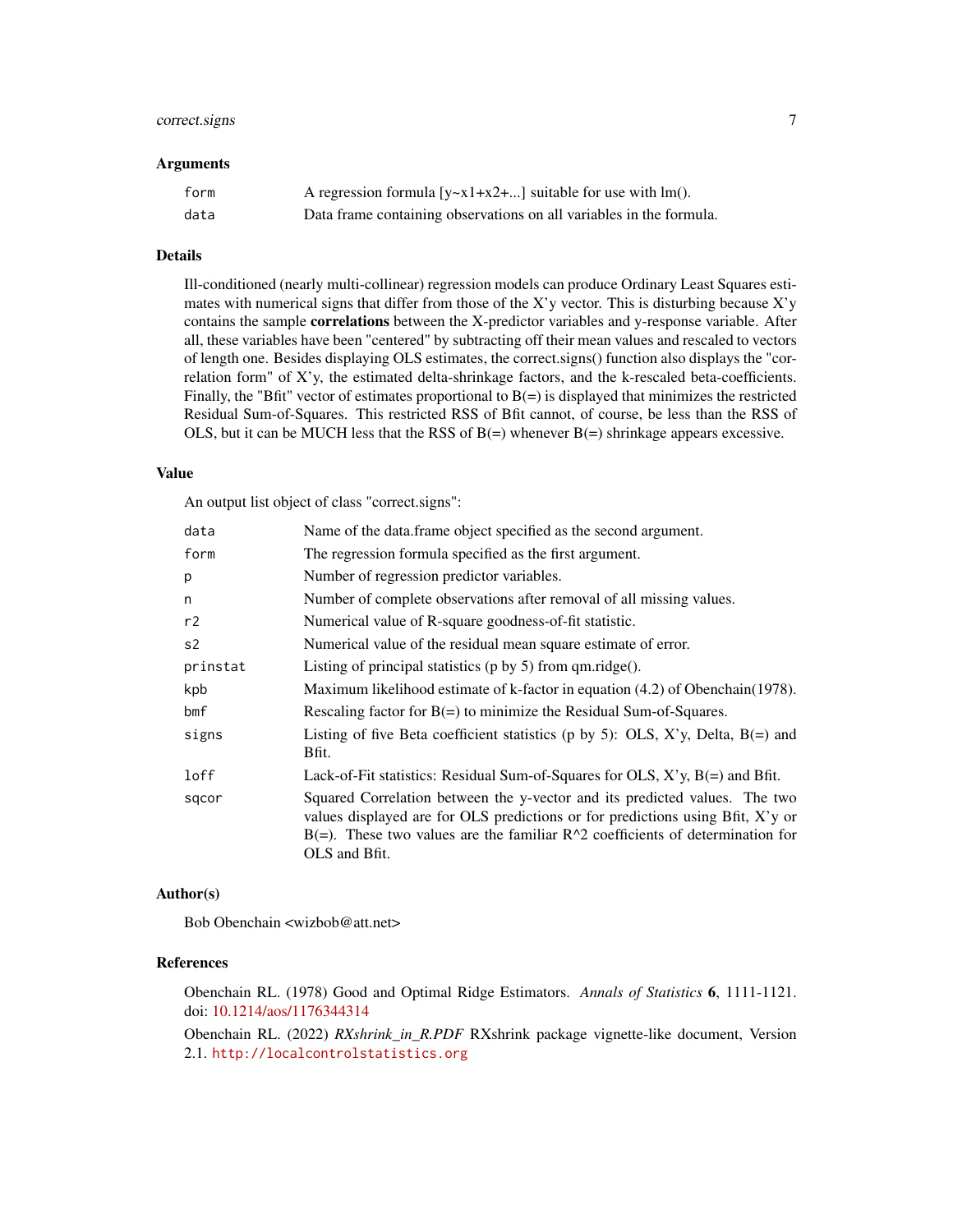8 eff.aug. **8** eff.aug. **1999** eff.aug. **1999** eff.aug. **1999** eff.aug. **1999** eff.aug. **1999** 

# See Also

[eff.ridge](#page-10-1), [qm.ridge](#page-29-1) and [MLtrue](#page-19-1).

# Examples

```
data(longley2)
form <- GNP~GNP.deflator+Unemployed+Armed.Forces+Population+Year+Employed
rxcsobj <- correct.signs(form, data=longley2)
rxcsobj
str(rxcsobj)
```
<span id="page-7-1"></span>

| eff.aug | Augment calculations performed by eff.ridge() to prepare for display      |
|---------|---------------------------------------------------------------------------|
|         | of eliptical confidence regions for pairs of biased coefficient estimates |
|         | using plot.eff.biv()                                                      |

# Description

This function makes classical (rather than Bayesian) Normal distribution-theory calculations of the form proposed in Obenchain(1977). Instead of providing "new" confidence regions for estimable linear functions, Generalized Ridge Regression (GRR) can focus interest on estimates that are within traditional confidence intervals and regions but which deviate reasonably from the centroid of that interval or region.

# Usage

eff.aug(efobj)

# Arguments

| efobj | An output object of class "eff.ridge". |  |  |
|-------|----------------------------------------|--|--|
|       |                                        |  |  |

# Value

An output list object of class "eff.aug"...

| p     | Number of regression predictor variables.                                                                                                                                                                                                                                                                                                                                            |
|-------|--------------------------------------------------------------------------------------------------------------------------------------------------------------------------------------------------------------------------------------------------------------------------------------------------------------------------------------------------------------------------------------|
| LMobi | The $Im()$ output object for the model fitted using eff.ridge $()$ .                                                                                                                                                                                                                                                                                                                 |
| bstar | The p by 3 matrix of GRR coefficients. Column 1 contains OLS estimates, the<br>middle column gives optimally biased coefficient estimates corresponding to the<br>"Interior Knot" on all p of the Two-Piece Linear Splines, and column 3 contains<br>all zeros for the Shrinkage Terminus.                                                                                           |
| mcal  | Three increasing measures of shrinkage "Extent". The first is 0 for the OLS<br>(BLUE) estimate, the second is the Maximum Likelihood m-Extent of Shrink-<br>age [PURPLE point], and the third is $m = p$ for Shrinkage to beta = 0. This<br>"shrinkage terminus" [BLACK point] is frequently outside of the eff.biv() plot<br>frame allowing the ellipse to be as LARGE as possible. |
| vnams | Names of all variables actually used in the GRR model.                                                                                                                                                                                                                                                                                                                               |

<span id="page-7-0"></span>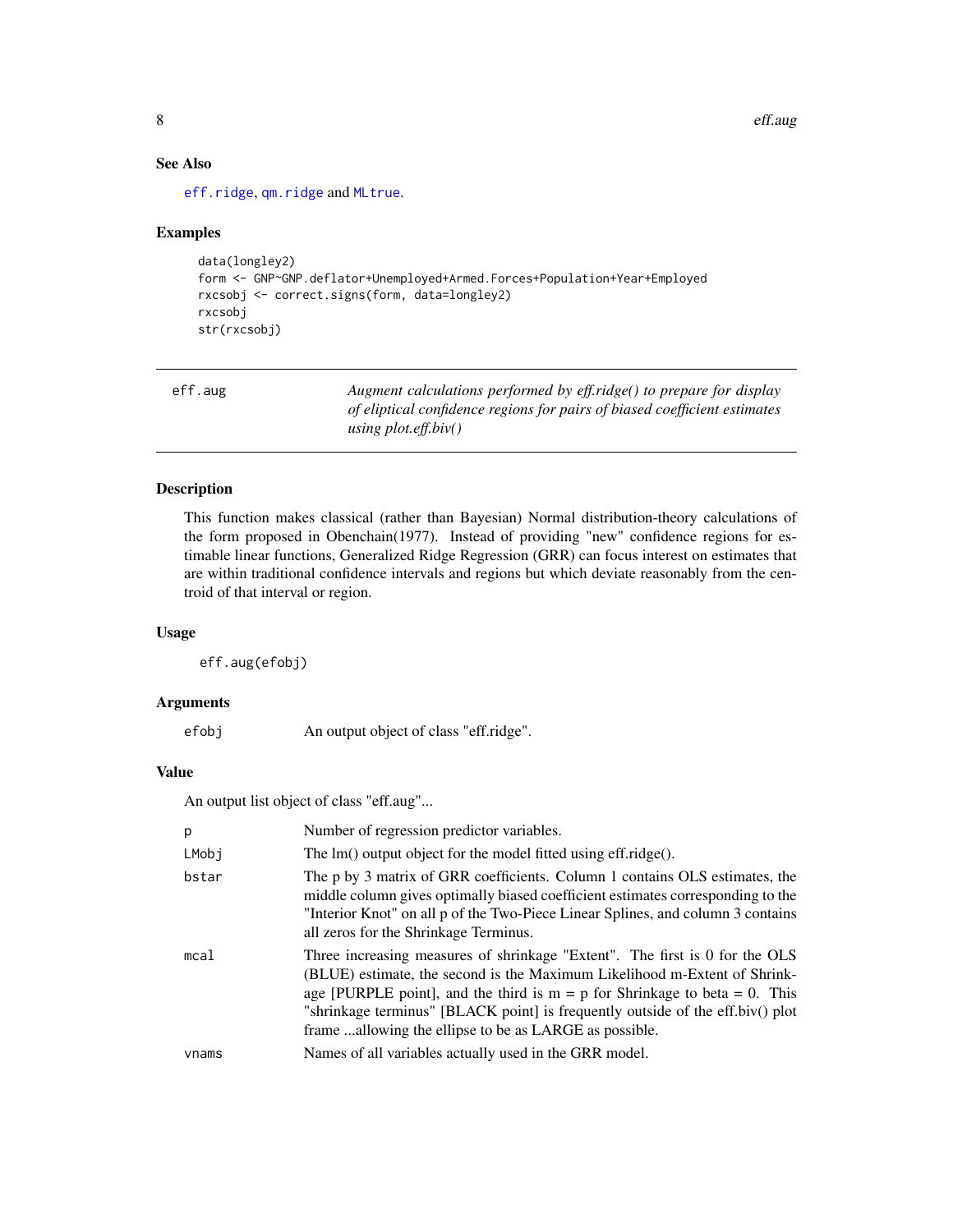#### <span id="page-8-0"></span>eff.biv 9

# Author(s)

Bob Obenchain <wizbob@att.net>

#### References

Obenchain RL. (1977) Classical F-tests and Confidence Regions for Ridge Regression. *Technometrics* 19, 429-439. doi: [10.1080/00401706.1977.10489582](https://doi.org/10.1080/00401706.1977.10489582)

Obenchain RL. (2021) *The Efficient Shrinkage Path: Maximum Likelihood of Minimum MSE Risk.* <https://arxiv.org/abs/2103.05161>

Obenchain RL. (2022) Efficient Generalized Ridge Regression. *Open Statistics* 3: 1-18. doi: [10.1515](https://doi.org/10.1515/stat-2022-0108)/ [stat20220108](https://doi.org/10.1515/stat-2022-0108)

Obenchain RL. (2022) *RXshrink\_in\_R.PDF* RXshrink package vignette-like document, Version 2.1. <http://localcontrolstatistics.org>

#### See Also

[eff.ridge](#page-10-1) and [meff](#page-14-1)

eff.biv *Specify pairs of GRR Coefficient Estimates for display in Bivariate Confidence Regions*

#### Description

This function specifies which Pair of GRR estimates to display and the single (or dual) Confidence Level(s) of the Ellipse(s) displayed. Reguested confidence levels must both be equal to or greater than 0.05 and less than or equal to 0.95.

#### Usage

eff.biv(efaug,  $x1 = 1$ ,  $x2 = 2$ , conf1 = 0.95, conf2 = 0.50)

# Arguments

| efaug | An output list object of class "eff.aug" for a GRR model with $p \ge 2$ x-Variables.                                                                                                        |
|-------|---------------------------------------------------------------------------------------------------------------------------------------------------------------------------------------------|
| x1    | Integer index value $>= 1$ and $<= p$ for the x-Coefficient to be displayed on the<br>horizontal axis.                                                                                      |
| x2    | Integer index value $>= 1$ and $<= p$ for the x-Coefficient to be displayed on the<br>vertical axis. Index x2 must differ from x1 to display a plot.                                        |
| conf1 | This first Confidence level must be $\ge$ = 0.05 and $\le$ = 0.95 to display an Ellipse.                                                                                                    |
| conf2 | When the second Confidence level is $\ge$ = 0.05 and $\le$ 0.95, its Ellipse is dis-<br>played. No plot is displayed when both conf1 and conf2 are outside of the [0.05,<br>$0.95$ ] range. |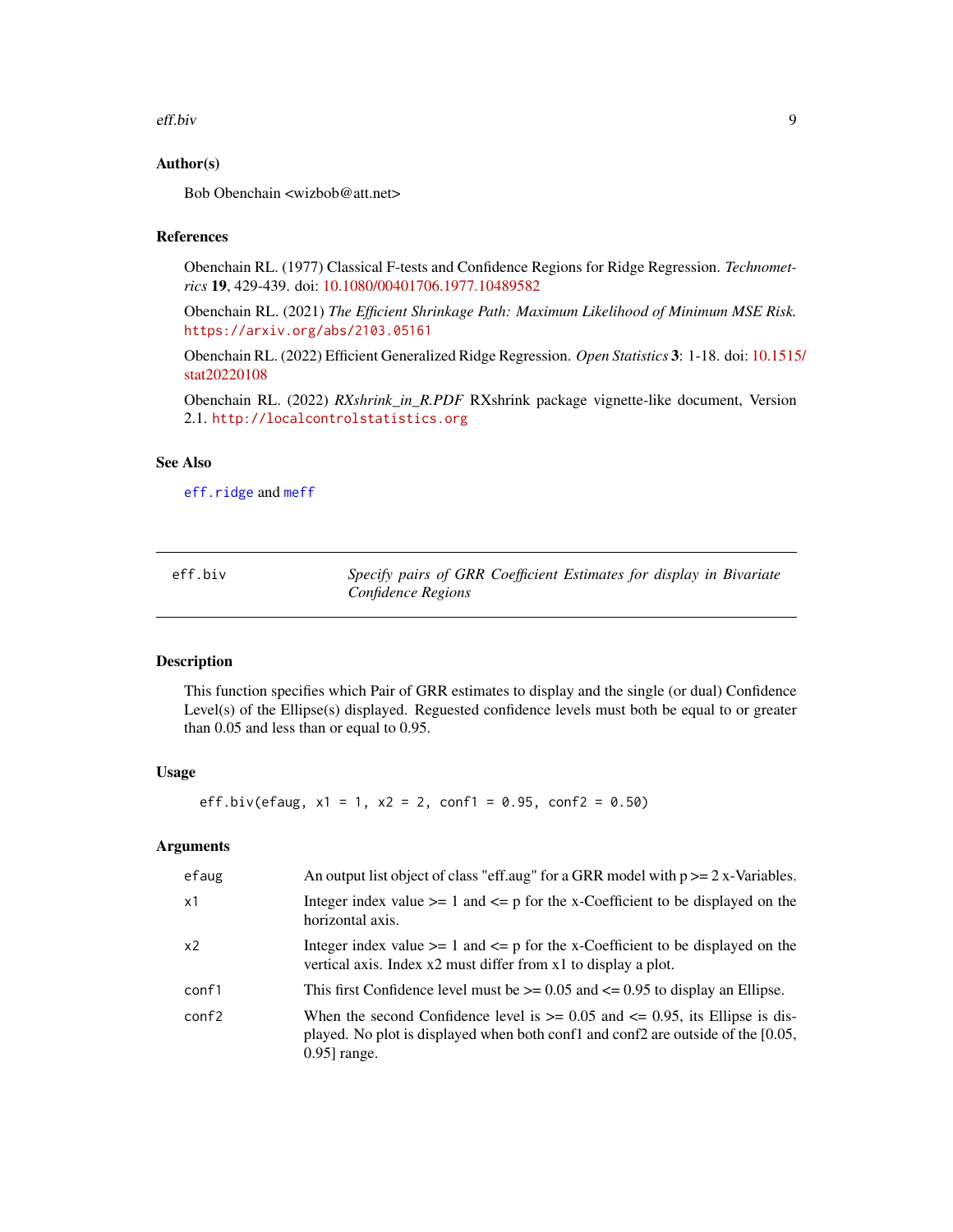# <span id="page-9-0"></span>Value

An output list object of class "eff.biv"...

| p      | Number of regression predictor variables.                                                                                                                                       |
|--------|---------------------------------------------------------------------------------------------------------------------------------------------------------------------------------|
| LMobj  | The $Im()$ output object for the model fitted using eff.ridge $()$ .                                                                                                            |
| bstar  | The p by 3 matrix of shrunken GRR coefficients. The 3 columns correspond to<br>OLS estimates, optimally shrunken estimates, and estimates shrunken to Zeros.                    |
| mca1   | Three increasing measures of shrinkage m-Extent: 0 for OLS [BLUE], the Op-<br>timal m-Extent at the "Interior Knot" [PURPLE], and $m = p$ [BLACK] at the<br>Shrinkage Terminus. |
| ellip1 | $matrix[100, 2]$ of points on confidence ellipse 1.                                                                                                                             |
| conf1  | confidence level of ellipse 1 within [0.05, 0.95].                                                                                                                              |
| ecor1  | Pearson correlation between x1 and x2 coordinates.                                                                                                                              |
| ellip2 | $matrix[100, 2]$ of points on confidence ellipse 2.                                                                                                                             |
| conf2  | confidence level of ellipse 2 within [0.05, 0.95].                                                                                                                              |
| ecor2  | Pearson correlation between x1 and x2 coordinates.                                                                                                                              |

# Author(s)

Bob Obenchain <wizbob@att.net>

# References

Obenchain RL. (1977) Classical F-tests and Confidence Regions for Ridge Regression. *Technometrics* 19, 429-439. doi: [10.1080/00401706.1977.10489582](https://doi.org/10.1080/00401706.1977.10489582)

Obenchain RL. (2022) *RXshrink\_in\_R.PDF* RXshrink package vignette-like document, Version 2.1. <http://localcontrolstatistics.org>

Murdoch DJ. and Chow ED. (1996). A graphical display of large correlation matrices. *The American Statistician* 50, 178-180.

Murdoch DJ. ellipse: Functions for Drawing Ellipses and Ellipse-Like Confidence Regions. [https:](https://CRAN.R-project.org/package=ellipse) [//CRAN.R-project.org/package=ellipse](https://CRAN.R-project.org/package=ellipse)

# See Also

[eff.aug](#page-7-1), [ellipse.lm](#page-0-0), [eff.ridge](#page-10-1)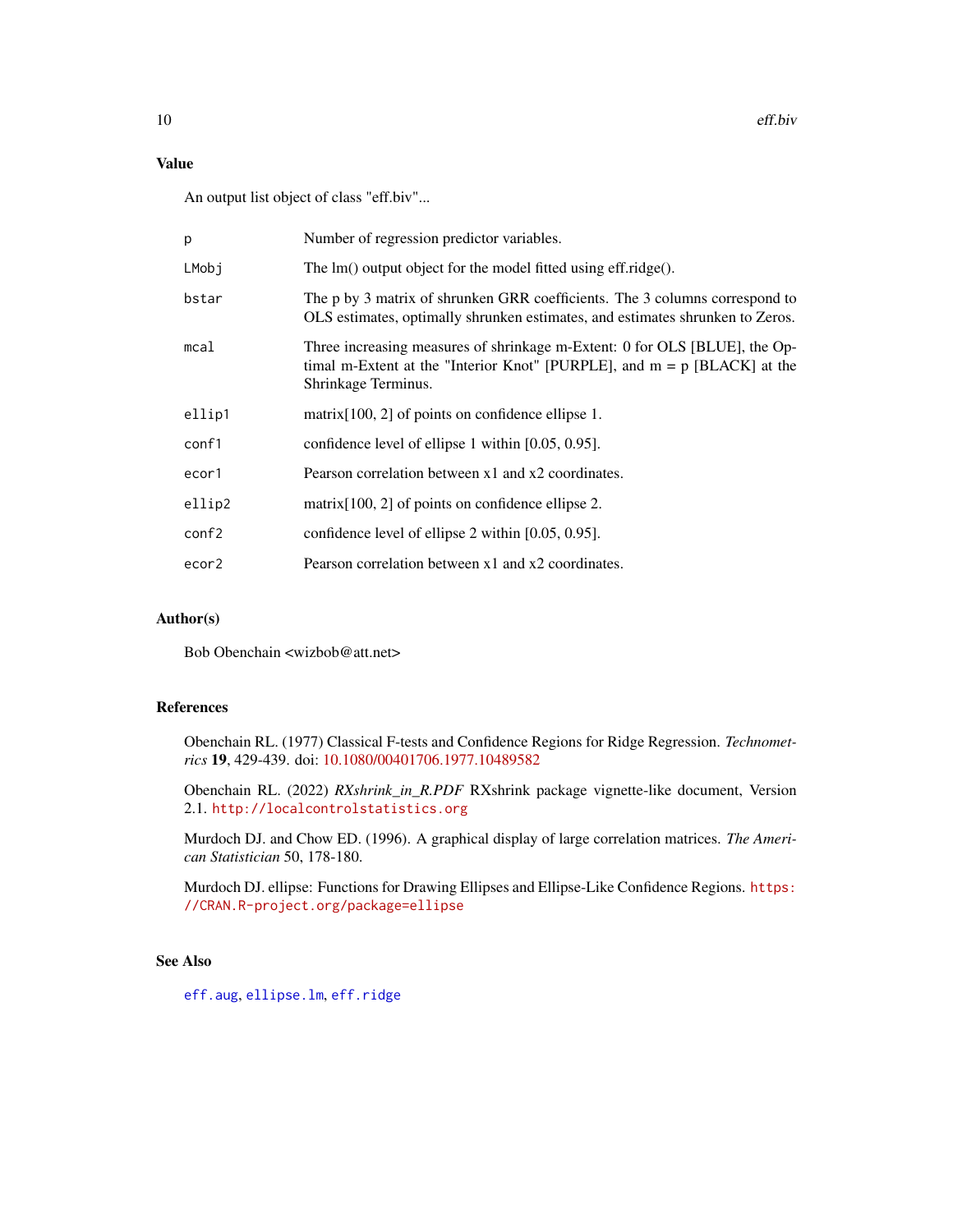<span id="page-10-1"></span><span id="page-10-0"></span>eff.ridge *Efficient Maximum Likelihood (ML) Shrinkage via the Shortest Piecewise Linear-Spline PATH*

# **Description**

Compute and display TRACEs for the p-paramater Shrinkage PATH passing through the (classical) Normal-theory Maximum Likelihood (ML) point-estimate of the Beta coefficient vector. The m-Extent of overall Optimal Shrinkage corresponding to this solution occurs at the only "interior" Knot on the Shrinkage Path and is also marked by the vertical dashed-line drawn on all 5-types of eff.ridge TRACE displays.

# Usage

```
eff.ridge(form, data, rscale = 1, steps = 20, ...)
```
#### Arguments

| form     | A regression formula $[y-x1+x2++xp]$ suitable for use with lm().                                                                                                                                                                                                                                                            |
|----------|-----------------------------------------------------------------------------------------------------------------------------------------------------------------------------------------------------------------------------------------------------------------------------------------------------------------------------|
| data     | data. frame containing observations on all variables in the formula.                                                                                                                                                                                                                                                        |
| rscale   | One of three possible choices $(0, 1 \text{ or } 2)$ for "rescaling" of variables (after being<br>"centered") to remove all "non-essential" ill-conditioning: 0 implies no rescal-<br>ing; 1 implies divide each variable by its standard error; 2 implies rescale as in<br>option 1 but re-express answers as in option 0. |
| steps    | Number of equally spaced values per unit change along the horizontal M-extent-<br>of-shrinkage axis for estimates to be calculated and displayed in TRACES (de-<br>fault = $20.$ )                                                                                                                                          |
| $\cdots$ | Optional argument(s)                                                                                                                                                                                                                                                                                                        |

#### Details

Ill-conditioned and/or nearly multi-collinear regression models are unlikely to produce Ordinary Least Squares (OLS) regression coefficient estimates that are very close, numerically, to their unknown true values. Specifically, OLS estimates can have unreasonable relative magnitudes or "wrong" numerical signs when the number of x-variables is 2 or more. Shrunken (Generalized Ridge Regression) estimates chosen to maximize their likelihood of reducing Mean Squared Error (MSE) Risk (expected Squared Error Loss) can be more stable and reasonable, numerically. On the other hand, because only OLS estimates are guaranteed to be minimax when risk is matrix valued (truly multivariate), no guarantee of an actual reduction in MSE Risk is necessarily associated with shrinkage.

#### Value

An output list object of class eff.ridge:

data Name of the data.frame object specified as the second argument.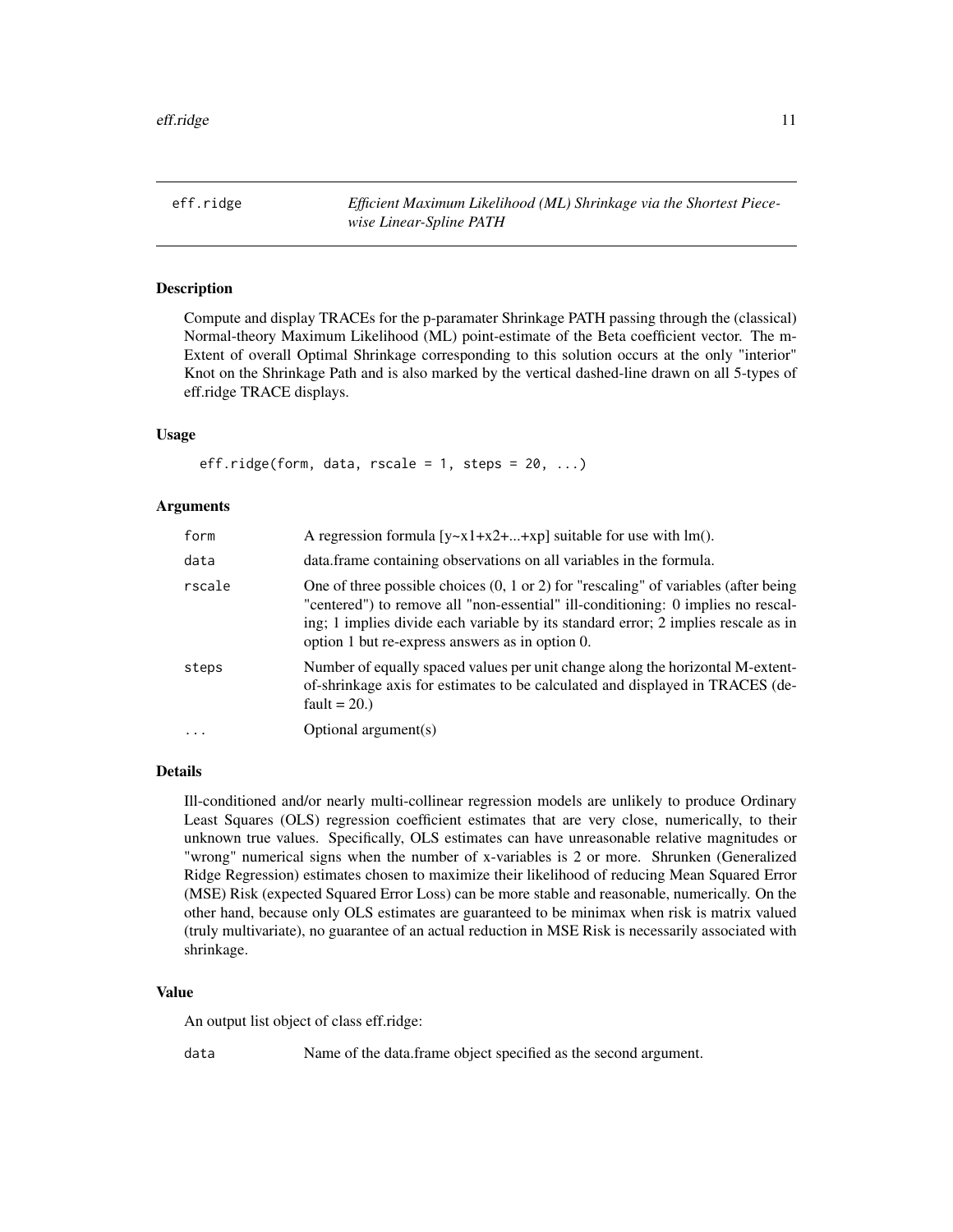<span id="page-11-0"></span>

| form           | The regression formula is the first argument.                                           |
|----------------|-----------------------------------------------------------------------------------------|
| р              | Number of regression x-predictor variables.                                             |
| n              | Number of complete observations after removal of all missing values.                    |
| r2             | Numerical value of R-squared: proportion of variance explained.                         |
| s <sub>2</sub> | Numerical value of the residual mean square estimate of error.                          |
| prinstat       | Listing of 5 summary statistics for each of p-Principal Axes.                           |
| rscale         | Variable re-scaling code of 0, 1 or 2 used in calculations.                             |
| data           | The data frame containing all variables listed in the formula.                          |
| gmat           | Orthogonal Matrix of Direction Cosines for Principal Axes.                              |
| coef           | Matrix of shrinkage-ridge regression coefficient estimates.                             |
| rmse           | Matrix of MSE risk estimates for fitted coefficients.                                   |
| exev           | Matrix of excess MSE eigenvalues (ordinary least squares minus ridge.)                  |
| infd           | Matrix of direction cosines for the estimated inferior direction, if any.               |
| spat           | Matrix of shrinkage pattern multiplicative delta-factors.                               |
| mlik           | Listing of criteria for maximum likelihood selection of an m-Extent for Shrink-<br>age. |
| sext           | Listing of summary statistics for all M-extents-of-shrinkage.                           |
| mStar          | Optimal m-Extent of Shrinkage with delta[j] = dMSE[j] on TRACE displays.                |
| <b>mMSE</b>    | Minimum MSE Risk estimate.                                                              |
| mClk           | Most Likely Observed Extent of Shrinkage: best multiple of $(1/\text{steps}) \leq p$ .  |
| minC           | Minimum Observed Value of Normal-theory -2*log(Likelihood-Ratio).                       |
| dMSE           | Most Likely to be Optimal-values for Shrinkage: dMSE[j] for j in [1:p].                 |

# Author(s)

Bob Obenchain <wizbob@att.net>

# References

Thompson JR. (1968) Some shrinkage techniques for estimating the mean. *Journal of the American Statistical Association* 63, 113-122. (The "cubic" estimator.)

Obenchain RL. (1978) Good and Optimal Ridge Estimators. *Annals of Statistics* 6, 1111-1121. doi: [10.1214/aos/1176344314](https://doi.org/10.1214/aos/1176344314)

Obenchain RL. (2021) *The Efficient Shrinkage Path: Maximum Likelihood of Minimum MSE Risk.* <https://arxiv.org/abs/2103.05161>

Obenchain RL. (2022) Efficient Generalized Ridge Regression. *Open Statistics* 3: 1-18. doi: [10.1515](https://doi.org/10.1515/stat-2022-0108)/ [stat20220108](https://doi.org/10.1515/stat-2022-0108)

Obenchain RL. (2022) *RXshrink\_in\_R.PDF* RXshrink package vignette-like document, Version 2.1. <http://localcontrolstatistics.org>

# See Also

[MLcalc](#page-16-1), [meff](#page-14-1), [correct.signs](#page-5-1), [MLtrue](#page-19-1) and [RXpredict](#page-32-1).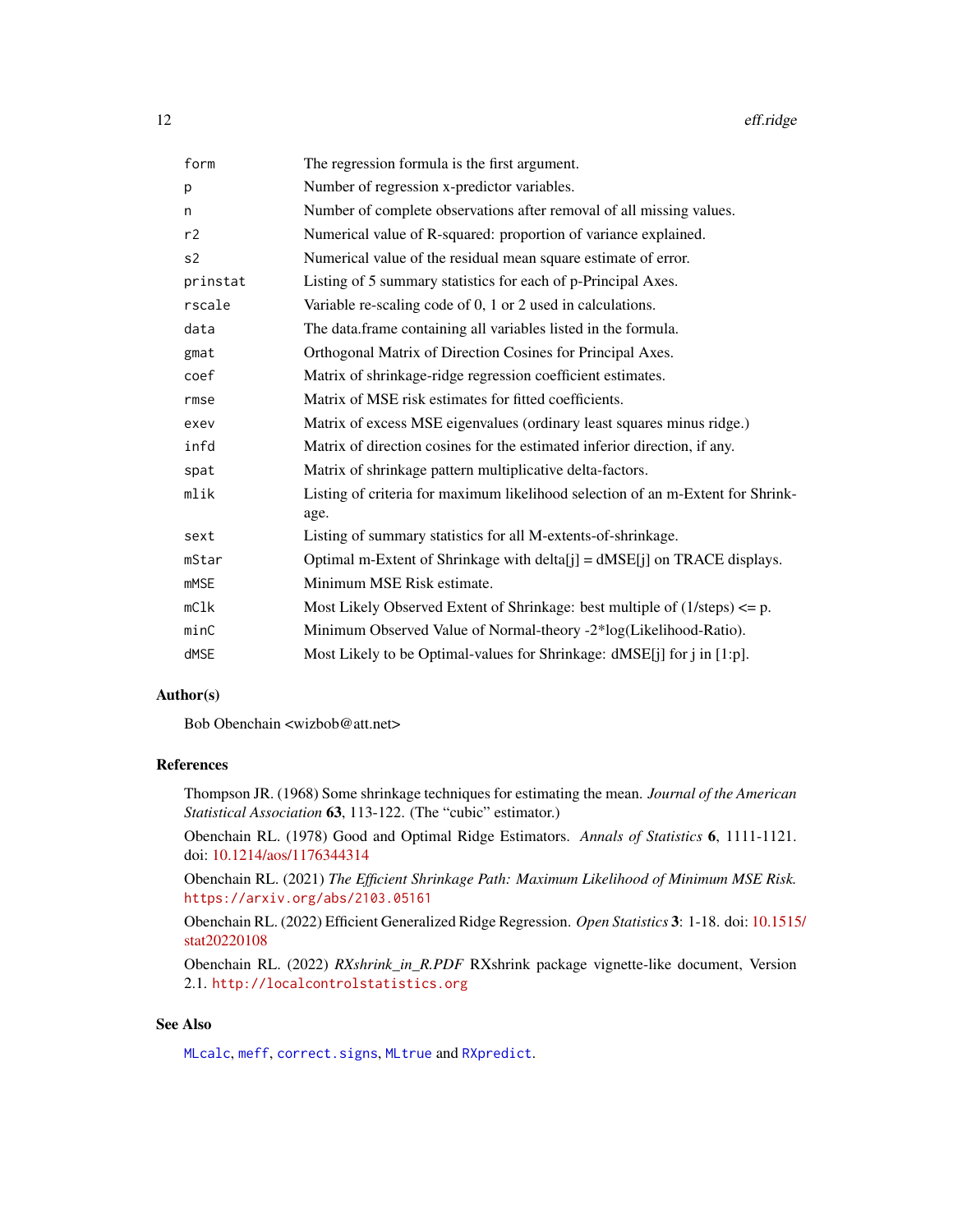#### <span id="page-12-0"></span>haldport and the contract of the contract of the contract of the contract of the contract of the contract of the contract of the contract of the contract of the contract of the contract of the contract of the contract of t

#### Examples

```
data(longley2)
form <- Employed~GNP+GNP.deflator+Unemployed+Armed.Forces+Population+Year
rxefobj <- eff.ridge(form, data=longley2)
rxefobj # print shrinkage summary statistics...
plot(rxefobj) # 5 TRACEs on 1 plot...
str(rxefobj)
```
haldport *Portland Cement data of Hald(1952)*

# **Description**

Heat evolved during setting of 13 cement mixtures of four (or five) ingredients. The first four ingredient percentages appear to be "rounded down" to a full integer. The fifth integer percentage of "other" material assures that the five percentages sum to exactly 100%. However, the "centered" X-matrix resulting from inclusion of all five ingredients would then be Singular (rank=4). In other words, regressing any y-Outcome on only the first four X-variables yields an "ill-conditioned" model that, while having numerical "full rank"=4, actually suffers a effective "rank deficiency" of at least mcal  $= 1$ .

# Usage

data(haldport)

#### Format

A data frame with 13 observations on the following 6 variables.

p3ca Positive Integer percentage of 3CaO.Al2O3 in the mixture.

p3cs Positive Integer percentage of 3CaO.SiO2 in the mixture.

p4caf Positive Integer percentage of 4CaO.Al2O3.Fe2O3 in the mixture.

p2cs Positive Integer percentage of 2CaO.SiO2 in the mixture.

other Positive Integer percentage of other ingredients in the mixture.

heat Heat (cals/gm) evolved in setting, recorded to nearest tenth.

# Details

The (RXshrink) haldport data are identical to the (MASS) cement data except for variable names and inclusion of the "other" X-variable.

#### Source

Woods H, Steinour HH, Starke HR. "Effect of composition of Portland cement on heat evolved during hardening. Industrial Engineering and Chemistry 1932; 24: 1207-1214.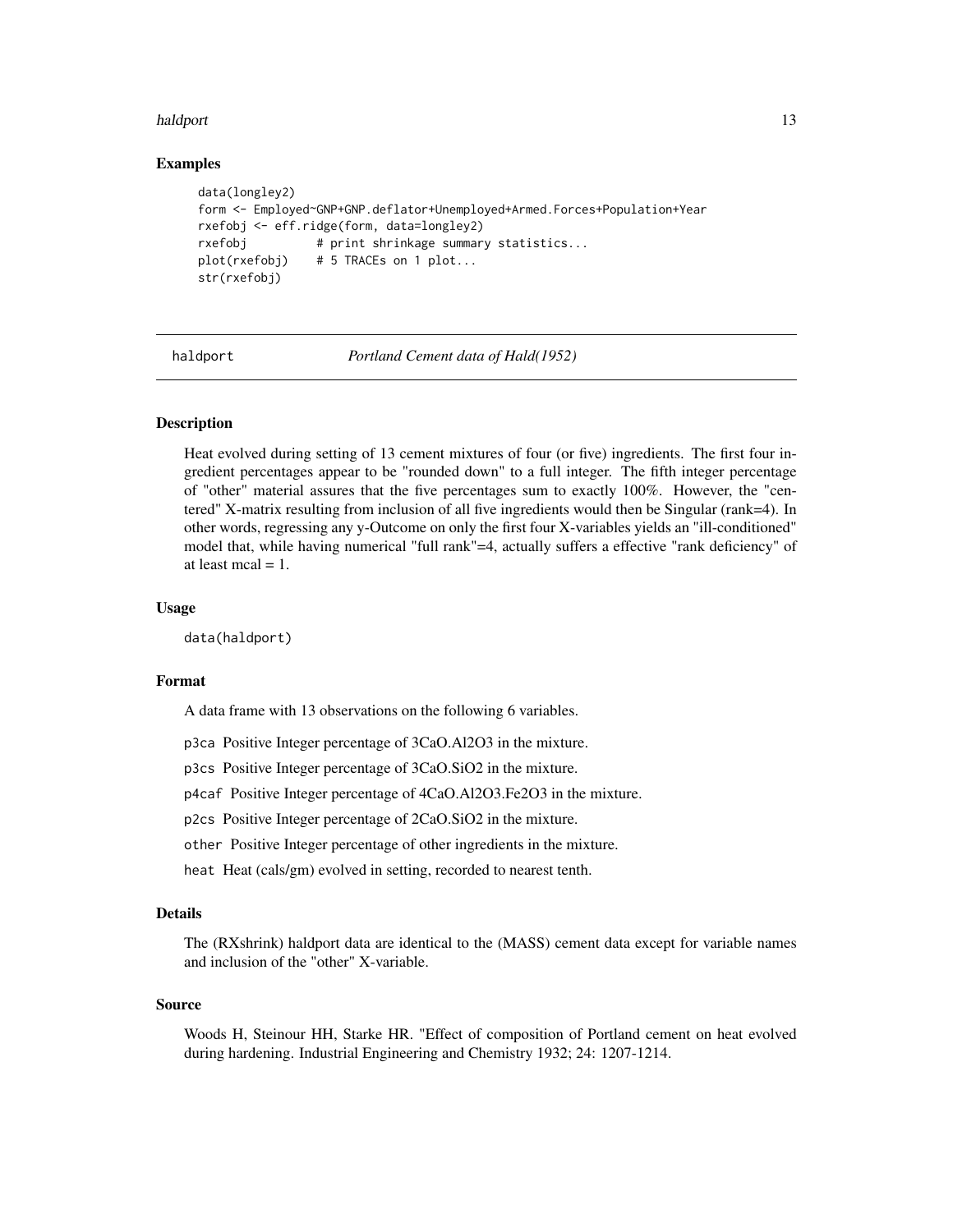# <span id="page-13-0"></span>References

Hald A. Statistical Theory with Engineering Applications. 1952 (page 647.) New York; Wiley.

Obenchain RL. (2022) Efficient Generalized Ridge Regression. *Open Statistics* 3: 1-18. doi: [10.1515](https://doi.org/10.1515/stat-2022-0108)/ [stat20220108](https://doi.org/10.1515/stat-2022-0108)

longley2 *Art Hoerl's update of the infamous Longley(1967) benchmark dataset*

#### Description

Data from the "Employment and Training Report of the President, 1976" compiled by Art Hoerl, University of Delaware. This data.frame contains both [1] some different (corrected) numerical values from those used by Longley(1967) and [2] the added years of 1963-1975. Longley(1967) used only data from the 16 years of 1947 through 1962.

#### Usage

data(longley2)

# Format

A data.frame of 7 variables covering 29 consecutive years; no NAs.

GNP.deflator GNP price deflation index.

Unemployed Unemployment percentage.

Armed.Forces Size of the Armed Forces.

Population Total U.S. Population.

Year 1947 to 1975.

Employed employment.

GNP Gross National Product.

# References

Longley JW. An appraisal of least-squares programs from the point of view of the user. J. Amer. Statist. Assoc. 1967; 62: 819-841.

Hoerl AE, Kennard RW. Ridge Regression - Present and Future. 12th Symposium on the Interface. 1979. Waterloo, Ontario, Canada.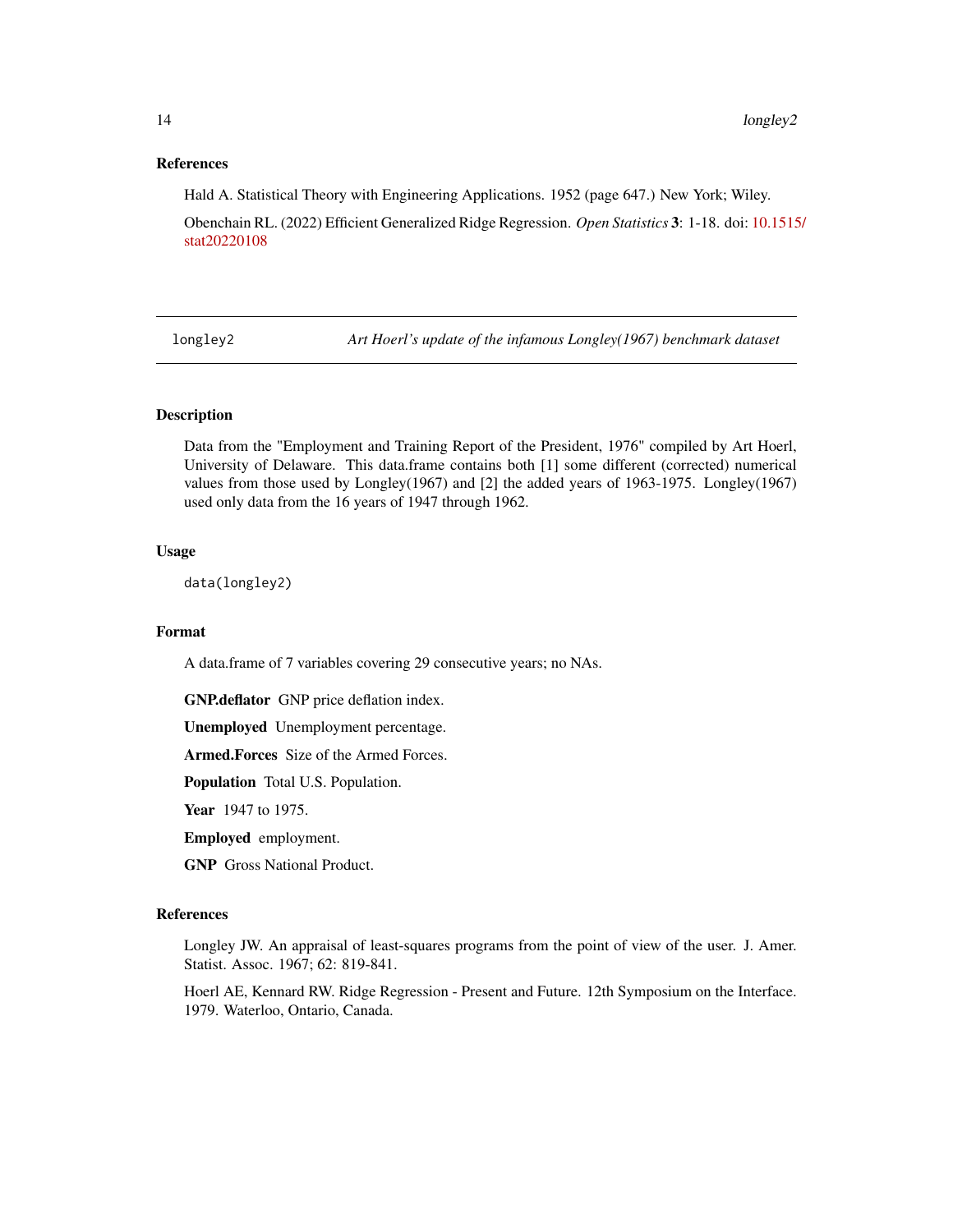<span id="page-14-1"></span><span id="page-14-0"></span>The meff() function computes the numerical Shrinkage delta-factors corresponding to any desired m-Extent of Shrinkage, meobj, along the "efficient" (shortest) Path used by eff.ridge(). This Two-Piece Linear Path has its single "interior" Knot at the Normal-theory Maximum Likelihood estimate with Minimum MSE Risk:  $d[j] = dMSE[j]$  for  $j = 1, 2, ..., p$ .

# Usage

meff(meobj, p, dMSE)

# Arguments

| meobi | A desired m-Extent of Shrinkage along the "efficient" Path.                                                                                                                                                     |
|-------|-----------------------------------------------------------------------------------------------------------------------------------------------------------------------------------------------------------------|
| р     | The integer number of non-constant x-variables used in defining the linear model<br>being fitted to ill-conditioned (intercorrelated, confounded) data. Note that p<br>must also be rank of the given X-matrix. |
| dMSE  | Maximum Likelihood [ML] estimates of Shrinkage Delta-Factors leading to<br>minimum MSE risk.                                                                                                                    |

# Value

The appropriate scalar value for m and corresponding p by p diagonal matrix d:

| meobi | Any desired m-Extent of Shrinkage (a scalar) within [0, p].          |
|-------|----------------------------------------------------------------------|
| d     | The p by p diagonal matrix of shrinkage-factors: $d[i,j]$ in [0, 1]. |

# Author(s)

Bob Obenchain <wizbob@att.net>

# See Also

[eff.ridge](#page-10-1) and [eff.aug](#page-7-1).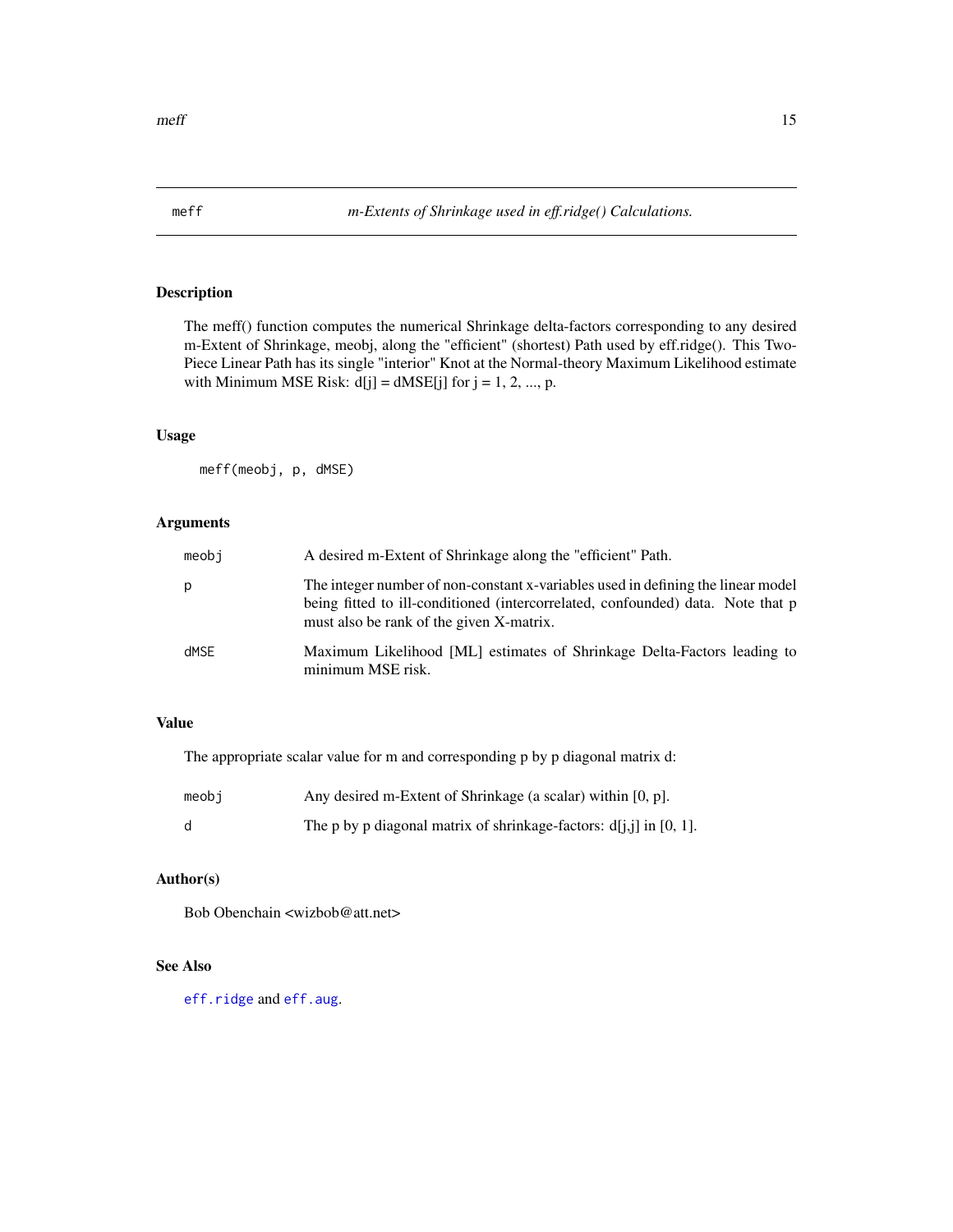<span id="page-15-1"></span><span id="page-15-0"></span>MLboot *Calculate Bootstrap distribution of Unrestricted Maximum Likelihood (ML) point-estimates for a Linear Model.*

# Description

Resample With-Replacement from a given data.frame and recompute MSE risk-optimal estimates of Beta-Coefficients and their Relative MSE risks using MLcalcs() to compute ML point-estimates.

#### Usage

MLboot(form, data, reps=100, seed, rscale=1)

# Arguments

| form   | Regression formula $[y-x1+x2+]$ suitable for use with lm().                                                                                                                                                                                                                                                                 |
|--------|-----------------------------------------------------------------------------------------------------------------------------------------------------------------------------------------------------------------------------------------------------------------------------------------------------------------------------|
| data   | data. frame containing observations on all variables in the formula.                                                                                                                                                                                                                                                        |
| reps   | Number of Bootstrap replications: Minimum reps = 10, Default is reps = 100.<br>While reps = $10000$ is reasonable for bivariate ( $p=2$ ) linear models, even that<br>many reps could be excessive for models with $p \gg 2$ .                                                                                              |
| seed   | Either an Integer between 1 and 999 or else missing to generate a random seed.                                                                                                                                                                                                                                              |
| rscale | One of three possible choices $(0, 1 \text{ or } 2)$ for "rescaling" of variables (after being<br>"centered") to remove all "non-essential" ill-conditioning: 0 implies no rescal-<br>ing; 1 implies divide each variable by its standard error; 2 implies rescale as in<br>option 1 but re-express answers as in option 0. |

# Details

Ill-conditioned and/or nearly multi-collinear linear regression models are unlikely to yield reasonable ML unbiased (OLS) point-estimates. But more reasonable ML "optimally-biased" pointestimates from generalized ridge regression (GRR) typically have questionable MSE risk characteristics because they are complicated non-linear functions of the observed y-outcome vector. Thus the distribution of bootstrap resamples is of considerable interest in both theory and practice.

# Value

An output list object of class MLboot:

| data     | Name of the data.frame object specified as the second argument.      |
|----------|----------------------------------------------------------------------|
| form     | The regression formula specified as the first argument.              |
| reps     | Number of Bootstrap replications performed.                          |
| seed     | Seed used to start random number generator.                          |
| n        | Number of complete observations after removal of all missing values. |
| D.       | Number of beta, rmse or dmse estimates resampled.                    |
| ols.beta | OLS matrix (reps x p) of unbiased beta-coefficient estimates.        |
|          |                                                                      |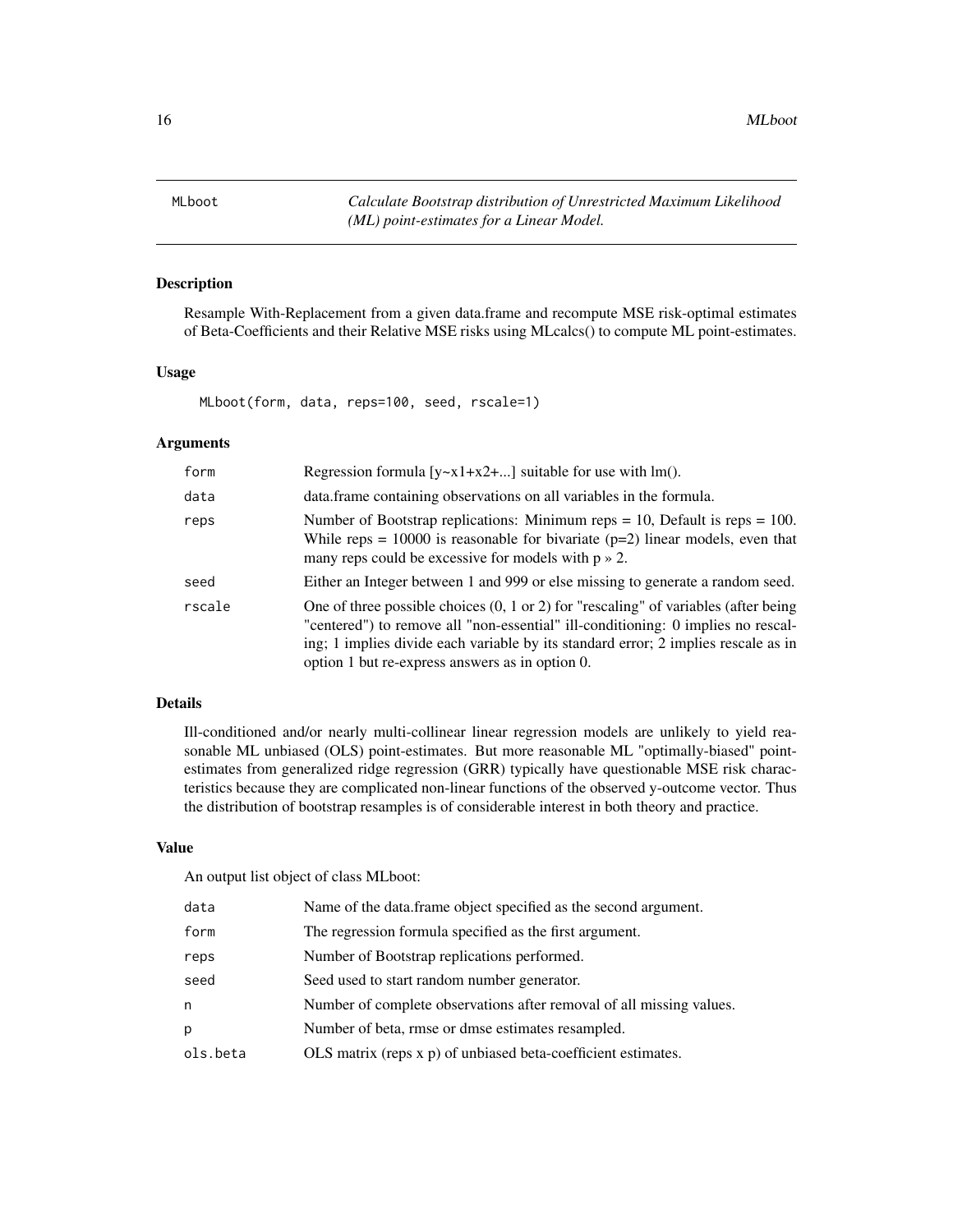#### <span id="page-16-0"></span>MLcalc 17

| ols.rmse | OLS matrix (reps x p) of beta-coefficient relative variances.             |
|----------|---------------------------------------------------------------------------|
| opt.dmse | OPT matrix (reps $x$ p) of delta shrinkage-factors with minimum MSE risk. |
| opt.beta | OPT matrix (reps x p) of biased beta-coefficient estimates.               |
| opt.rmse | OPT matrix (reps x p) of beta-coefficient relative MSE risks.             |

# Author(s)

Bob Obenchain <wizbob@att.net>

### References

Thompson JR. (1968) Some shrinkage techniques for estimating the mean. *Journal of the American Statistical Association* 63, 113-122. (The "cubic" estimator.)

Obenchain RL. (2022) Efficient Generalized Ridge Regression. *Open Statistics* 3: 1-18. doi: [10.1515](https://doi.org/10.1515/stat-2022-0108)/ [stat20220108](https://doi.org/10.1515/stat-2022-0108)

Obenchain RL. (2022) *RXshrink\_in\_R.PDF* RXshrink package vignette-like document, Version 2.1. <http://localcontrolstatistics.org>

### See Also

[eff.ridge](#page-10-1), [correct.signs](#page-5-1)

<span id="page-16-1"></span>

| MLcalc | Calculate Efficient Maximum Likelihood (ML) point-estimates for a |
|--------|-------------------------------------------------------------------|
|        | Linear Model that are either Unbiased (OLS) or Most Likely to be  |
|        | Optimally Biased under Normal-distribution theory.                |

# Description

Compute MSE risk-optimal point-estimates of Beta-Coefficients and their Relative MSE risks. Much of the code for this function is identical to that of eff.ridge(), which computes multiple points along the "Efficient" Shrinkage Path. MLcalc() restricts attention to only two points: [1] the Unbiased OLS (BLUE) vector and [2] the Most Likely to be Optimally Biased [Minimum MSE Risk] vector of estimates.

# Usage

MLcalc(form, data, rscale = 1)

#### **Arguments**

| form   | A regression formula $[v-x1+x2+]$ suitable for use with lm().                                                                                                                                                                                                                                                               |
|--------|-----------------------------------------------------------------------------------------------------------------------------------------------------------------------------------------------------------------------------------------------------------------------------------------------------------------------------|
| data   | Data frame containing observations on all variables in the formula.                                                                                                                                                                                                                                                         |
| rscale | One of three possible choices $(0, 1 \text{ or } 2)$ for "rescaling" of variables (after being<br>"centered") to remove all "non-essential" ill-conditioning: 0 implies no rescal-<br>ing; 1 implies divide each variable by its standard error; 2 implies rescale as in<br>option 1 but re-express answers as in option 0. |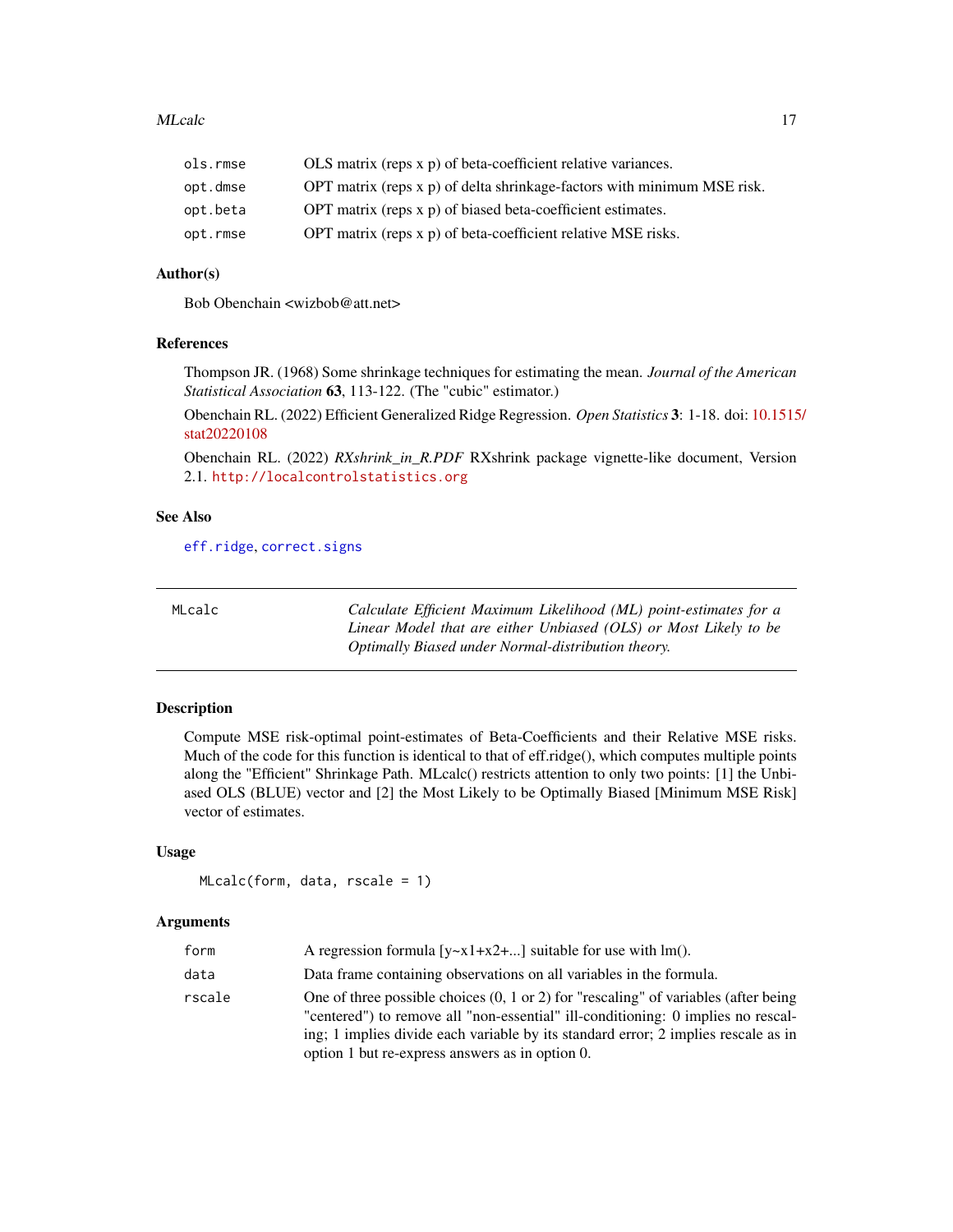# Details

Ill-conditioned and/or nearly multi-collinear regression models are unlikely to produce Ordinary Least Squares (OLS) regression coefficient estimates that are very close, numerically, to their unknown true values. Specifically, OLS estimates can then tend to have "wrong" numerical signs and/or unreasonable relative magnitudes, while shrunken (generalized ridge) estimates chosen to Maximize their Likelihood of reducing Mean Squared Error (MSE) Risk (expected squared-error loss) can be more stable numerically. On the other hand, because only OLS estimates are guaranteed to be minimax when risk is Matrix Valued (truly multivariate), no guarantee of an expected reduction in MSE Risk is necessarily associated with "Optimal" Generalized Ridge Regression shrinkage.

#### Value

An output list object of class MLcalc:

| data      | Name of the data.frame object specified as the second argument.        |
|-----------|------------------------------------------------------------------------|
| form      | The regression formula specified as the first argument.                |
| p         | Number of regression predictor variables.                              |
| n         | Number of complete observations after removal of all missing values.   |
| r2        | Numerical value of R-square goodness-of-fit statistic.                 |
| s2        | Numerical value of the residual mean square estimate of error.         |
| prinstat  | Listing of principal statistics.                                       |
| gmat      | Orthogonal Matrix of Direction Cosines for Principal Axes [1:p, 1:p].  |
| beta      | Numerical shrinkage-ridge regression coefficient estimates [1:2, 1:p]. |
| rmse      | Numerical MSE risk estimates for fitted coefficients [1:2, 1:p].       |
| dMSE      | Numerical delta-factors for shrinking OLS components [1:p].            |
| <b>ys</b> | Numerical rescaling factor for y-outcome variable [1, 1].              |
| хs        | Numerical rescaling factors for given x-variables [1:p].               |
|           |                                                                        |

#### Author(s)

Bob Obenchain <wizbob@att.net>

# References

Thompson JR. (1968) Some shrinkage techniques for estimating the mean. *Journal of the American Statistical Association* 63, 113-122. (The "cubic" estimator.)

Obenchain RL. (2021) *The Efficient Shrinkage Path: Maximum Likelihood of Minimum MSE Risk.* <https://arxiv.org/abs/2103.05161>

Obenchain RL. (2022) Efficient Generalized Ridge Regression. *Open Statistics* 3: 1-18. doi: [10.1515](https://doi.org/10.1515/stat-2022-0108)/ [stat20220108](https://doi.org/10.1515/stat-2022-0108)

Obenchain RL. (2022) *RXshrink\_in\_R.PDF* RXshrink package vignette-like document, Version 2.1. <http://localcontrolstatistics.org>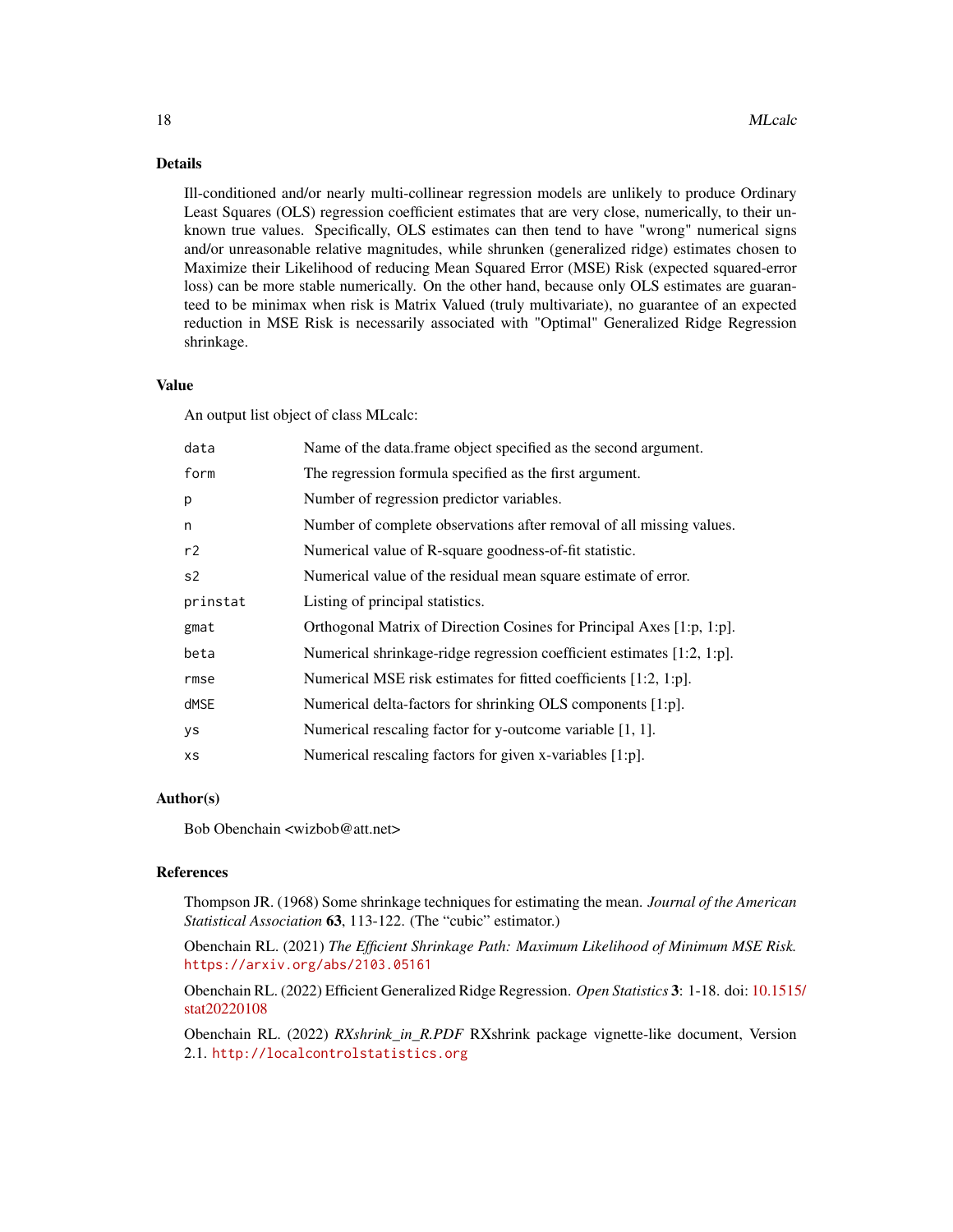#### <span id="page-18-0"></span>MLhist 2008 and the set of the set of the set of the set of the set of the set of the set of the set of the set of the set of the set of the set of the set of the set of the set of the set of the set of the set of the set

# See Also

[eff.ridge](#page-10-1), [MLboot](#page-15-1), [eff.aug](#page-7-1)

MLhist *Plot method for MLboot objects*

# Description

Frequency Histogram displays that use both a specified "Middle Percentage" of a MLboot() distribution that contains outliers as well as a proposed total number of bins.

# Usage

```
MLhist(x, comp="opt.beta", xvar=1, npct = 95, bins = 50)
```
# Arguments

| $\mathsf{x}$ | An Output-list object of class "MLboot".                                                                                           |
|--------------|------------------------------------------------------------------------------------------------------------------------------------|
| comp         | One of five possible choices of MLboot() resampled estimates: "ols.beta", "ols.rmse",<br>"opt.dmse", "opt.beta" or "opt.rmse".     |
| xvar         | Column number of estimates to be displayed: $1 \le x \text{var} \le x \text{sp}$ .                                                 |
| npct         | An integer percentage of the simulated scalar estimates to be displayed. This<br>percentage should be at least 66 and at most 100. |
| bins         | This proposed number of histogram "breaks" is only a suggestion; actual break-<br>points will be set to "pretty" values.           |

# Value

An output list object of class MLhist:

| X     | Character string showing user choices for "comp" and "xvar" arguments.        |
|-------|-------------------------------------------------------------------------------|
| form  | The regression formula specifying the linear model in MLboot().               |
| reps  | Number of Bootstrap replications performed.                                   |
| npct  | An integer percentage of the simulated scalar estimates displayed.            |
| rbins | Number of histogram Bins requested.                                           |
| dbins | Number of histogram Bins actually displayed.                                  |
| ntot  | Total number of rows of scalar estimates.                                     |
| p     | Total number of columns of scalar estimates.                                  |
| nlo   | First (smallest) order statistic displayed in Histogram.                      |
| nup   | Last (largest) order statistic displayed in Histogram.                        |
| noin  | Total number of scalar estimates displayed in Histogram.                      |
| xmn   | Observed Mean Estimate: location of vertical "blue" dashed line on Histogram. |

# Author(s)

Bob Obenchain <wizbob@att.net>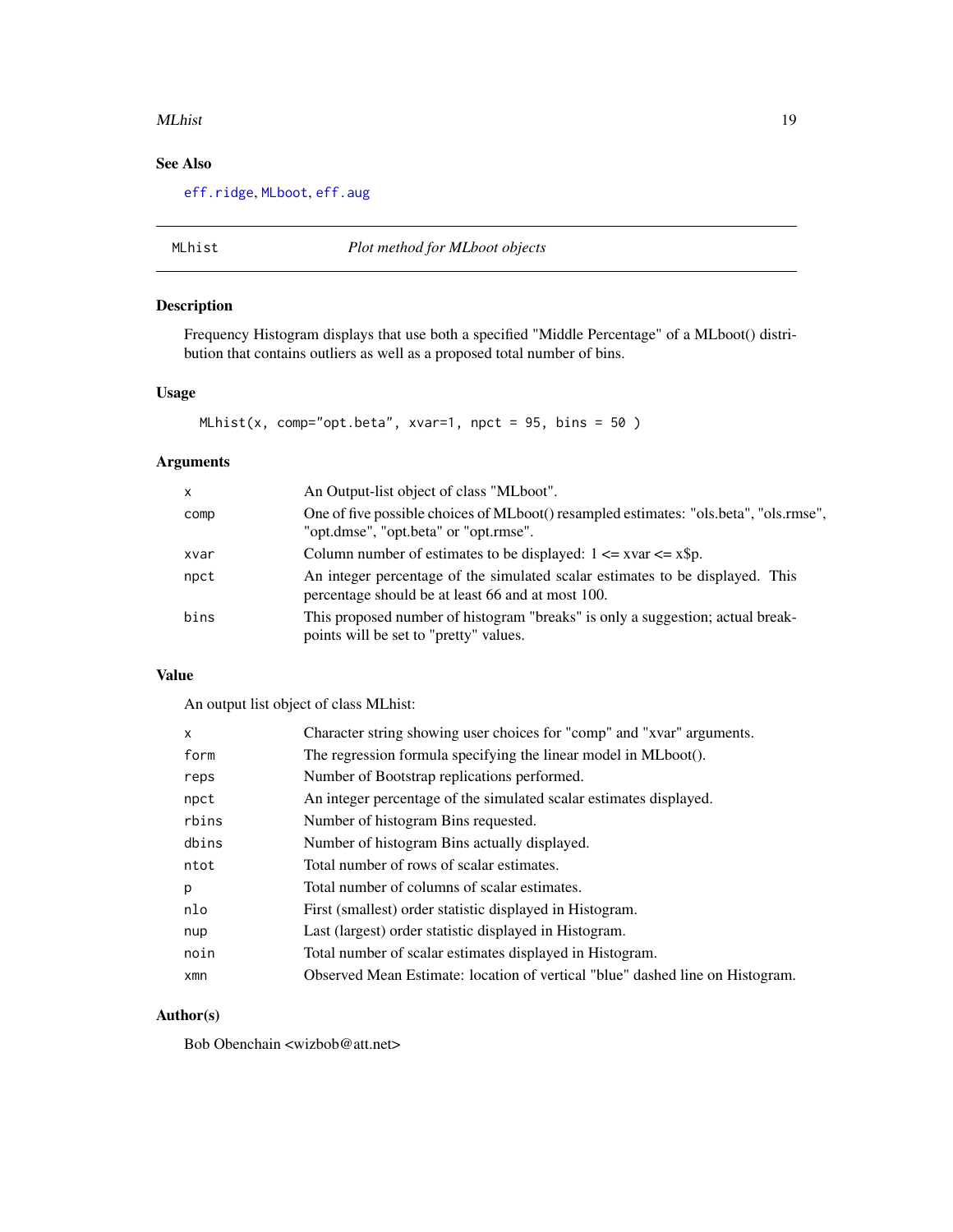<span id="page-19-1"></span><span id="page-19-0"></span>MLtrue *Simulate data for Linear Models with known Parameter values and Normal Errors*

#### Description

Using specified numerical values for Parameters, such as the true error-term variance, that usually are unknown, MLtrue() creates a new data.frame that contains variables "Yhat" (the vector of expected values) and "Yvec" (Yhat + IID Normal error-terms) as well as the p given X-variables. Thus, MLtrue() produces "correct" linear models that can be ideal for analysis and bootstraping via methods based on Normal-theory.

# Usage

MLtrue(form, data, seed, go=TRUE, truv, trub, truc)

#### Arguments

| form | A regression formula $[y-x1+x2+]$ suitable for use with lm().                                                                                                                                                                                                                                                                                                                                                                                                                                                                          |
|------|----------------------------------------------------------------------------------------------------------------------------------------------------------------------------------------------------------------------------------------------------------------------------------------------------------------------------------------------------------------------------------------------------------------------------------------------------------------------------------------------------------------------------------------|
| data | Data frame containing observations on all variables in the formula.                                                                                                                                                                                                                                                                                                                                                                                                                                                                    |
| seed | Seed for random number generation between 1 and 1000. When this seed num-<br>ber is missing in a call to MLtrue(), a new seed is generated using runif(). Error<br>terms are then generated using calls to rnorm(), and the seed used is reported in<br>the MLtrue output. I ist to enable reproducible research.                                                                                                                                                                                                                      |
| go   | Logical value: go=TRUE starts the simulation using OLS estimates or the nu-<br>merical values from the (optional) truv, trub and truc arguments to define the<br>"Yhat" and "Yvec" variables; go=FALSE causes MLtrue() to compute OLS esti-<br>mates that ignore the truv, trueb and truc arguments. Thus, go=FALSE provides<br>a convenient way for users to Print and Examine the MLtrue() output. list be-<br>fore deciding which parameter-settings they wish to actually USE or MODIFY<br>before making a final run with go=TRUE. |
| truv | Optional: numerical value for the true error variance, sigma <sup>2</sup> 2.                                                                                                                                                                                                                                                                                                                                                                                                                                                           |
| trub | Optional: column vector of numerical values for the true regression coefficients.                                                                                                                                                                                                                                                                                                                                                                                                                                                      |
| truc | Optional: column vector of numerical values for the true uncorrelated compo-<br>nents of the regression coefficient vector.                                                                                                                                                                                                                                                                                                                                                                                                            |

### Details

RXshrink functions like eff.ridge() and qm.ridge() calculate maximum likelihood estimates ...either unbiased (BLUE) or "optimally" biased (minimum MSE risk) along a specified "path"... for typical statistical inference situations where true regression parameters are unknown. Furthermore the specified linear-model may be "incorrect" or the error-terms may not be IID Normal variates. In sharp contrast with this usual situation, the MLtrue() function generates a "Yvec" vector of outcomes from a CORRECT model of the given form that does contain IID Normal error-terms and all true parameter values are KNOWN. This makes it interesting to compare plots and output.lists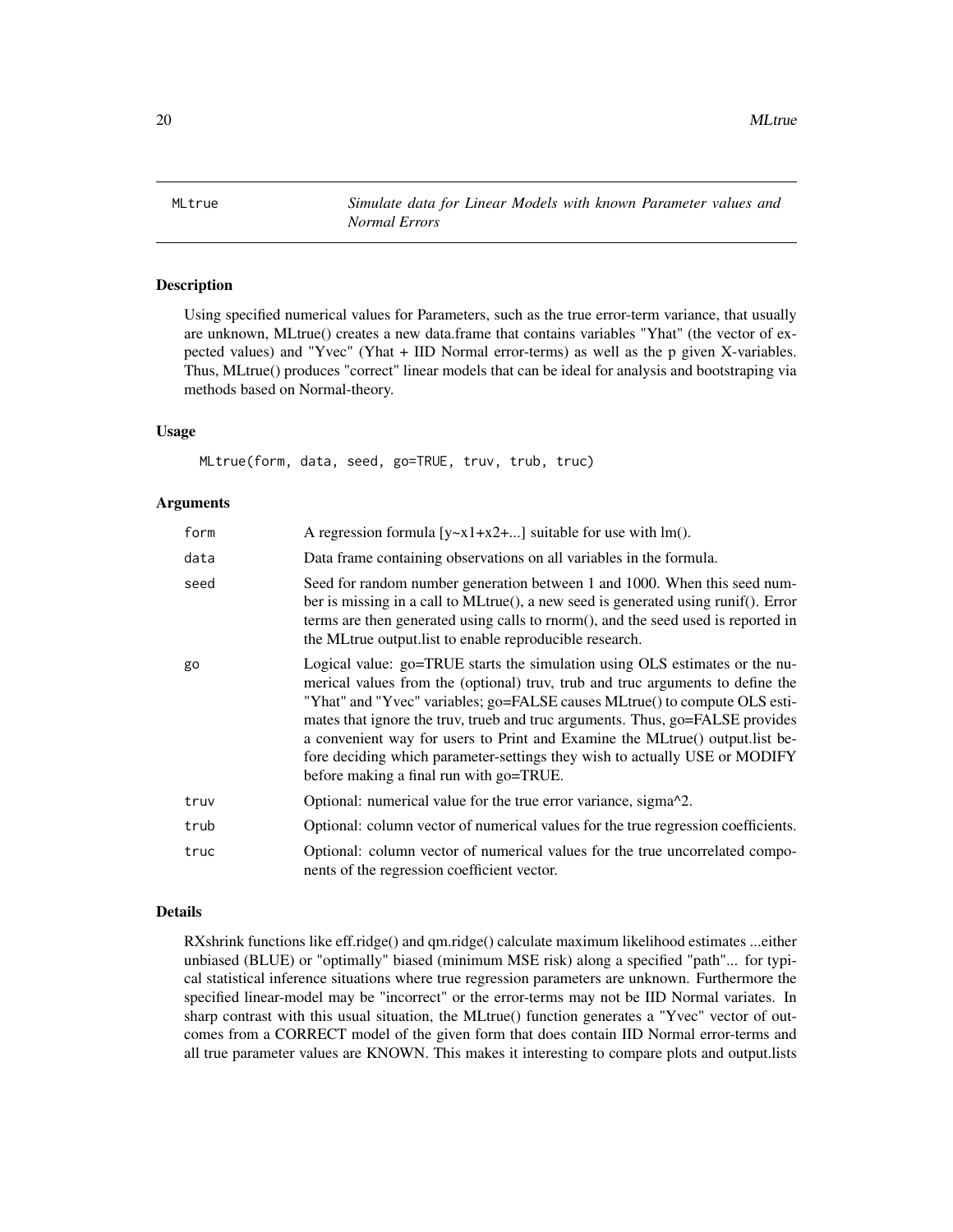#### <span id="page-20-0"></span>MLtrue 21

from RXshrink GRR-estimation functions on a "real" data.frame with the corresponding outputs from a MLtrue() data.frame with known parameter-setting that are either identical to or "close" to those estimated from "real" data. WARNING: All output X-variables are "centered" and "rescaled" to have mean ~0 and variance 1. Yhat expected values are "centered" but usually have variance differing from 1. Yvec values are not "centered" and have variance determined by either the original data.frame or the "truv" setting.

#### Value

An output list object of class MLtrue:

| new   | A data.frame containing the Yvec and Yhat vectors as well as centered and<br>rescaled versions of the input X-matrix and original Y-vector.                                                               |
|-------|-----------------------------------------------------------------------------------------------------------------------------------------------------------------------------------------------------------|
| Yvec  | An additional copy of Yvec pseudo-data containing Normal error-terms.                                                                                                                                     |
| Yhat  | An additional copy of Yhat linear fitted-values.                                                                                                                                                          |
| seed  | Seed actually used in random-number generation; needed for replication.                                                                                                                                   |
| tvar  | True numerical value of sigma $\alpha$ 2 [1,1] matrix.                                                                                                                                                    |
| tbeta | True numerical values of beta-coefficients [p,1] matrix.                                                                                                                                                  |
| tcomp | True numerical values of uncorrelated components [p,1] matrix.                                                                                                                                            |
| useb  | Logical: TRUE => tbeta vector was used in simulation. FALSE => tcomp vector<br>was used rather than theta.                                                                                                |
| data  | The name of the data.frame object specified in the second argument.                                                                                                                                       |
| form  | The regression formula specified in the first argument. NOTE: The final 11 out-<br>put items [p, , xs] are identical to those in output lists from RXshrink functions<br>like eff.ridge() and qm.ridge(). |

# Author(s)

Bob Obenchain <wizbob@att.net>

# See Also

[eff.ridge](#page-10-1), [qm.ridge](#page-29-1) and [MLboot](#page-15-1).

```
# require(RXshrink)
data(mpg)
form <- mpg~cylnds+cubins+hpower+weight
MLtest <- MLtrue(form, mpg, go=FALSE) # all other potential arguments "missing"...
MLtest # print current parameter estimates...
cvec \leq c(-0.5, 0.15, -0.16, -0.6) # define alternative "true" components...
MLout <- MLtrue(form, mpg, truc = cvec ) # Use "truc" input with default go=TRUE...
str(MLout)
formY <- Yhat~cylnds+cubins+hpower+weight # Formula for true expected Y-outcomes...
lmobj <- lm(formY, MLout$new)
max(abs(lmobj$residuals)) # essentially 0 because linear model is "correct"...
# effobj <- eff.ridge(formY, MLout$new) ...generates "Error" because RSQUARE=1.
```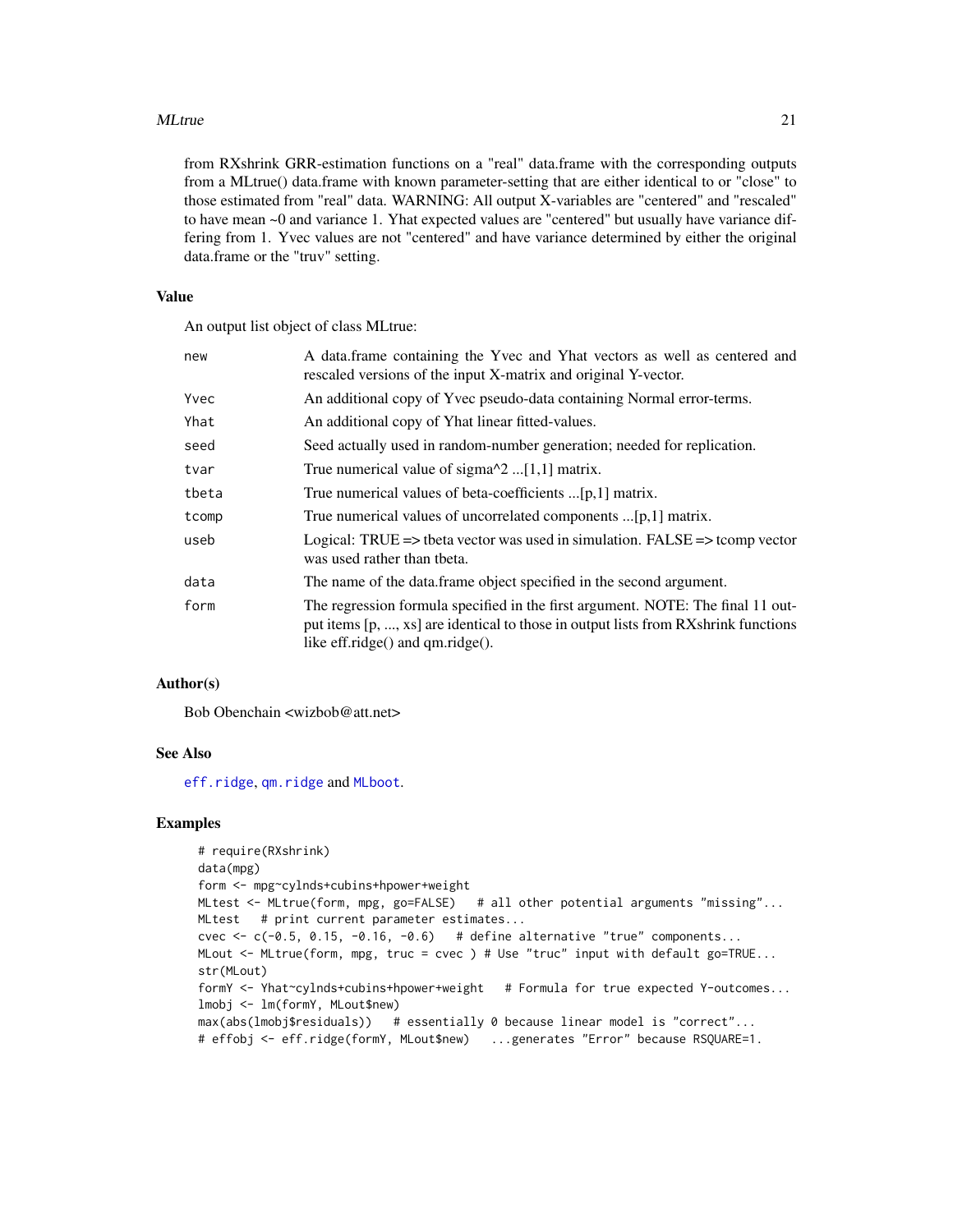<span id="page-21-0"></span>mpg *Hocking(1976) Miles Per Gallon data: a Multiple Regression Benchmark*

# Description

Performance data for the 1973-74 models of 32 autos from the Road Tests Section of *Motor Trends* magazine. NOTE: data(mtcars) loads essentially the same data, but most variable names are then different and have fewer characters.

# Usage

data(mpg)

# Format

A data frame of 11 variables on 32 autos; no NAs.

cylnds number of cylinders.

cubins cubic inches of engine displacement.

hpower engine horsepower.

weight total weight in pounds.

mpg miles per gallon.

shape engine shape  $(0 = V, 1 = \text{Straight})$ .

**transm** transmission type  $(0 =$  Automatic,  $1 =$  Manual).

speeds number of forward speeds.

carbs number of carburetors.

fratio final drive rtaio.

qmilt quarter mile time.

# References

Hocking RA. The Analysis and Selection of Variables in Regression. Biometrics 1976; 32: 1-51.

Henderson HV, Velleman PF. Building multiple regression models interactively. Biometrics 1981; 37: 391-411.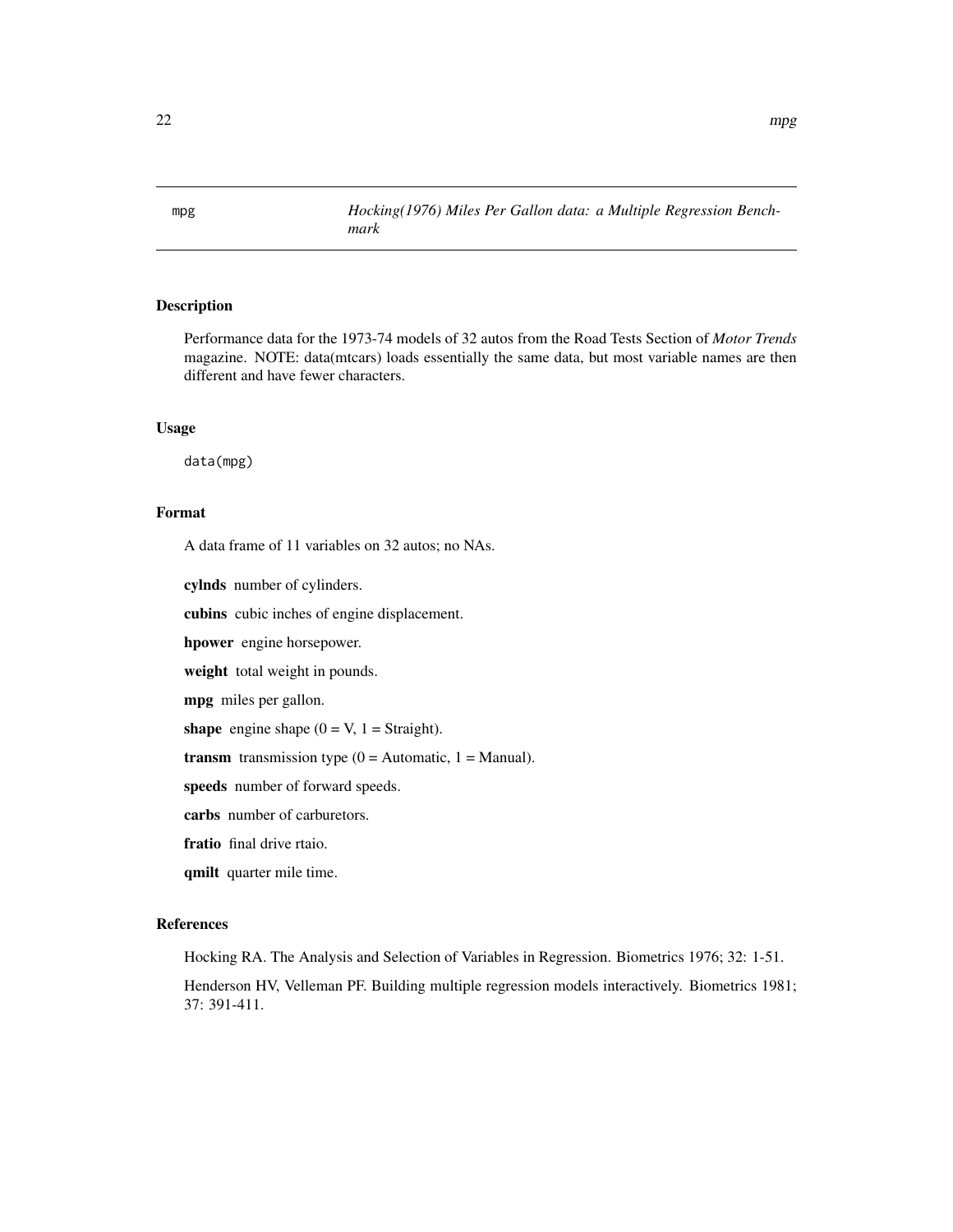<span id="page-22-0"></span>

Plot TRACE displays for aug.lars regression coefficients. The default is to display all Five TRACEs on one page with no legend.

# Usage

```
## S3 method for class 'aug.lars'
plot(x, trace = "all", trkey = FALSE, ...)
```
# Arguments

| x     | Output list object of class aug. lars.                                                                                                                                                                                                                                                                                                                                                                                                                                                                            |
|-------|-------------------------------------------------------------------------------------------------------------------------------------------------------------------------------------------------------------------------------------------------------------------------------------------------------------------------------------------------------------------------------------------------------------------------------------------------------------------------------------------------------------------|
| trace | One of seven possible options: "all" to display 5 traces in one graph, "seq" to<br>display 5 full-sized traces in sequence in response to user prompts, "coef" to<br>display only the estimated beta coefficient trace, "rmse" to display only the esti-<br>mated relative MSE risk trace, "exev" to display only the estimated excess MSE<br>eigenvalue (OLS minus larlso), "infd" to display only the estimated inferior di-<br>rection cosine trace, or "spat" to display only the delta-factor pattern trace. |
| trkev | If TRUE, display a crude legend at the bottom of each trace plot.                                                                                                                                                                                                                                                                                                                                                                                                                                                 |
| .     | Optional argument(s) passed on to $plot(.)$ .                                                                                                                                                                                                                                                                                                                                                                                                                                                                     |
|       |                                                                                                                                                                                                                                                                                                                                                                                                                                                                                                                   |

# Value

NULL

# Author(s)

Bob Obenchain <wizbob@att.net>

```
data(longley2)
form <- GNP~GNP.deflator+Unemployed+Armed.Forces+Population+Year+Employed
rxlobj <- aug.lars(form, data=longley2)
plot(rxlobj)
```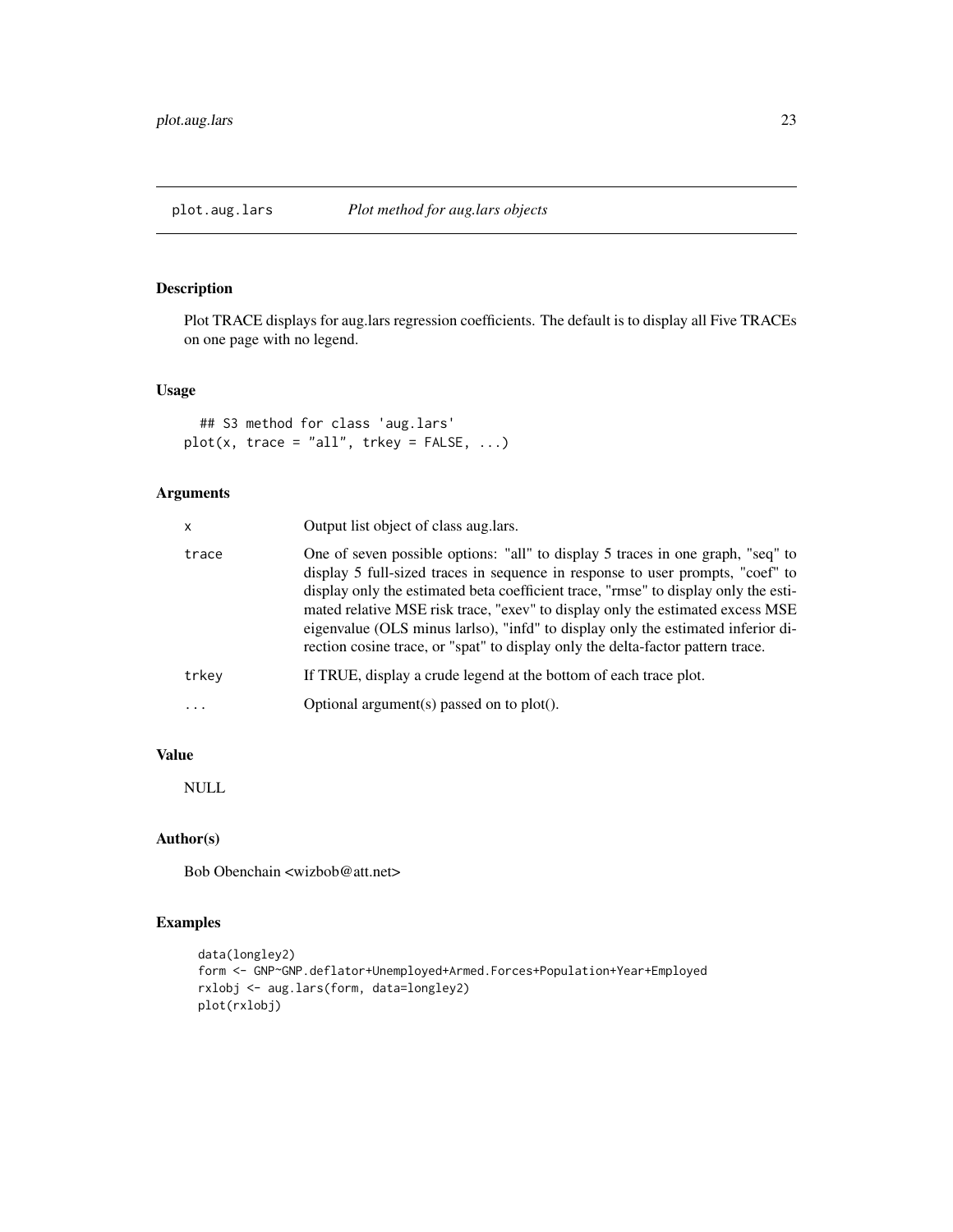<span id="page-23-0"></span>

Plot One or Two Bivariate Confidence Ellipses or a TRACE display for efficiently shrunken regression coefficients. The default is to display two ellipses at confidence levels 0.95 and 0.50 on a single plot for the first 2 of  $p \ge 2$  coefficients. The projection of the eff.ridge() Path from the OLS solution (at  $m = 0$ ) to the Knot at the most likely Minimum MSE Risk solution (at  $m = mStar$ ) ...plus the continuation of this Path towards the Shrinkage Terminus at (0,0) is shown in "red". To show the (outer) Ellipse as large as possible, the (0,0) point may be "off the plot".

#### Usage

## S3 method for class 'eff.biv'  $plot(x, type = "ellip", ...)$ 

#### Arguments

| X        | Output list object of class eff.ridge.                                                                                                                |
|----------|-------------------------------------------------------------------------------------------------------------------------------------------------------|
| type     | One of 2 options: "ellip" or "trace". The default option of "ellip" displays the<br>Confidence Ellipse $(s)$ specified by arguments to eff.biv $()$ . |
| $\cdots$ | Optional argument(s) passed on to $plot()$ .                                                                                                          |

#### Value

NULL

# Author(s)

Bob Obenchain <wizbob@att.net>

### Examples

```
# Cost-Effectiveness inferences using Linear Models and eff.ridge...
## Not run:
 library(ICEinfer)
  data(sepsis)
 ndr <- ICEpref(sepsis$icu, sepsis$qalypres, sepsis$totcost, lambda=50000, beta=0.1)
  sndr <- data.frame(cbind(ndr$pref, sepsis)) # ndr: non-linear diminishing returns...
  form4 \leq ndr.pref \sim icu + age + orgfails + apache
  usndra <- eff.aug(eff.ridge(form4, sndr)) # compare ndr of 2 Intensive Care Units...
  plot(efobj <- eff.biv(usndra, 2, 4))
  efobj # implicit print...
  # plot(efobj, type = "tr")
```
## End(Not run)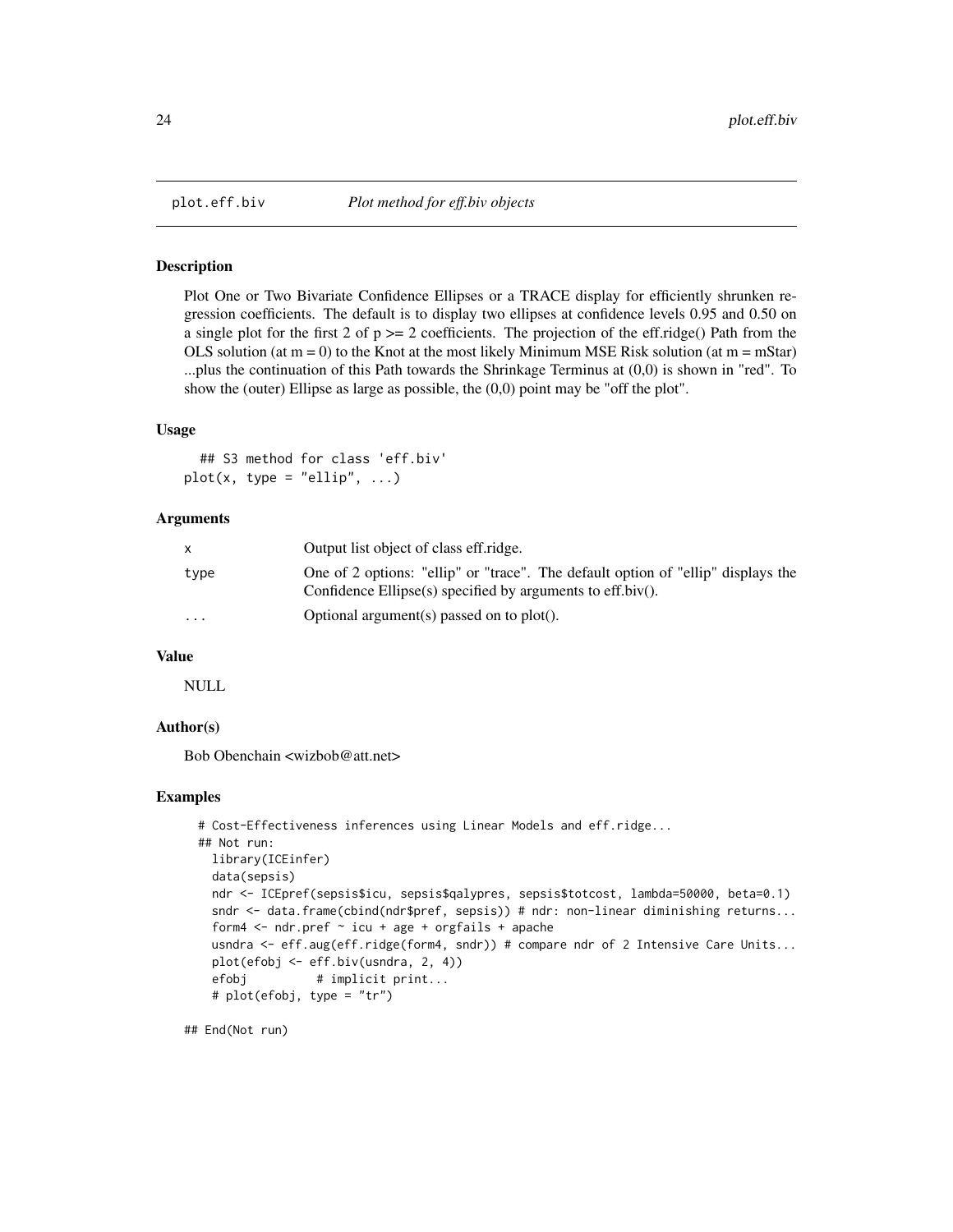<span id="page-24-0"></span>Plot TRACE displays for the Efficient Path. This path is [1] as short as possible and [2] consists of a Two-Piece Linear-Function with a emphSingle Interior Knot at the MSE Optimal m-Extent of Shrinkage. The default is to display all Five Traces on one page with no legend. When the number, p, of non-constant x-variables is less than 13, the lines [and curves] displayed on Traces avoid use of  $lty = 3$  [dotted].

# Usage

## S3 method for class 'eff.ridge'  $plot(x, trace = "all", trkey = FALSE, ... )$ 

# Arguments

| x     | Output list object of class eff.ridge.                                                                                                                                                                                                                                                                                                                                                                                                                                                                            |
|-------|-------------------------------------------------------------------------------------------------------------------------------------------------------------------------------------------------------------------------------------------------------------------------------------------------------------------------------------------------------------------------------------------------------------------------------------------------------------------------------------------------------------------|
| trace | One of seven possible options: "all" to display 5 traces in one graph, "seq" to<br>display 5 full-sized traces in sequence in response to user prompts, "coef" to<br>display only the estimated beta coefficient trace, "rmse" to display only the esti-<br>mated relative MSE risk trace, "exev" to display only the estimated excess MSE<br>eigenvalue (OLS minus larlso), "infd" to display only the estimated inferior di-<br>rection cosine trace, or "spat" to display only the delta-factor pattern trace. |
| trkey | If TRUE, display a crude legend at the bottomright of each trace plot.                                                                                                                                                                                                                                                                                                                                                                                                                                            |
| .     | Optional argument(s) passed on to $plot(.)$ .                                                                                                                                                                                                                                                                                                                                                                                                                                                                     |

# Value

NULL

# Author(s)

Bob Obenchain <wizbob@att.net>

```
data(longley2)
form <- GNP~GNP.deflator+Unemployed+Armed.Forces+Population+Year+Employed
rxefobj <- eff.ridge(form, data=longley2)
plot(rxefobj)
```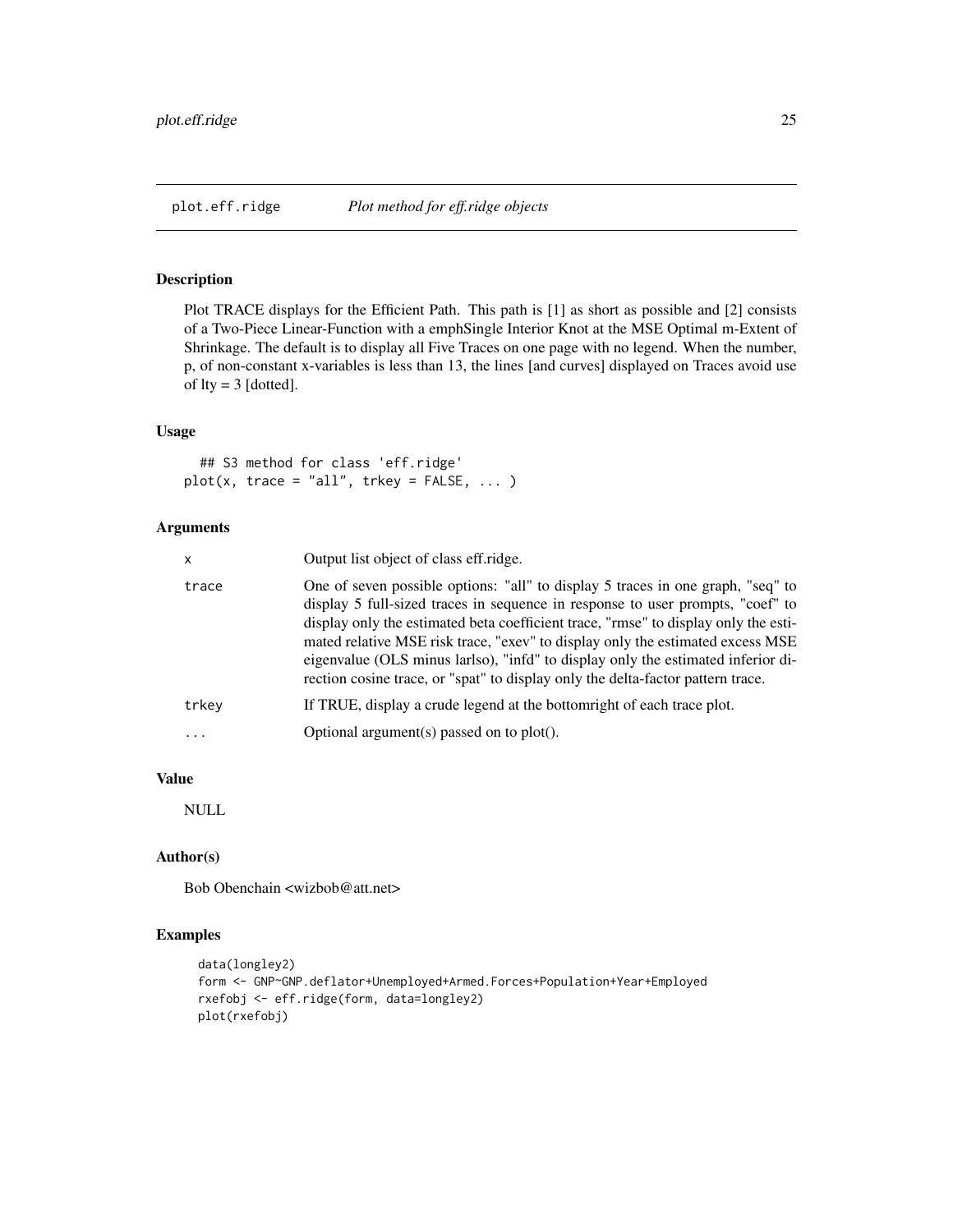<span id="page-25-0"></span>

Plot TRACE displays for 2-parameter (q, m) generalized ridge estimators. The default is to display all Five Traces on one page with no legend. When the number, p, of non-constant x-variables is less than 13, the lines [and curves] displayed on Traces avoid use of lty = 3 [dotted].

# Usage

```
## S3 method for class 'qm.ridge'
plot(x, trace = "all", trkey = FALSE, ... )
```
# Arguments

| x     | Output list object of class qm.ridge.                                                                                                                                                                                                                                                                                                                                                                                                                                                                             |
|-------|-------------------------------------------------------------------------------------------------------------------------------------------------------------------------------------------------------------------------------------------------------------------------------------------------------------------------------------------------------------------------------------------------------------------------------------------------------------------------------------------------------------------|
| trace | One of seven possible options: "all" to display 5 traces in one graph, "seq" to<br>display 5 full-sized traces in sequence in response to user prompts, "coef" to<br>display only the estimated beta coefficient trace, "rmse" to display only the esti-<br>mated relative MSE risk trace, "exev" to display only the estimated excess MSE<br>eigenvalue (OLS minus larlso), "infd" to display only the estimated inferior di-<br>rection cosine trace, or "spat" to display only the delta-factor pattern trace. |
| trkev | If TRUE, display a crude legend at the bottomright of each trace plot.                                                                                                                                                                                                                                                                                                                                                                                                                                            |
| .     | Optional argument(s) passed on to $plot(.)$ .                                                                                                                                                                                                                                                                                                                                                                                                                                                                     |
|       |                                                                                                                                                                                                                                                                                                                                                                                                                                                                                                                   |

# Value

NULL

# Author(s)

Bob Obenchain <wizbob@att.net>

```
data(longley2)
form <- GNP~GNP.deflator+Unemployed+Armed.Forces+Population+Year+Employed
rxrobj <- qm.ridge(form, data=longley2)
plot(rxrobj)
```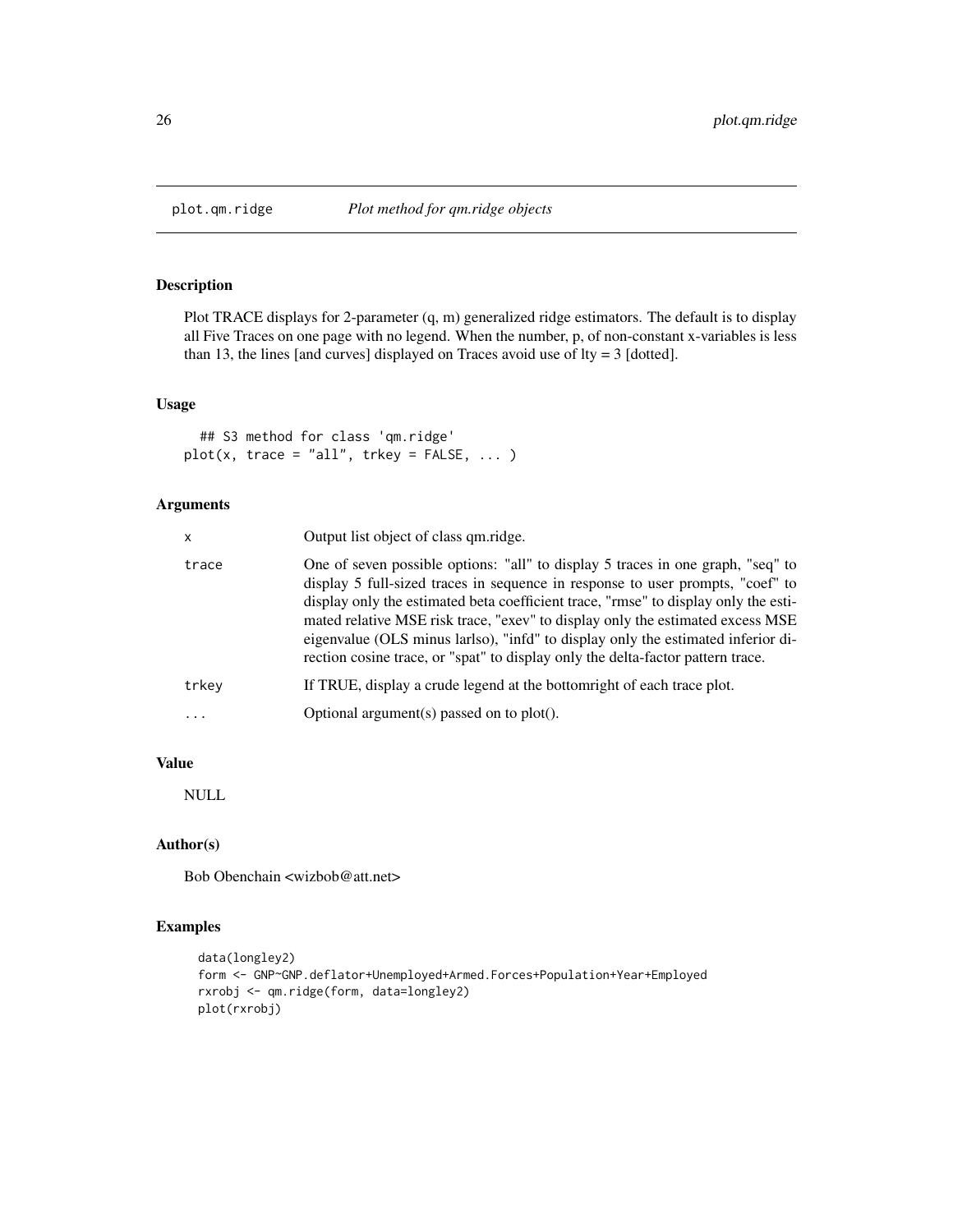<span id="page-26-0"></span>

Plot Predicted and/or Fitted.Values for all 5 RXshrink regression estimation methods. The default is to plot Predictions for the y-Outcome variable.

# Usage

```
## S3 method for class 'RXpredict'
plot(x, fit = "yvecprd", ... )
```
# Arguments

| x        | Output list object of class RXpredict.                                                                                                                                                                                                                                      |
|----------|-----------------------------------------------------------------------------------------------------------------------------------------------------------------------------------------------------------------------------------------------------------------------------|
| fit      | One of three possible options:, "yvecprd" to display Predictions of the Observed<br>y-Outcomes in a single plot, "cryprd" to display Fitted. Values for the Centered<br>and Rescaled y-Outcomes, "both" to display "yvecprd" and "cryprd" plots in two<br>rows on one page. |
| $\cdots$ | Optional argument(s) passed on to plot().                                                                                                                                                                                                                                   |
|          |                                                                                                                                                                                                                                                                             |

# Value

NULL

# Author(s)

Bob Obenchain <wizbob@att.net>

```
data(longley2)
form <- Employed~GNP+GNP.deflator+Unemployed+Armed.Forces+Population+Year
rxefobj <- eff.ridge(form, longley2)
rxefprd <- RXpredict(rxefobj, longley2)
plot(rxefprd)
# Clearly Biased predictions can still represent an "Optimal" Variance-Bias Trade-Off...
```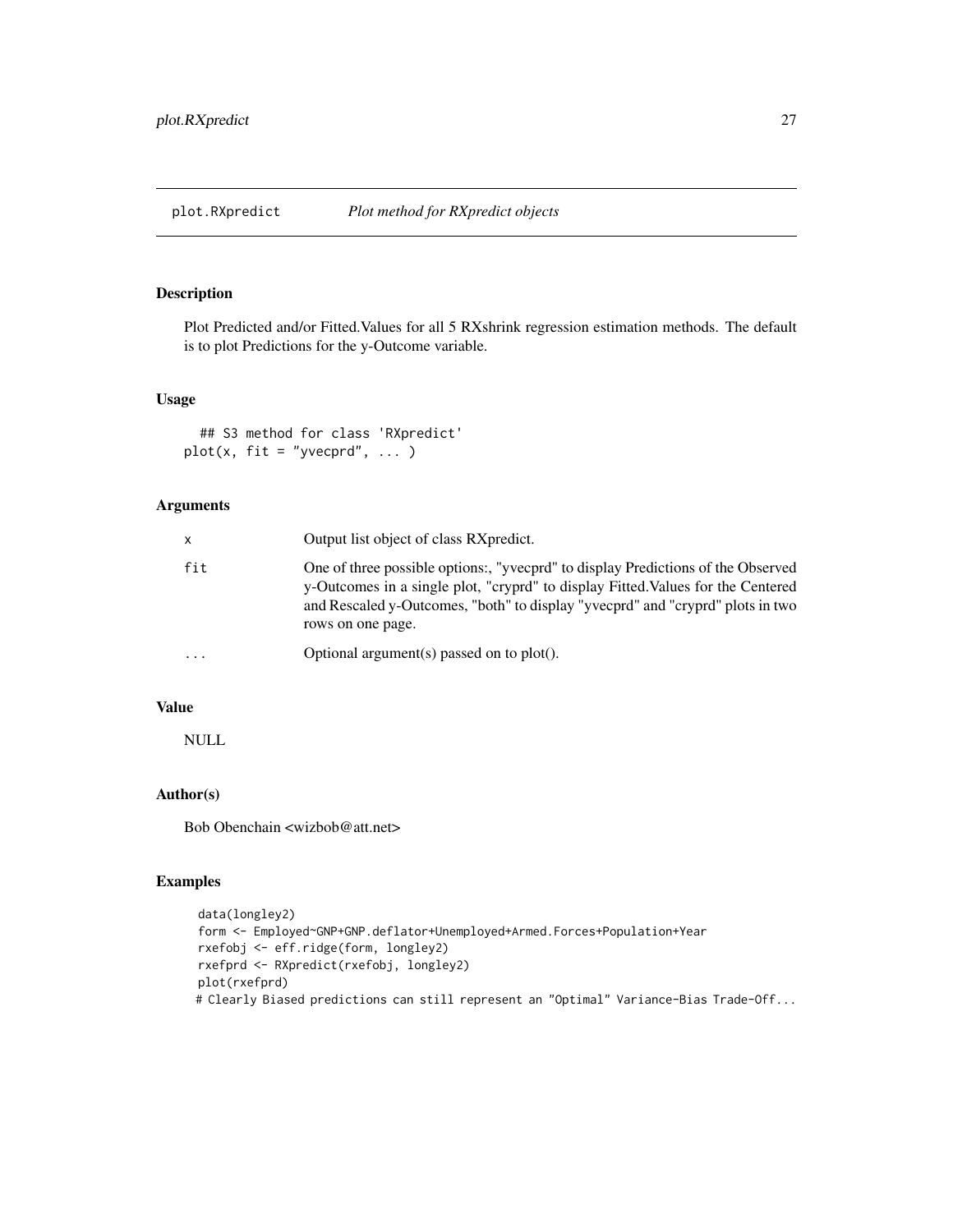<span id="page-27-0"></span>

Plot TRACE displays of lars regression coefficients for uncorrelated components. The default is to display all Five TRACEs on one page with no legend.

# Usage

```
## S3 method for class 'uc.lars'
plot(x, trace = "all", trkey = FALSE, ...)
```
# Arguments

| x     | Output list object of class uc. lars.                                                                                                                                                                                                                                                                                                                                                                                                                                                                                                        |
|-------|----------------------------------------------------------------------------------------------------------------------------------------------------------------------------------------------------------------------------------------------------------------------------------------------------------------------------------------------------------------------------------------------------------------------------------------------------------------------------------------------------------------------------------------------|
| trace | One of seven possible options: "all" to display 5 traces in one graph, "seq" to<br>display 5 full-sized traces in sequence in response to user prompts, "coef" to<br>display only the estimated shrunken beta coefficient trace, "rmse" to display<br>only the estimated relative MSE risk trace, "exev" to display only the estimated<br>excess MSE eigenvalue (OLS minus ridge) trace, "infd" to display only the es-<br>timated inferior direction cosine trace, or "spat" to display only the shrinkage<br>(delta) factor pattern trace. |
| trkev | If TRUE, display a crude legend at the bottom of each trace plot.                                                                                                                                                                                                                                                                                                                                                                                                                                                                            |
| .     | Optional argument(s) passed on to $plot(.)$ .                                                                                                                                                                                                                                                                                                                                                                                                                                                                                                |
|       |                                                                                                                                                                                                                                                                                                                                                                                                                                                                                                                                              |

# Value

NULL

# Author(s)

Bob Obenchain <wizbob@att.net>

```
data(longley2)
form <- GNP~GNP.deflator+Unemployed+Armed.Forces+Population+Year+Employed
rxucobj <- uc.lars(form, data=longley2)
plot(rxucobj)
```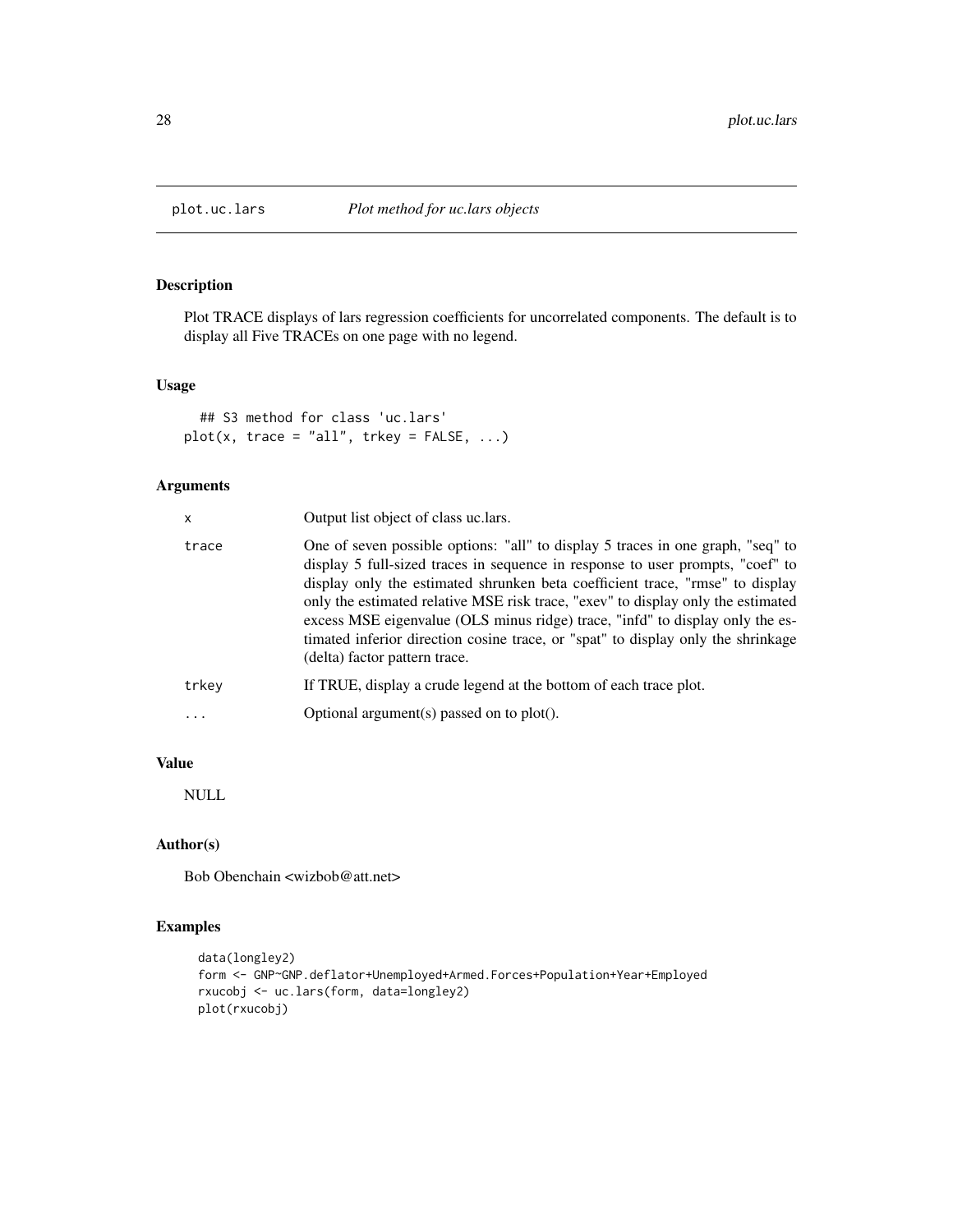<span id="page-28-0"></span>Graphics for Shrinkage in "Simple" Linear Regression: Models with only  $p=1$  X-variable. The default is to first [1] display four TRACES in one plot and then to [2] display the "Y on X" scatterplot with Three Fitted Lines: the OLS fit is BLUE, the optimally Shrunken fit is "purple", and the most shrinkage with estimated relative risk not exceeding OLS is "red". Note: these 3 fitted lines can be quite close to each other whenever model lack-of-fit is small.

#### Usage

## S3 method for class 'YonX'  $plot(x, trace = "all", ... )$ 

# Arguments

| x        | Output list object of class "YonX".                                                    |
|----------|----------------------------------------------------------------------------------------|
| trace    | One of EIGHT possible options: "all" to display 4 traces on the first plot, then the   |
|          | "YonX" scatter plot; "seq" to display 5 full-sized plots in sequence (in response      |
|          | to user prompts); "coef" to display only the estimated beta coefficient trace (a       |
|          | straight line); "rmse" to display only the (quadratic) estimated relative MSE          |
|          | risk trace; "spat" to display only the delta-factor trace (a straight line); "lglk" to |
|          | display only the "-2 log(Likelihood Ratio)" trace; "YonX" to display only the          |
|          | Y-vs-X scatter plot with 3 fitted-lines: the OLS fitted line (BLUE), the "purple"      |
|          | Maximum-Likelihood (optimally biased) line, and the "red" line marking the             |
|          | most shrinkage with estimated MSE Relative Risk less than or equal to that of          |
|          | OLS; or "exev" to display only the Excess Eigenvalue trace that is redundant           |
|          | with the "rmse" trace.                                                                 |
| $\cdots$ | Optional argument(s) passed on to plot().                                              |

#### Details

The effects of Shrinkage on Simple Linear Regression models  $(p = 1)$  are, in reality, NOT easier to illustrate than the corresponding effects on Multiple Linear Regressiom models  $(p > 1)$ . In both situations, alternative estimates of effects and risks abound. For example, the estimate chosen can be [1] Maximum Likelihood under Normal-theory, [2] Unbiased under Normal-theory or [3] have "Correct Range". [See Obenchain (1978), equations (3.3) to (3.5), and corresponding text.] When a graphic contains only a single curve, a "reality" is that the general "shape" of the curve (plus any highlighted "points" on that curve) should "look right" or, at the very least, "reasonable".

My choices among alternative estimates of (nonlinear) MSE risk were initially made roughly 30 years ago ...and have remained mostly unchanged (primarily) for consistency with earlier versions of RXshrink.

The NEW "rmse" TRACE for class "YonX" displays MSE Relative Risk estimates from the "qrsk" vector rather than the (traditional) "rmse" estimates for all  $p = 1$  models. This allows MSE Relative Risk estimates to *satisfy a Quadratic equation* and give the CORRECT visual impression that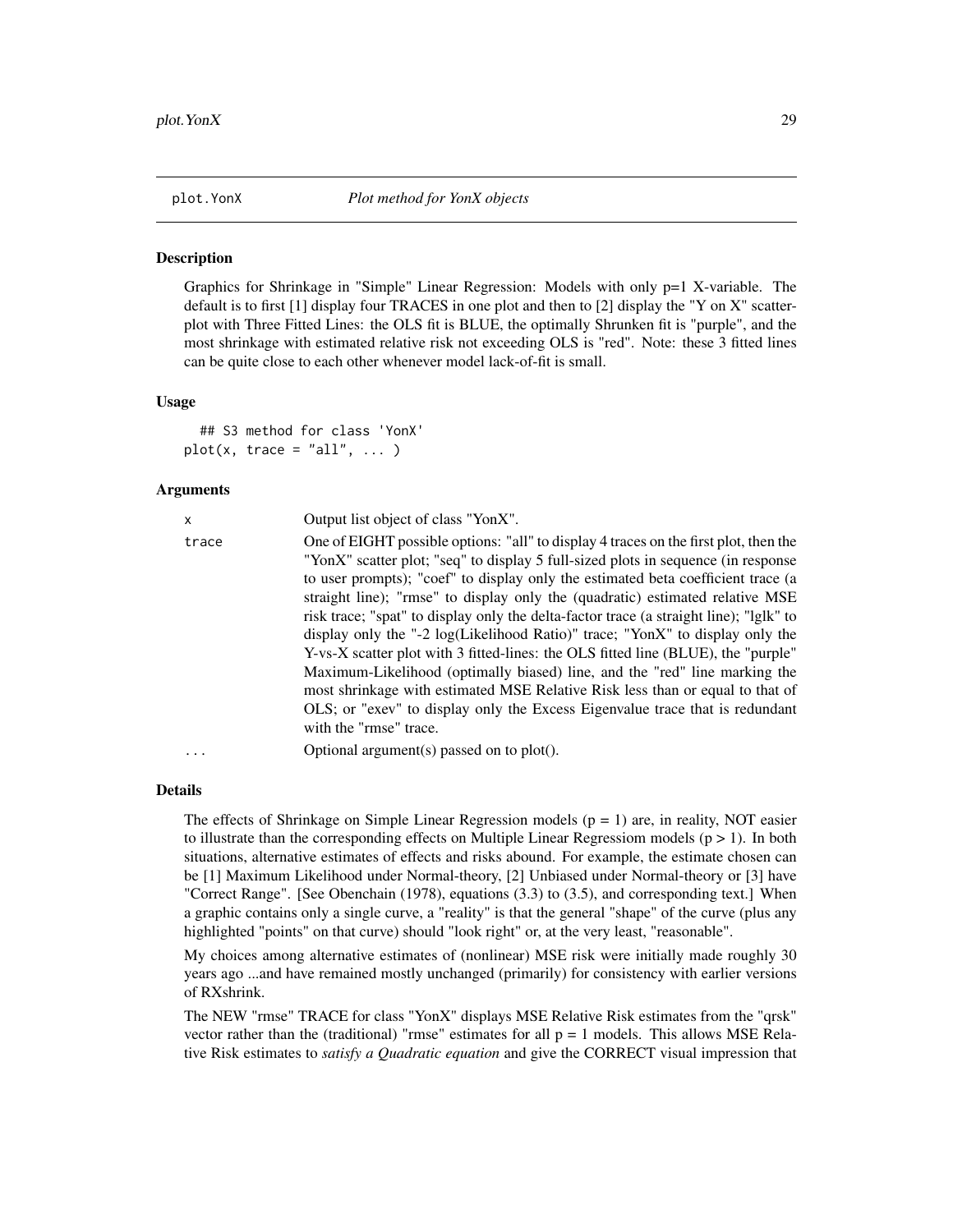Relative Risk is MINIMIZED at the ML "purple" point and dotted-line at  $m = (1-dMSE)$ . Note that the Relative Risk then starts to increase for  $m > (1-dMSE)$  and returns to its initial starting level at  $m = 0$  ["blue" point and dotted-line] when the m-Extent reaches  $m = 2*(1-dMSE)$  ["red" point and dotted-line.] Finally, when  $0.5 < dMSE < 1$ , the Relative Risk then continues to increase, reaching its Maximum at  $m = 1$ . As argued in Obenchain(1978), the "Good" Shrinkage Range is  $0 < m <$ 2\*(1-dMSE), between the "blue" and "red" vertical dotted-lines on the "rmse" TRACE.

#### Value

NULL

# Author(s)

Bob Obenchain <wizbob@att.net>

# References

Obenchain RL. (1978) Good and Optimal Ridge Estimators. *Annals of Statistics* 6, 1111-1121. doi: [10.1214/aos/1176344314](https://doi.org/10.1214/aos/1176344314)

Obenchain RL. (2022) Efficient Generalized Ridge Regression. *Open Statistics* 3: 1-18. doi: [10.1515](https://doi.org/10.1515/stat-2022-0108)/ [stat20220108](https://doi.org/10.1515/stat-2022-0108)

Obenchain RL. (2022) *RXshrink\_in\_R.PDF* RXshrink package vignette-like document, Version 2.1. <http://localcontrolstatistics.org>

#### Examples

data(haldport) form  $<-$  heat  $-$  p4caf YXobj <- YonX(form, data=haldport) plot(YXobj)

<span id="page-29-1"></span>qm.ridge *Restricted (2-parameter) Maximum Likelihood Shrinkage in Regression*

# Description

Computes and displays TRACEs for a q-Shaped shrinkage PATH, including the m-Extent of shrinkage along that path, most likely under Normal-distribution theory to yield optimal reducions in MSE Risk. When rank(X-matrix) =  $p > 2$ , the most likely solution on the qm.ridge() path will be less likely to have minimal MSE risk than the optimal solution on the p-parameter eff.ridge() path. The Hoerl-Kennard "ordinary" ridge path has Shape q=0 within the qm.ridge() family.

#### Usage

 $qm.ridge(form, data, rzcale = 1, Q = "qmse", steps = 20, nq = 21,$ qmax = 5, qmin =  $-5$ , omdmin =  $9.9e-13$ )

<span id="page-29-0"></span>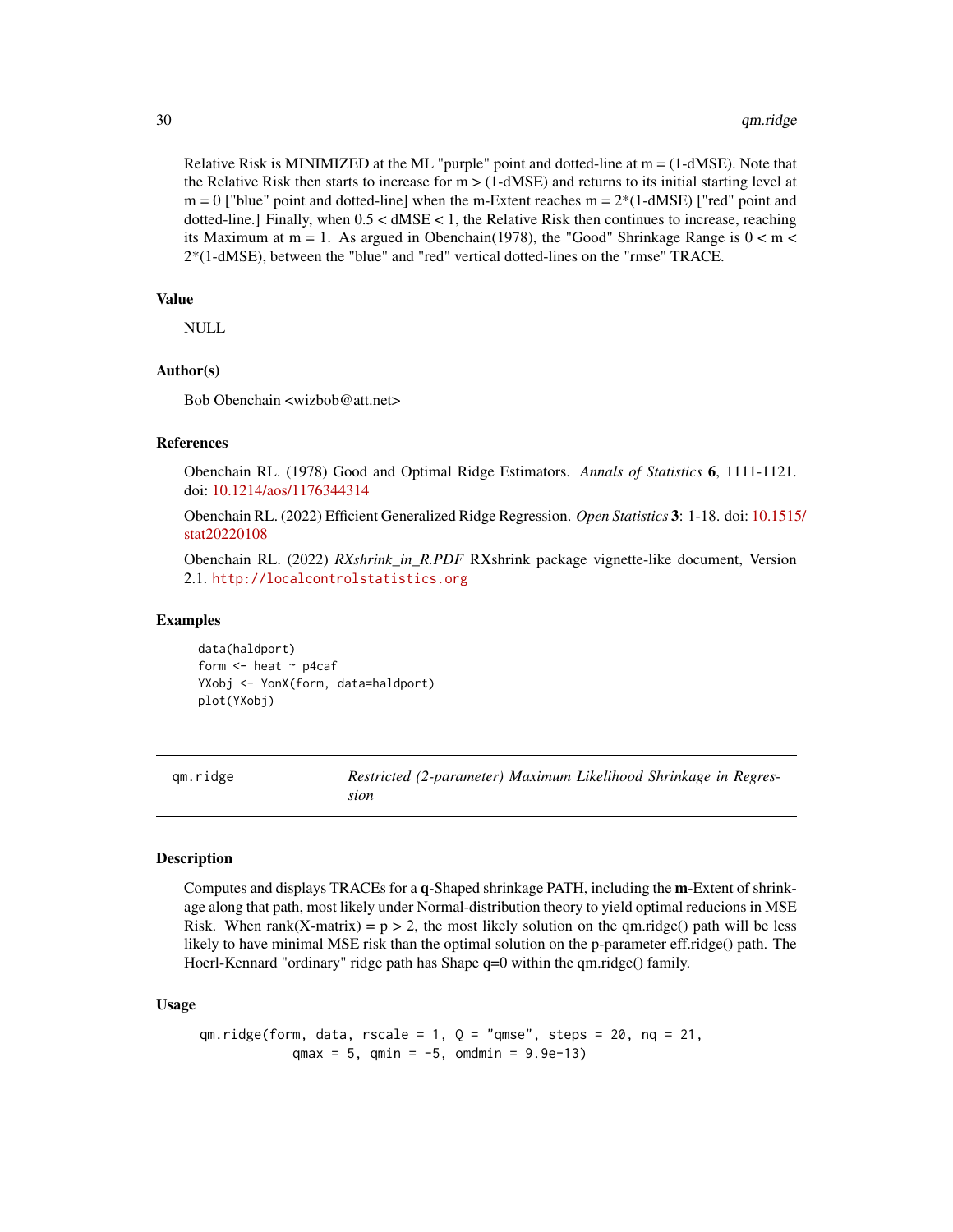#### $q$ m.ridge  $\qquad$  31

# Arguments

| form   | A regression formula $[y-x1+x2+]$ suitable for use with lm().                                                                                                                                                                                                                                                               |
|--------|-----------------------------------------------------------------------------------------------------------------------------------------------------------------------------------------------------------------------------------------------------------------------------------------------------------------------------|
| data   | Data frame containing observations on all variables in the formula.                                                                                                                                                                                                                                                         |
| rscale | One of three possible choices $(0, 1 \text{ or } 2)$ for "rescaling" of variables (after being<br>"centered") to remove all "non-essential" ill-conditioning: 0 implies no rescal-<br>ing; 1 implies divide each variable by its standard error; 2 implies rescale as in<br>option 1 but re-express answers as in option 0. |
| Q      | Shape parameter that controls the curvature of the shrinkage path through regression-<br>coefficient likelihood space (default $=$ "qmse" implies use the value found most<br>likely to be optimal.) Use $Q = 0$ to specify Hoerl-Kennard "ordinary" ridge<br>regression.                                                   |
| steps  | Number of equally spaced values per unit change along the horizontal m-Extent-<br>of-shrinkage axis for estimates to be calculated and displayed in TRACES (de-<br>fault = $20.$ )                                                                                                                                          |
| nq     | Number of equally spaced values on the lattice of all possible values for shrink-<br>age q-Shape between the "qmin" and "qmax" parameter settings (default $= 21$ .)                                                                                                                                                        |
| qmax   | Maximum allowed q-Shape (default $= +5$ .)                                                                                                                                                                                                                                                                                  |
| qmin   | Minimum allowed q-Shape (default $= -5$ .)                                                                                                                                                                                                                                                                                  |
| omdmin | Strictly positive minimum value for one-minus-delta (default = $9.9e-013$ .)                                                                                                                                                                                                                                                |

# Details

Traditional qm.ridge() paths cannot be overall-optimal when  $p > 2$  because they are restricted to using strictly "monotone" (increasing or decreasing) shrinkage factors. Still, the "best" m-Extent of qm-shrinkage is marked by a vertical dashed-line on all 5-types of qm.ridge() TRACE displays. Compared to OLS estimates, these shrunken estimates have higher likelihood of reduced MSE risk and can be much more stable and reasonable, numerically. On the other hand, because only OLS estimates are guaranteed to be minimax when risk is MATRIX valued (truly multivariate), no guarantee of an actual reduction in MSE Risk is necessarily associated with shrinkage.

#### Value

An output list object of class qm.ridge:

| form           | The regression formula specified as the first argument.               |
|----------------|-----------------------------------------------------------------------|
| data           | Name of the data.frame object specified as the second argument.       |
| р              | Number of regression predictor variables.                             |
| n              | Number of complete observations after removal of all missing values.  |
| r2             | Numerical value of R-square goodness-of-fit statistic.                |
| s <sub>2</sub> | Numerical value of the residual mean square estimate of error.        |
| prinstat       | Listing of principal statistics.                                      |
| <b>mx</b>      | Matrix containing mean values of X-predictors.                        |
| crlqstat       | Listing of criteria for maximum likelihood selection of path q-Shape. |
|                |                                                                       |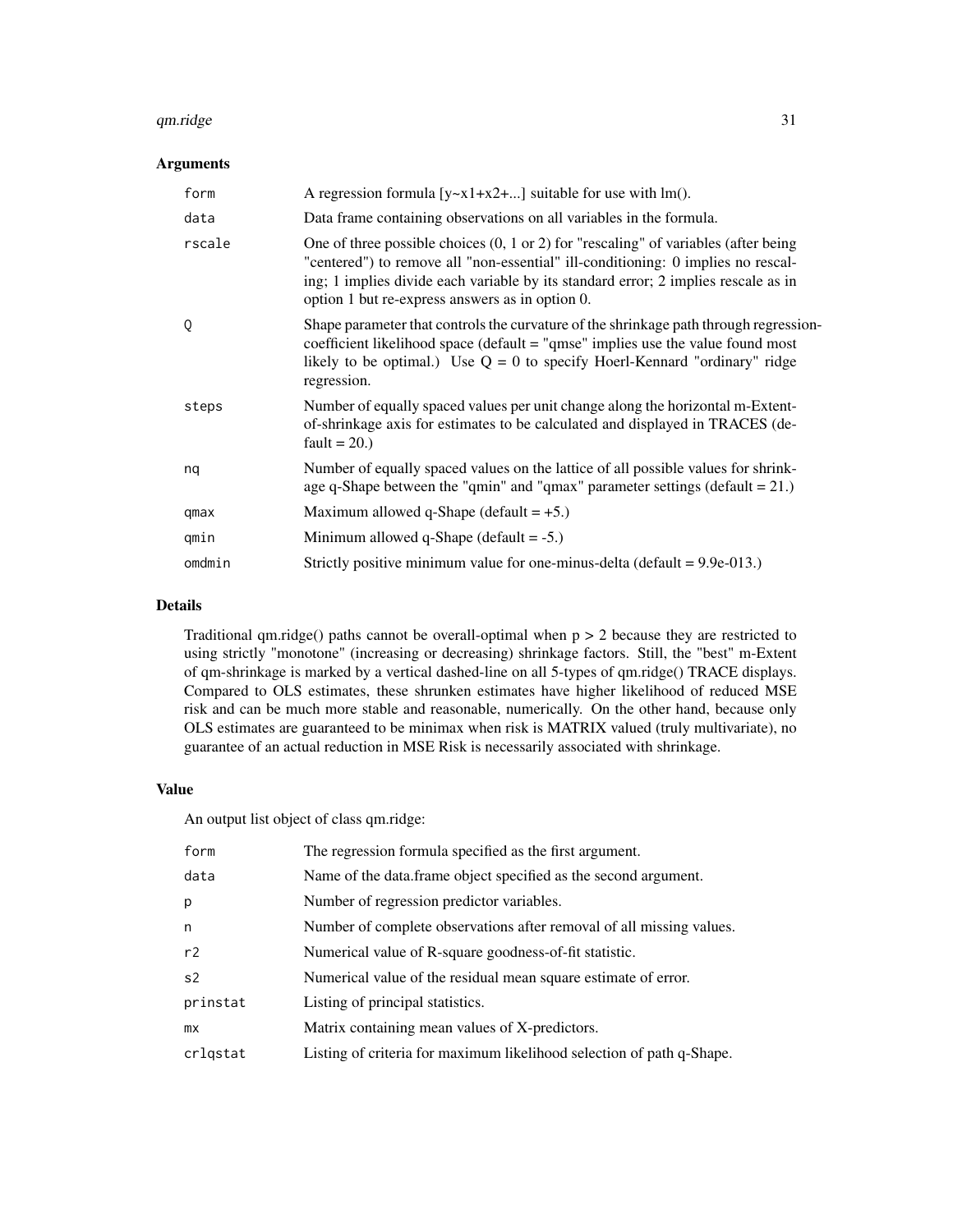<span id="page-31-0"></span>

| Numerical value of q-Shape most likely to be optimal.                                  |
|----------------------------------------------------------------------------------------|
| Numerical value of the q-Shape actually used for shrinkage.                            |
| Matrix of shrinkage-ridge regression coefficient estimates.                            |
| Matrix of MSE risk estimates for fitted coefficients.                                  |
| Matrix of excess MSE eigenvalues (ordinary least squares minus ridge.)                 |
| Matrix of direction cosines for the estimated inferior direction, if any.              |
| Matrix of shrinkage pattern multiplicative delta factors.                              |
| Listing of criteria for maximum likelihood selection of m-Extent-of-shrinkage.         |
| Listing of summary statistics for all m-Extents-of-shrinkage.                          |
| Most-Likely Extent of Shrinkage Observed: best multiple of $(1/\text{steps}) \leq p$ . |
| Minimum Observed Value of Normal-theory -2*log(Likelihood-Ratio).                      |
| Was a Mesh-Search for Best q-Shape requested? : $1 \Rightarrow Yes, 0 \Rightarrow No.$ |
| Computable only when p=rank=2: True Most-Likely q-Shape.                               |
| Computable only when p=rank=2: True Most-Likely k-Factor.                              |
| Computable only when p=rank=2: True Most-Likely Delta[1]-Factor.                       |
| Computable only when p=rank=2: True Most-Likely Delta[2]-Factor.                       |
| Computable only when p=rank=2: True Most-Likely m-Extent.                              |
|                                                                                        |

#### Author(s)

Bob Obenchain <wizbob@att.net>

# References

Burr TL, Fry HA. (2005) Biased Regression: The Case for Cautious Application. *Technometrics* 47, 284-296.

Goldstein M, Smith AFM. (1974) Ridge-type estimators for regression analysis. *J. Roy. Stat. Soc. B* 36, 284-291. (The 2-parameter shrinkage family.)

Obenchain RL. (1975) Ridge Analysis Following a Preliminary Test of the Shrunken Hypothesis. *Technometrics* 17, 431-441. doi: [10.1080/00401706.1975.10489369](https://doi.org/10.1080/00401706.1975.10489369)

Obenchain RL. (1978) Good and Optimal Ridge Estimators. *Annals of Statistics* 6, 1111-1121. <doi:10.1214/aos/1176344314>

Obenchain RL. (2022) Efficient Generalized Ridge Regression. *Open Statistics* 3: 1-18. doi: [10.1515](https://doi.org/10.1515/stat-2022-0108)/ [stat20220108](https://doi.org/10.1515/stat-2022-0108) [Best q-Shape when  $p = 2$ .]

Obenchain RL. (2022) *RXshrink\_in\_R.PDF* RXshrink package vignette-like document, Version 2.1. <http://localcontrolstatistics.org>

# See Also

[eff.ridge](#page-10-1), [correct.signs](#page-5-1), [MLtrue](#page-19-1) and [RXpredict](#page-32-1).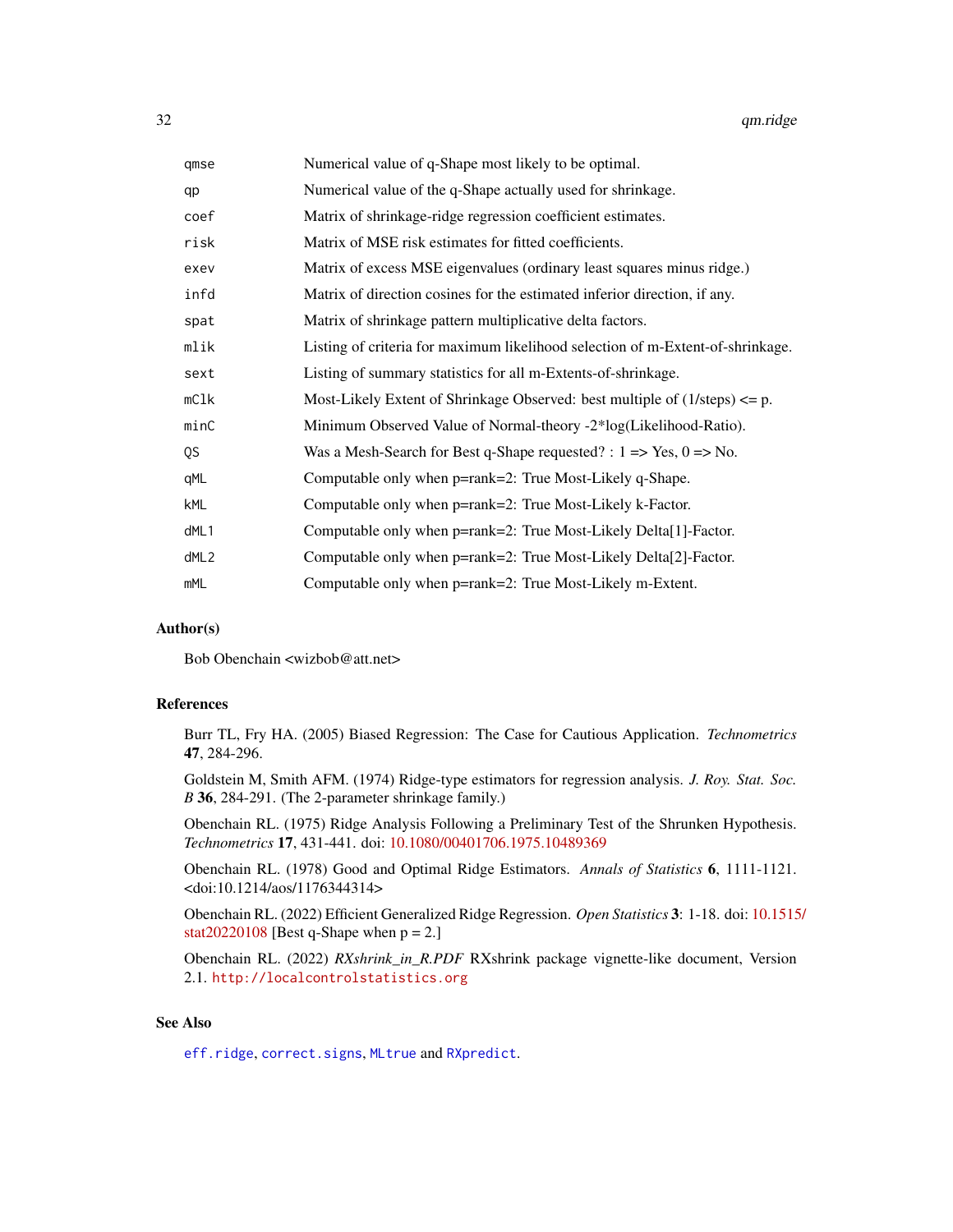# <span id="page-32-0"></span>RXpredict 33

# Examples

```
data(longley2)
form <- GNP~GNP.deflator+Unemployed+Armed.Forces+Population+Year+Employed
rxrobj <- qm.ridge(form, data=longley2)
rxrobj
plot(rxrobj)
str(rxrobj)
```
<span id="page-32-1"></span>RXpredict *Predictions from Models fit using RXshrink Generalized Ridge Estimation Methods.*

# Description

RXpredict() makes in-sample predictions (i.e. computes "fitted.values") for all 6 forms of RXshrink estimation either at some user-specified m-Extent of Shrinkage, such as m=0.963, or at the Normal distribution-theory m-Extent most likely to achieve minimum Risk (minMSE).

# Usage

RXpredict(x, data, m="minMSE", rscale=1)

# Arguments

| $\mathsf{x}$ | An object output by one of the 6 RXshrink estimation functions. Thus class(x)<br>must be "qm.ridge", "eff.ridge", "aug.lars", "uc.lars", "MLcalc" or "correct.signs".                                                                                                                                                                                                |
|--------------|----------------------------------------------------------------------------------------------------------------------------------------------------------------------------------------------------------------------------------------------------------------------------------------------------------------------------------------------------------------------|
| data         | Existing data. frame containing observations on all variables used by the RXshrink<br>function for estimation of regression coefficients.                                                                                                                                                                                                                            |
| m            | The m argument can be either [i] a single "numeric" value that is non-negative<br>and does not exceed $rank(X)$ or [ii] the (default) string "minMSE" to request<br>use of the observed m-Extent of shrinkage most likely to be MSE optimal un-<br>der Normal distribution-theory. For example, $m = "0.0"$ requests use of the (un-<br>baised) OLS estimate [BLUE]. |
| rscale       | One of two possible choices $(0 \text{ or } 1)$ for "rescaling" of variables (after being<br>"centered") to remove all "non-essential" ill-conditioning. Use "rscale=0" only<br>when the RXshrink estimation function that computed the x-object also used<br>"rscale=0". The default of "rscale=1" should be used in all other cases.                               |

### Value

An output list object of class RXpredict:

| crvprd | Predicted values for the "centered" and POSSIBLY "rescaled" outcome y-vector,              |
|--------|--------------------------------------------------------------------------------------------|
|        | cry. These values correspond, for example, to the default "predicted.values"               |
|        | from $lm()$ .                                                                              |
| cry    | This the "centered" and POSSIBLY "rescaled" outcome y-vector from the input<br>data.frame. |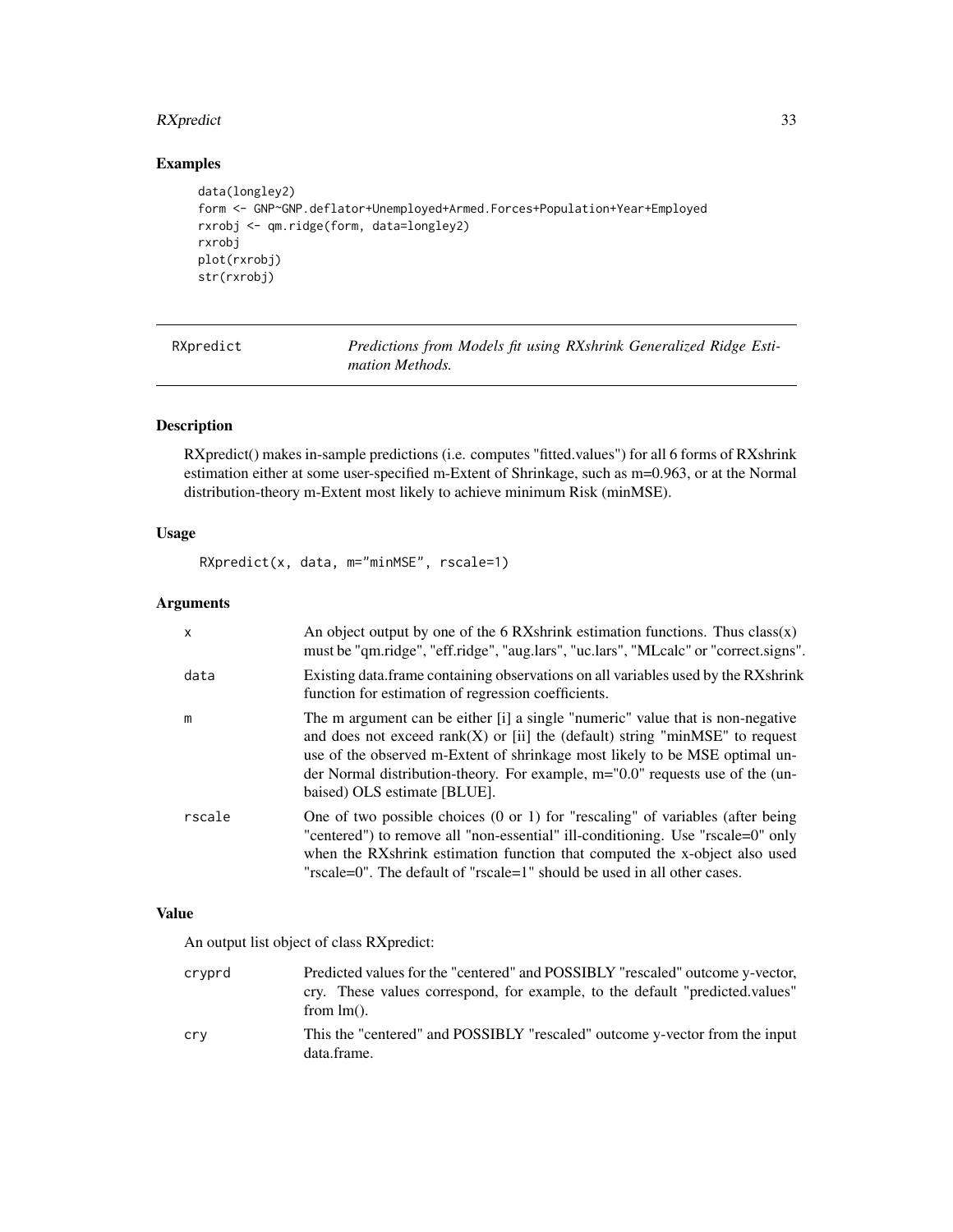<span id="page-33-0"></span>

| yvecprd | Predicted values for the Y-outcome variable, yvec.                                                                                                   |
|---------|------------------------------------------------------------------------------------------------------------------------------------------------------|
| yvec    | The Y-outcome vector from the input data.frame specified by the "data" argu-<br>ment.                                                                |
| m       | "numeric" Value of m-Extent implied by the call to RXpredict(), possibly via a<br>default call with m="minMSE". Restriction: $0 \le m \le rank(X)$ . |
| mobs    | Observed m-Extent most close to the requested m-Extent AND is on the lattice<br>of observed m-Extents stored within the given x-object.              |

#### Author(s)

Bob Obenchain <wizbob@att.net>

# References

Obenchain RL. (1978) Good and Optimal Ridge Estimators. *Annals of Statistics* 6, 1111-1121. doi: [10.1214/aos/1176344314](https://doi.org/10.1214/aos/1176344314)

Obenchain RL. (2005) *Shrinkage Regression: ridge, BLUP, Bayes, spline and Stein*. Electronic book-in-progress (185+ pages.) <http://localcontrolstatistics.org>

Obenchain RL. (2022) *RXshrink\_in\_R.PDF* RXshrink package vignette-like document, Version 2.1. <http://localcontrolstatistics.org>

# See Also

[qm.ridge](#page-29-1), [eff.ridge](#page-10-1) and [MLtrue](#page-19-1).

# Examples

```
data(tycobb)
form <- batavg~atbats+seasons+CMspl
rxefobj <- eff.ridge(form, data=tycobb)
tycfit <- RXpredict(rxefobj, tycobb, m="minMSE")
plot(tycfit)
tycobb$batavg[18] # Ty Cobb's batavg = 0.401 in 1922
abline(h=tycfit$cry[18], lty=2, lwd=3, col="red")
```
tycobb *Ty Cobb batting statistics for 1905–1928 with Carl Morris' 2-piece Spline term.*

#### Description

Linear Regression models can be used to predict Ty Cobb's Expected true yearly batting averages from his observed yearly "batavg" and the 5 other variables stored in the "tycobb" data.frame. Predictions from such "models" can address the question: "Was Ty Cobb ever a TRUE .400 hitter?" Since a player's seasonal batavg is a "random variable," the fact that Cobb's batavg was 0.4196 in 1911 and 0.4105 in 1912 does not necessarily imply that his Expected Seasonal batavg was truly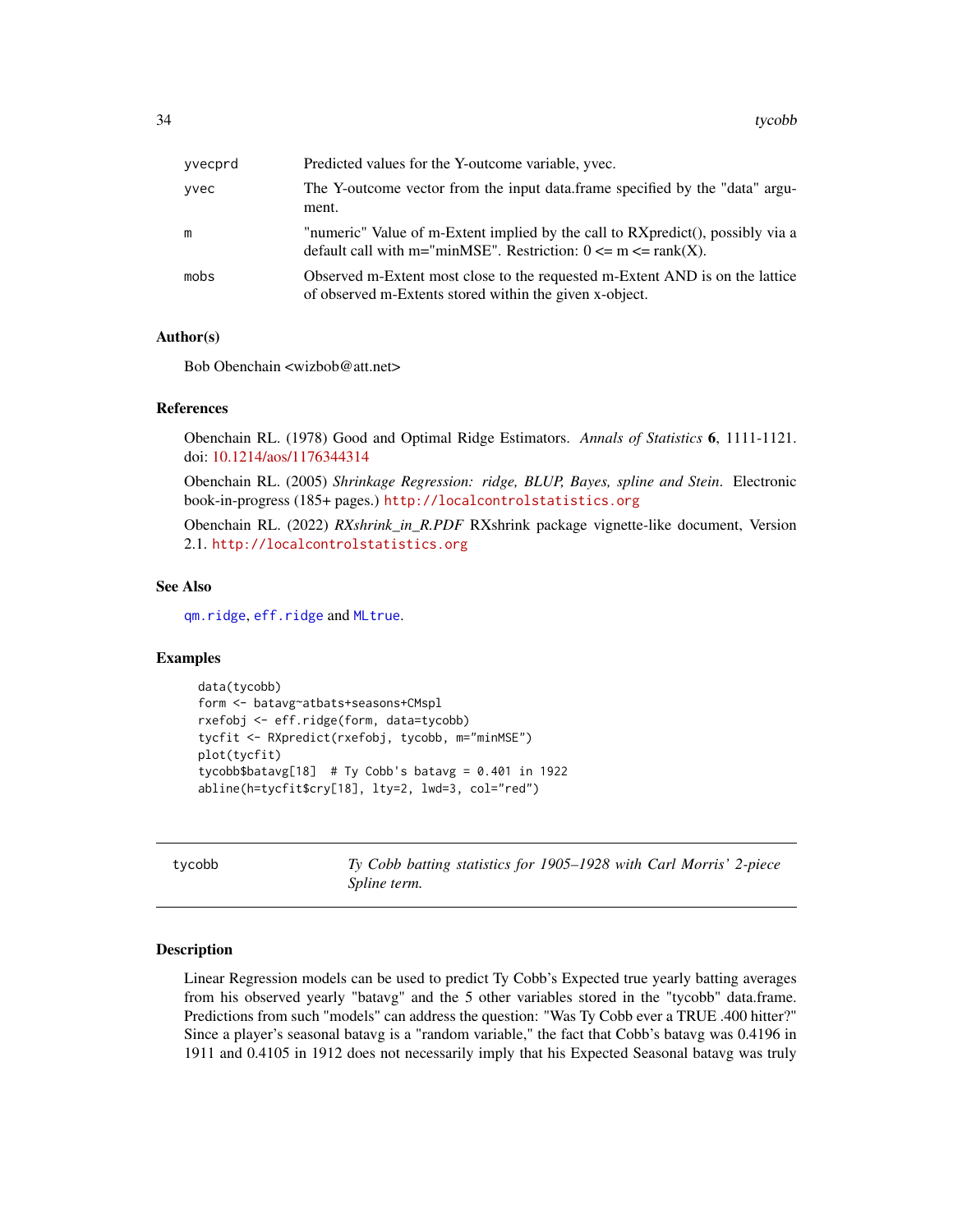#### <span id="page-34-0"></span> $\mu$ uc.lars  $\frac{35}{2}$

over .400 in either of those consecutive seasons. For example, his batavg was 0.4011 in 1922 (10 years later). However, his seasonal batavg had dipped to "only" 0.3341 in 1920.

"Cobb lived off the field as though he wished to live forever. He lived on the field as though it was his last day." – Branch Rickey, Major League Baseball Hall of Fame executive.

#### Usage

data(tycobb)

# Format

A data frame with 24 observations (years) on the following 6 variables.

year Ty Cobb's 24 American League Seasons: 1905 - 1928.

hits Total number of Hits that season.

atbats Total number of times at Bat that season.

CMspl Carl Morris' Piecewise-Linear Spline term with "knot" in season 6 (1910).

seasons A linear "Trend" term: 1, 2, ..., 24.

batavg Cobb's Seasonal Batting Average ... 7 decimal places.

#### References

Carl Morris. (1982). "Was Ty Cobb ever a TRUE .400 hitter?" One-page Handout for his JSM Lecture on August 18 in Cincinnati, Ohio.

<span id="page-34-1"></span>uc.lars *Maximum Likelihood Least Angle Regression on Uncorrelated X-Components*

# Description

Apply least angle regression estimation to the uncorrelated components of a possibly ill-conditioned linear regression model and generate normal-theory maximum likelihood TRACE displays.

#### Usage

```
uc.lars(form, data, rscale = 1, type = "lar", trace = FALSE,
 eps = .Machine$double.eps, omdmin = 9.9e-13)
```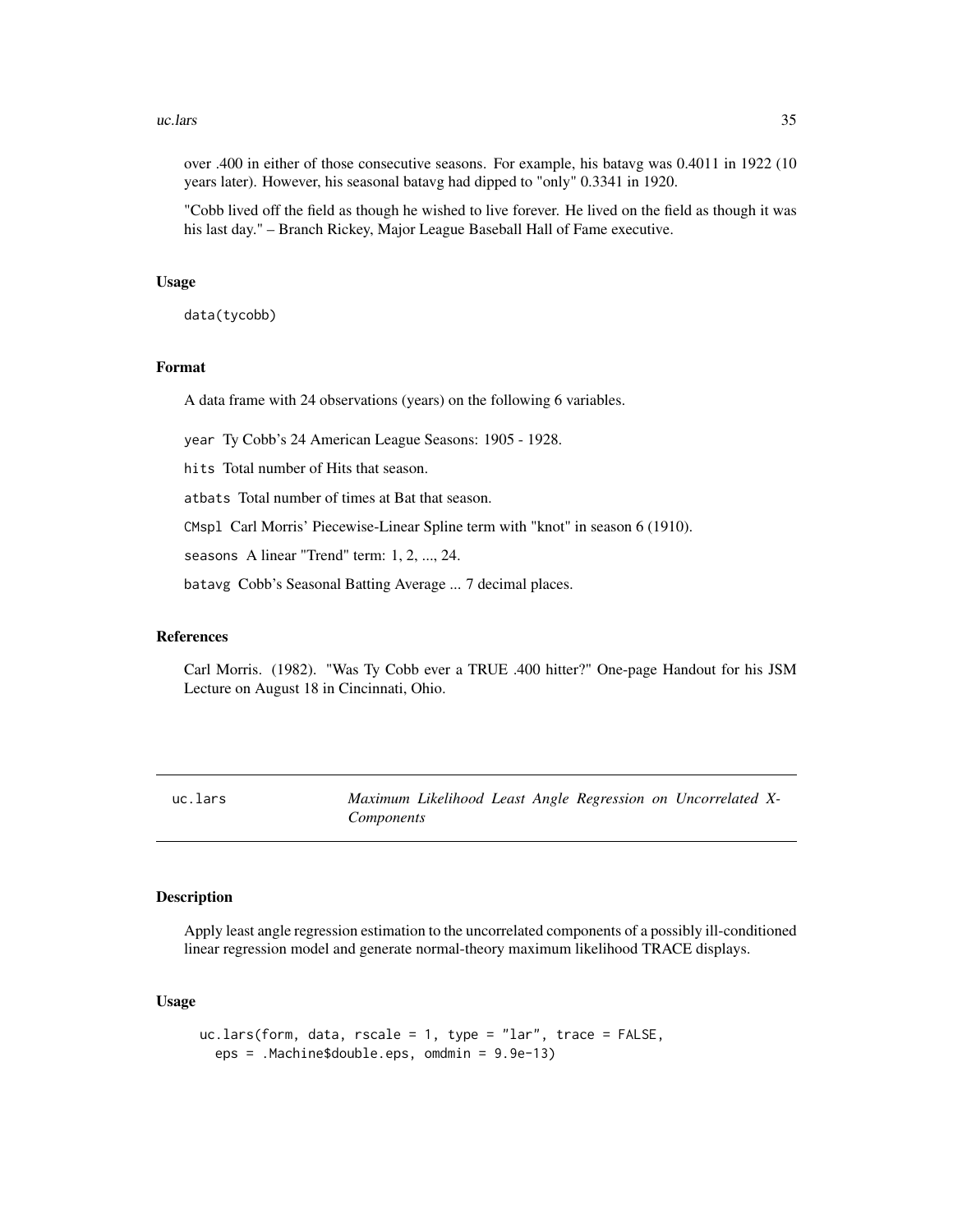# Arguments

| form   | A regression formula $[y-x1+x2+]$ suitable for use with lm().                                                                                                                                                                                                                                                               |
|--------|-----------------------------------------------------------------------------------------------------------------------------------------------------------------------------------------------------------------------------------------------------------------------------------------------------------------------------|
| data   | Data frame containing observations on all variables in the formula.                                                                                                                                                                                                                                                         |
| rscale | One of three possible choices $(0, 1 \text{ or } 2)$ for "rescaling" of variables (after being<br>"centered") to remove all "non-essential" ill-conditioning: 0 implies no rescal-<br>ing; 1 implies divide each variable by its standard error; 2 implies rescale as in<br>option 1 but re-express answers as in option 0. |
| type   | One of "lasso", "lar" or "forward.stagewise" for function lars(). Names can be<br>abbreviated to any unique substring. Default in uc.lars() is "lar".                                                                                                                                                                       |
| trace  | If TRUE, lars() function prints out its progress.                                                                                                                                                                                                                                                                           |
| eps    | The effective zero for lars().                                                                                                                                                                                                                                                                                              |
| omdmin | Strictly positive minimum allowed value for one-minus-delta (default $= 9.9e$ -<br>013.)                                                                                                                                                                                                                                    |

# Details

uc.lars() applies Least Angle Regression to the uncorrelated components of a possibly ill-conditioned set of x-variables. A closed-form expression for the lars/lasso shrinkage delta factors exits in this case: Delta(i) =  $max(0,1-k/abs[PC(i)])$ , where PC(i) is the principal correlation between y and the i-th principal coordinates of X. Note that the k-factor in this formulation is limited to a subset of [0,1]. MCAL=0 occurs at  $k=0$ , while MCAL = p results when k is the maximum absolute principal correlation.

# Value

An output list object of class uc.lars:

| form           | The regression formula specified as the first argument.                                |
|----------------|----------------------------------------------------------------------------------------|
| data           | Name of the data.frame object specified as the second argument.                        |
| p              | Number of regression predictor variables.                                              |
| n              | Number of complete observations after removal of all missing values.                   |
| r2             | Numerical value of R-square goodness-of-fit statistic.                                 |
| s <sub>2</sub> | Numerical value of the residual mean square estimate of error.                         |
| prinstat       | Listing of principal statistics.                                                       |
| gmat           | Orthogonal matrix of direction cosines for regressor principal axes.                   |
| lars           | An object of class lars.                                                               |
| coef           | Matrix of shrinkage-ridge regression coefficient estimates.                            |
| risk           | Matrix of MSE risk estimates for fitted coefficients.                                  |
| exev           | Matrix of excess MSE eigenvalues (ordinary least squares minus ridge.)                 |
| infd           | Matrix of direction cosines for the estimated inferior direction, if any.              |
| spat           | Matrix of shrinkage pattern multiplicative delta factors.                              |
| mlik           | Listing of criteria for maximum likelihood selection of M-extent-of-shrinkage.         |
| sext           | Listing of summary statistics for all M-extents-of-shrinkage.                          |
| mC1k           | Most Likely Extent of Shrinkage Observed: best multiple of $(1/\text{steps}) \leq p$ . |
| minC           | Minimum Observed Value of Normal-theory -2*log(Likelihood).                            |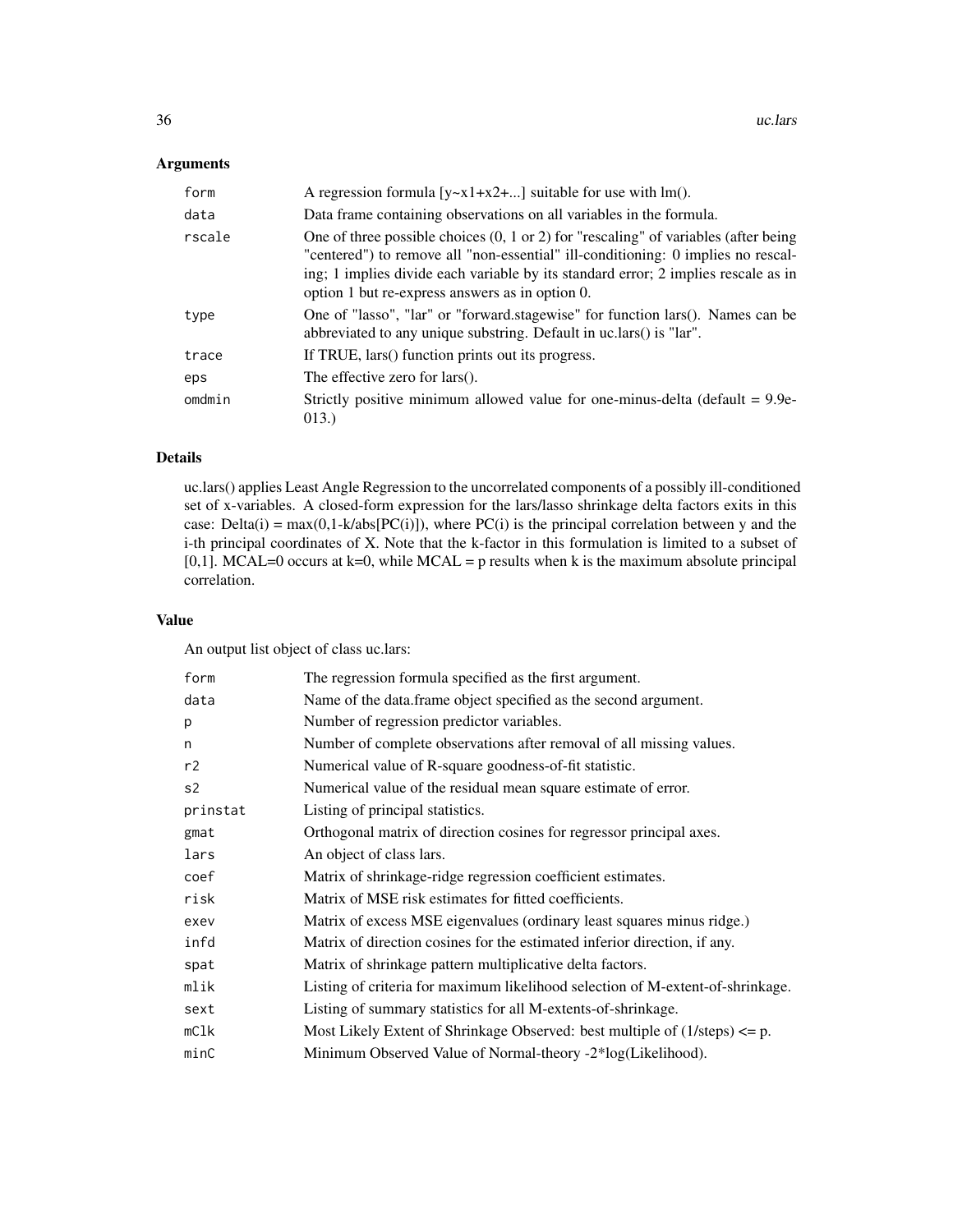#### <span id="page-36-0"></span> $\gamma$  YonX 37

# Author(s)

Bob Obenchain <wizbob@att.net>

# References

Hastie T, Efron, B. (2013) lars: Least Angle Regression, Lasso and Forward Stagewise. ver 1.2, <https://CRAN.R-project.org/package=lars>

Obenchain RL. (1994-2005) Shrinkage Regression: ridge, BLUP, Bayes, spline and Stein. [http:](http://localcontrolstatistics.org) [//localcontrolstatistics.org](http://localcontrolstatistics.org)

Obenchain RL. (2022) *RXshrink\_in\_R.PDF* RXshrink package vignette-like document, Version 2.1. <http://localcontrolstatistics.org>

# See Also

[aug.lars](#page-3-1).

# Examples

```
data(longley2)
form <- GNP~GNP.deflator+Unemployed+Armed.Forces+Population+Year+Employed
rxucobj <- uc.lars(form, data=longley2)
rxucobj
plot(rxucobj)
str(rxucobj)
```
YonX *Maximum Likelihood (ML) Shrinkage in Simple Linear Regression*

#### Description

Compute and display Normal-theory ML Shrinkage statistics when a y-Outcome Variable is regressed upon a SINGLE x-Variable (i.e.  $p = 1$ ). This illustration is usefull in regression pedagogy. The OLS (BLUE) estimate is a scalar in these simple cases, so the MSE optimal Shrinkage factor, dMSE, is also a scalar less than  $+1$  and greater than 0 when cor(y,x) differs from Zero. The corresponding m-Extent of Optimal Shrinkage is marked by the "purple" vertical dashed-line on all YonX() TRACE Diagnostics.

# Usage

```
YonX(form, data, delmax = 0.999999)
```
#### Arguments

| form   | A regression formula $[y \sim x]$ suitable for use with lm().                                                                                                                |
|--------|------------------------------------------------------------------------------------------------------------------------------------------------------------------------------|
| data   | Data frame containing observations on both variables in the formula.                                                                                                         |
| delmax | Maximum allowed value for Shrinkage delta-factor that is strictly less than 1.<br>(default $= 0.999999$ , which prints as 1 when rounded to fewer than 6 decimal<br>places.) |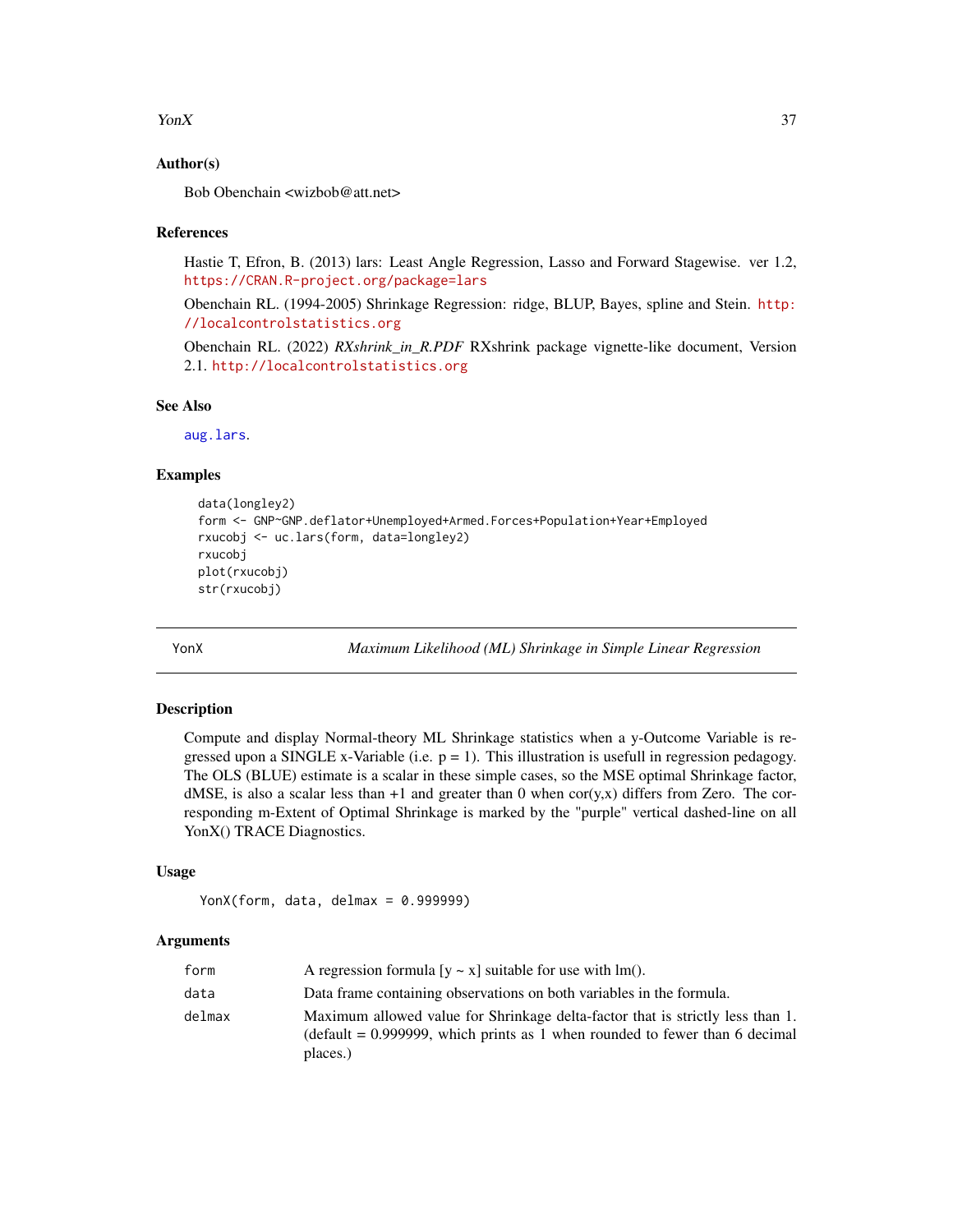Since only a single x-Variable is being used, these "simple" models are (technically) NOT "Illconditioned". Of course, the y-Outcome may be nearly multi-collinear with the given x-Variable, but this simply means that the model then has low "lack-of-fit". In fact, the OLS estimate can never have the "wrong" numerical sign in these simple  $p = 1$  models! Furthermore, since "risk" estimates are scalar-valued, no "exev" TRACE is routinely displayed; its content duplicates information in the "rmse" TRACE. Similarly, no "infd" TRACE is displayed because any "inferior direction" COSINE would be either: +1 ("upwards") when an estimate is decreasing, or -1 ("downwards") when an estimate is increasing. The m-Extent of shrinkage is varied from 0.000 to 1.000 in 1000 "steps" of size 0.001.

#### Value

An output list object of class YonX:

| data           | Name of the data.frame object specified as the second argument.                                                                                |
|----------------|------------------------------------------------------------------------------------------------------------------------------------------------|
| form           | The regression formula specified as the first argument to $\text{YonX}()$ must have only<br>ONE right-hand-side X-variable in calls to YonX(). |
| p              | Number of X-variables MUST be $p = 1$ in YonX().                                                                                               |
| n              | Number of complete observations after removal of all missing values.                                                                           |
| r2             | Numerical value of R-square goodness-of-fit statistic.                                                                                         |
| s <sub>2</sub> | Numerical value of the residual mean square estimate for error.                                                                                |
| prinstat       | Vector of five Principal Statistics: eigval, sv, b0, rho & tstat.                                                                              |
| yxnam          | Character Names of "Y" and "X" data vectors.                                                                                                   |
| yvec           | "Y" vector of data values.                                                                                                                     |
| xvec           | "X" vector of data values.                                                                                                                     |
| coef           | Vector of Shrinkage regression Beta-coefficient estimates: delta * B0.                                                                         |
| rmse           | Vector of Relative MSE Risk estimates starting with the rmse of the OLS esti-<br>mate.                                                         |
| spat           | Vector of Shrinkage (multiplicative) delta-factors: 1.000 to 0.000 by -0.001.                                                                  |
| qrsk           | Vector of Quatratic Relative MSE Risk estimates with minimum at delta =<br>dMSE.                                                               |
| exev           | Vector of Excess Eigenvalues = Difference in MSE Risk: OLS minus GRR.                                                                          |
| mlik           | Normal-theory Likelihood for Maximum Likelihood estimation of Shrinkage<br>m-Extent.                                                           |
| sext           | Listing of summary statistics for all M-extents-of-shrinkage.                                                                                  |
| mUnr           | Unrestricted optimal m-Extent of Shrinkage from the dMSE estimate; $mUnr =$<br>$1 - dMSE$ .                                                    |
| mC1k           | Most Likely Observed m-Extent of Shrinkage: best multiple of $(1/\text{steps}) \leq 1$ .                                                       |
| minC           | Minimum Observed Value of CLIK Normal-theory -2*log(Likelihood-Ratio).                                                                         |
| minE           | Minimum Observed Value of EBAY (Empirical Bayes) criterion.                                                                                    |
| minR           | Minimum Observed Value of RCOF (Random Coefficients) criterion.                                                                                |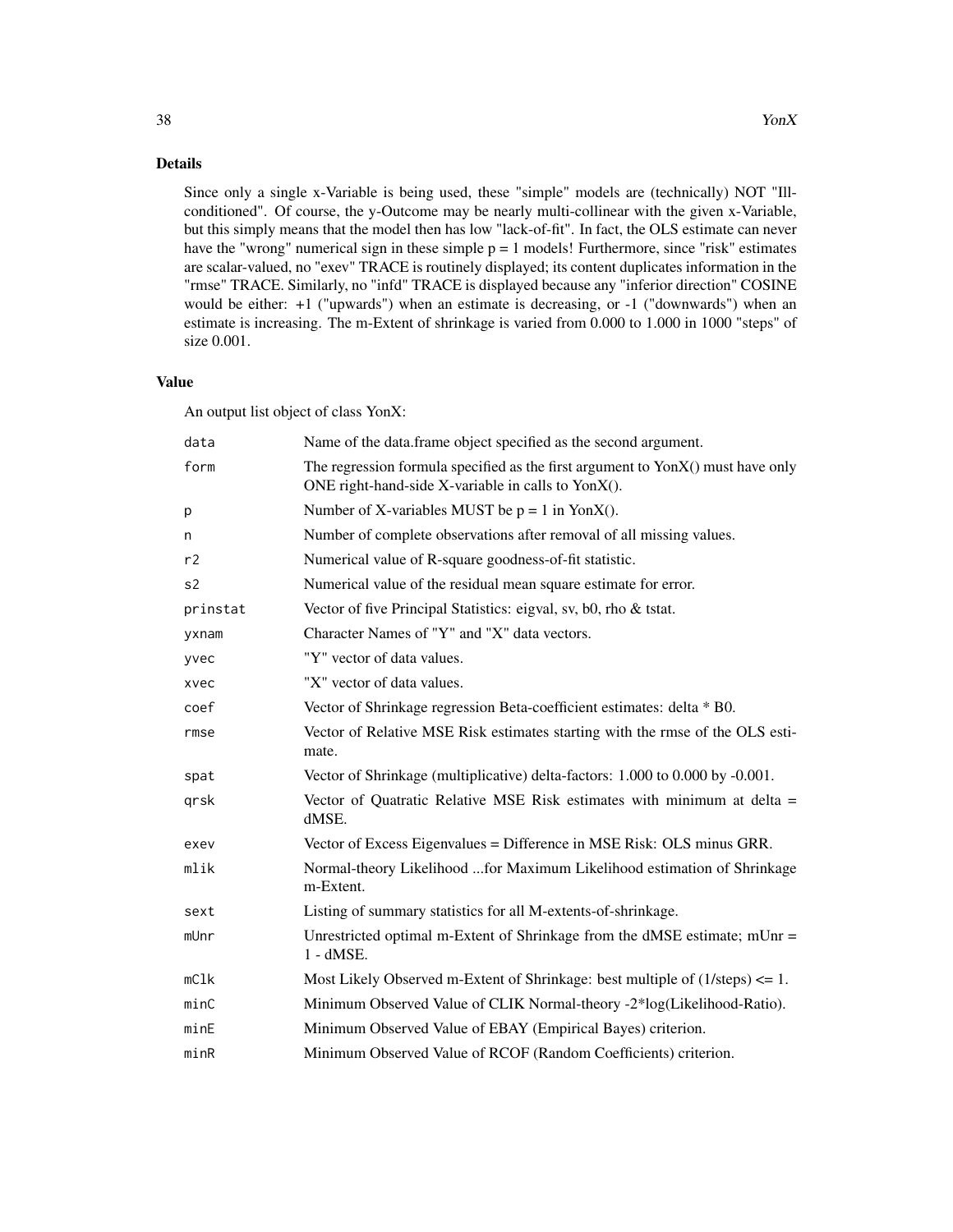#### <span id="page-38-0"></span> $\gamma$  YonX 39

| minRR              | Minimum Relative Risk estimate.                                                                                                                                                   |
|--------------------|-----------------------------------------------------------------------------------------------------------------------------------------------------------------------------------|
| $m$ RR $m$         | m-Extent of the Minimum Relative Risk estimate.                                                                                                                                   |
| mReql              | m-Extent where the "qrsk" estimate is first $\geq$ the observed OLS RR at m = 0.                                                                                                  |
| Phi <sub>2ML</sub> | Maximum Likelihood estimate of the Phi-Squared noncentrality parameter of<br>the F-ratio for testing H: true beta-coefficient $=$ zero.                                           |
| Phi <sub>2UB</sub> | Unbiased Phi-Squared noncentrality estimate. This estimate can be negative.                                                                                                       |
| <b>dALT</b>        | This Maximim Likelihood estimate of Optimal Shrinkage has serious Down-<br>ward Bias.                                                                                             |
| dMSE               | Best Estimate of Optimal Shrinkage Delta-factor from the "Correct Range" ad-<br>justment to the Unbiased Estimate of the NonCentrality of the F-ratio for testing<br>$Beta = 0$ . |

# Author(s)

Bob Obenchain <wizbob@att.net>

# References

Obenchain RL. (1978) Good and Optimal Ridge Estimators. *Annals of Statistics* 6, 1111-1121. doi: [10.1214/aos/1176344314](https://doi.org/10.1214/aos/1176344314)

Obenchain RL. (2022) Efficient Generalized Ridge Regression. *Open Statistics* 3: 1-18. doi: [10.1515](https://doi.org/10.1515/stat-2022-0108)/ [stat20220108](https://doi.org/10.1515/stat-2022-0108)

Obenchain RL. (2022) *RXshrink\_in\_R.PDF* RXshrink package vignette-like document, Version 2.1. <http://localcontrolstatistics.org>

#### See Also

[correct.signs](#page-5-1) and [MLtrue](#page-19-1)

```
data(haldport)
form <- heat ~ p4caf
YXobj <- YonX(form, data=haldport)
YXobj
plot(YXobj)
```